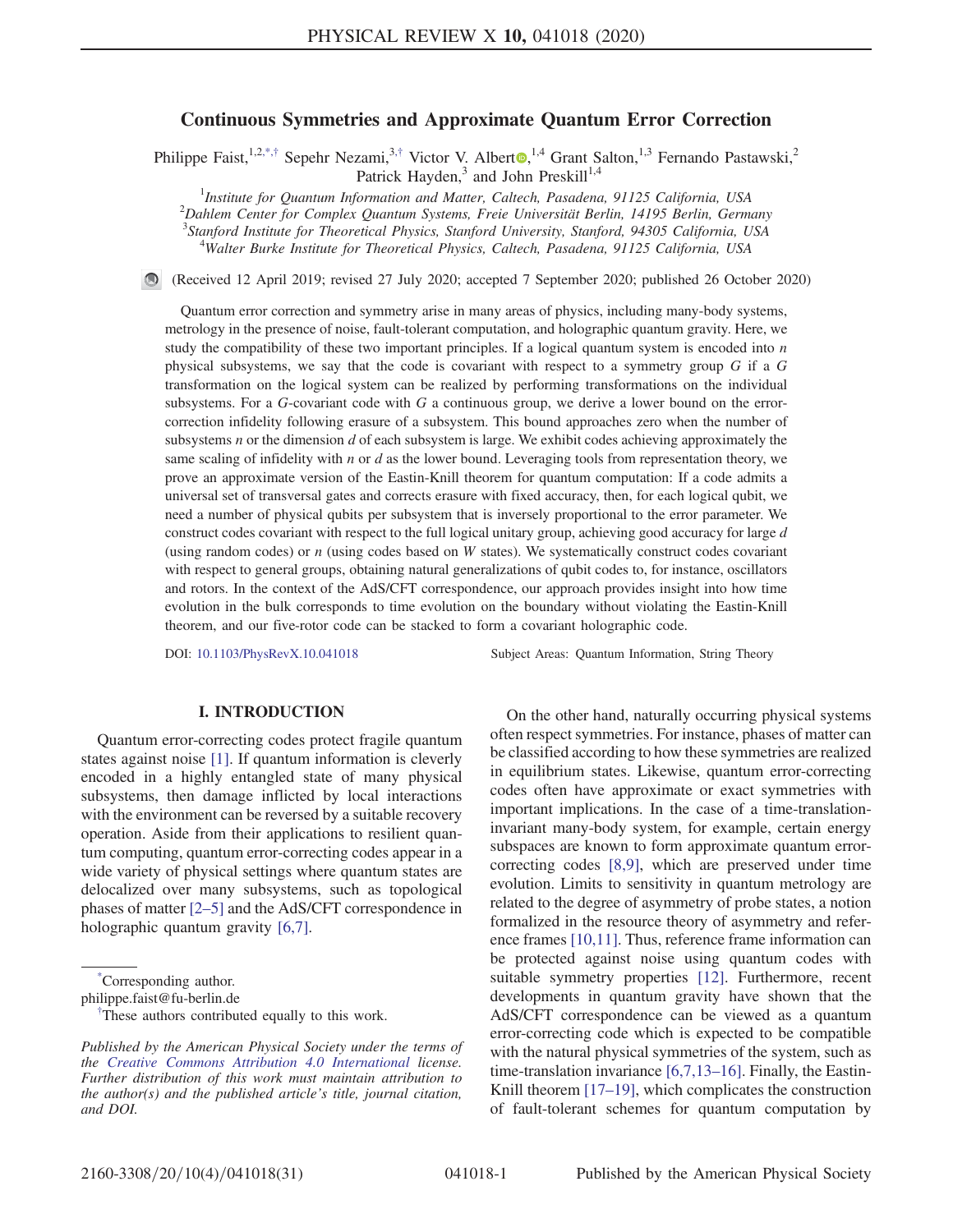forbidding quantum error-correcting codes from admitting a universal set of transversal gates [20–[23\],](#page-28-3) can be viewed as the statement that finite-dimensional quantum codes which correct erasure have no continuous symmetries [\[12\]](#page-28-1). Thus, there are loopholes to the Eastin-Knill theorem that are naturally exploited by holographic theories of quantum gravity. This article provides a detailed quantitative investigation of those loopholes, critically evaluating their potential for application to quantum fault tolerance (see also recent related results [\[24\]\)](#page-28-4).

A continuous symmetry, as opposed to a discrete symmetry, allows for infinitesimally small transformations that are arbitrarily close to the identity operation. Such symmetry transformations are generated by conserved operators called charges. For instance, consider a particle in three-dimensional space that we rotate about the Z axis by an angle  $\theta$ . Acting on the Hilbert space, this symmetry transformation is represented by a unitary  $U_{\theta}$  that is generated by the Z component of the Hermitian angular momentum operator  $J_z$ , i.e.,  $U_{\theta} = e^{-iJ_z\theta}$ . In general, we say that a quantum operation is "covariant" with respect to a group  $G$  if the operation commutes with the group action. Specifically, a unitary transformation V is covariant with respect to rotations about the Z axis if V and  $U_\theta$  commute up to a phase factor:  $V U_{\theta} V^{-1} U_{\theta}^{-1} = e^{i\alpha\theta} \mathbb{1}$ , where  $\alpha$  is a real number. If  $\alpha = 0$ , this covariance property implies that V conserves the this covariance property implies that V conserves the physical quantity  $J_z$ ; if the initial state  $|\psi\rangle$  is an eigenstate of  $J_z$  with eigenvalue m, then the transformed state  $V|\psi\rangle$ must also be an eigenstate of  $J<sub>z</sub>$  with the same eigenvalue. For nonzero  $\alpha$ , V additively shifts all eigenvalues by  $\alpha$ , preserving the difference of any two eigenvalues.

When we say that a quantum code is covariant with respect to the group  $G$ , we mean that its encoding map is a G-covariant operation. More specifically, this map embeds a "logical" code space in the tensor product of  $n$  physical subsystems, and, as indicated in Fig. [1,](#page-1-0) a unitary group transformation acting on the code space can be realized as a tensor product of n unitary transformations, one acting on each subsystem. In this case, we say that the transformation is "transversal" with respect to the decomposition into subsystems. In this paper, we study the accuracy of quantum error-correcting codes that are covariant with respect to continuous symmetries. We say that an "erasure" error occurs when one or more of the  $n$  subsystems has been lost, and we know which subsystems are missing; we investigate properties of recovery operations which correct such erasure errors approximately. Our results build on earlier work showing that, for a continuous group  $G$ , infinite-dimensional G-covariant quantum codes exist, while finite-dimensional G-covariant codes cannot correct erasure errors perfectly [\[12,25\].](#page-28-1)

In the case where the group  $G$  is continuous, it is convenient to express the G-covariance condition in terms of the generators of  $G$ . If  $T$  is a generator of the symmetry acting on the code space, then transversality of the

<span id="page-1-0"></span>

FIG. 1. Quantum information represented on an abstract logical system L is encoded on several physical subsystems  $A_1...A_n$ using a code. Suppose that the code is compatible with a continuous transversal symmetry, for instance, rotations in 3D space. This compatibility means that by rotating all individual physical subsystems one induces the same transformation as if one had simply rotated the initial logical system L. No such code provides exact protection against erasure of a single subsystem. To understand why, consider two eigenstates with different eigenvalues of the logical charge  $T<sub>L</sub>$  that generates the symmetry. Transversality means that the corresponding physical charge  $T_A = \sum T_i$  is a sum of terms, each supported on a single subsystem. By measuring the charge  $T_i$  of a random subsystem, the environment can infer information about the total charge  $T_L$ , distinguishing the two eigenstates. It follows that erasure of a single subsystem cannot be perfectly corrected.

symmetry operation implies that  $T = \sum T_i$ , where each  $T_i$  is supported on a single subsystem. If the erasure of a subsystem can be corrected exactly, then it must be impossible for any adversary who steals that subsystem to infer any information about the encoded state; otherwise, theft of the subsystem would drive irreversible decoherence of the logical quantum information. More concretely, if  $\Pi$  is the projector onto the code space, and the erasure of any subsystem is perfectly correctable, then the error-correction conditions  $[26,27]$  state that any operator O supported on a single subsystem must act trivially within the code space, i.e.,  $\Pi$ O $\Pi$   $\propto$   $\Pi$ . Thus, if the symmetry generator T is transversal, then  $\Pi T\Pi = \sum_i \Pi T_i \Pi \propto \Pi$ . Therefore, T acts as a multiple of the identity on the logical space and cannot generate any nontrivial logical operation.

Crucially for the considerations in this paper, the above argument makes two implicit assumptions: that the sum over  $i$  is finite (bounded number of subsystems) and that the code words are normalizable (rather than infinite-energy states such as position or momentum eigenstates). If both assumptions are relaxed, then quantum codes covariant with respect to a continuous symmetry are possible, as shown in Ref. [\[12\].](#page-28-1) Our main task in this paper is to explore quantitatively the case where the number of subsystems and the dimension of each subsystem are finite, using the toolbox of approximate quantum error correction [\[28](#page-28-6)–30]. That is, we quantify the deviation from perfect correctability in this case, for a code covariant with respect to a continuous symmetry. Assuming that the symmetry acts transversally and that the noise acts by erasing one or more subsystems, we provide upper bounds on the accuracy of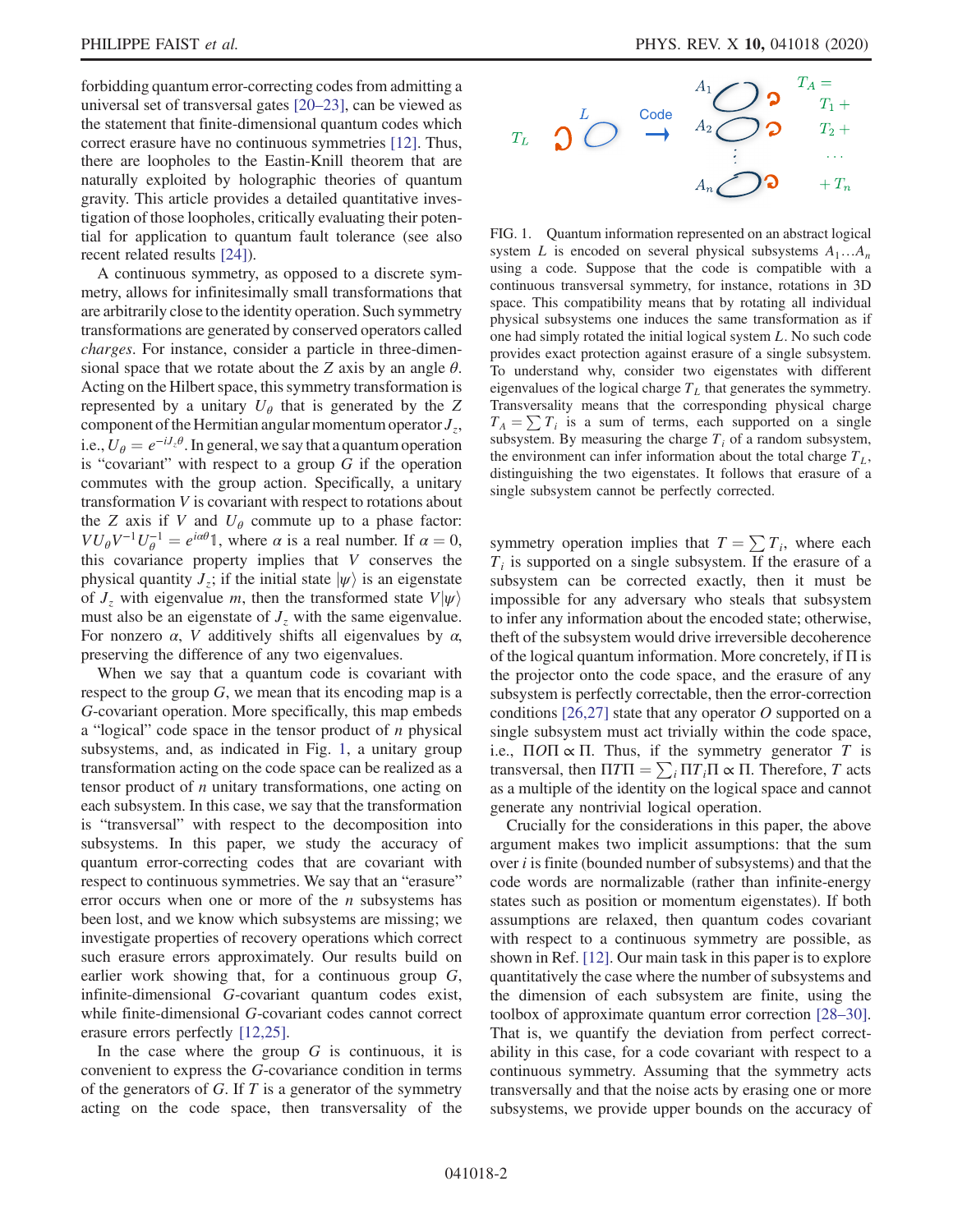the code, characterized using either the entanglement fidelity for a fixed input state or the worst-case entanglement fidelity of the error-corrected state (Fig. [2](#page-2-0)). Our proof strategy is to show that, in the presence of a continuous

symmetry, the environment necessarily learns some information about the logical charge, which implies that the code necessarily performs imperfectly as an errorcorrecting code [30–[33\].](#page-28-7) Some of these assumptions may

<span id="page-2-0"></span>



FIG. 2. Overview of our main results and structure of the paper.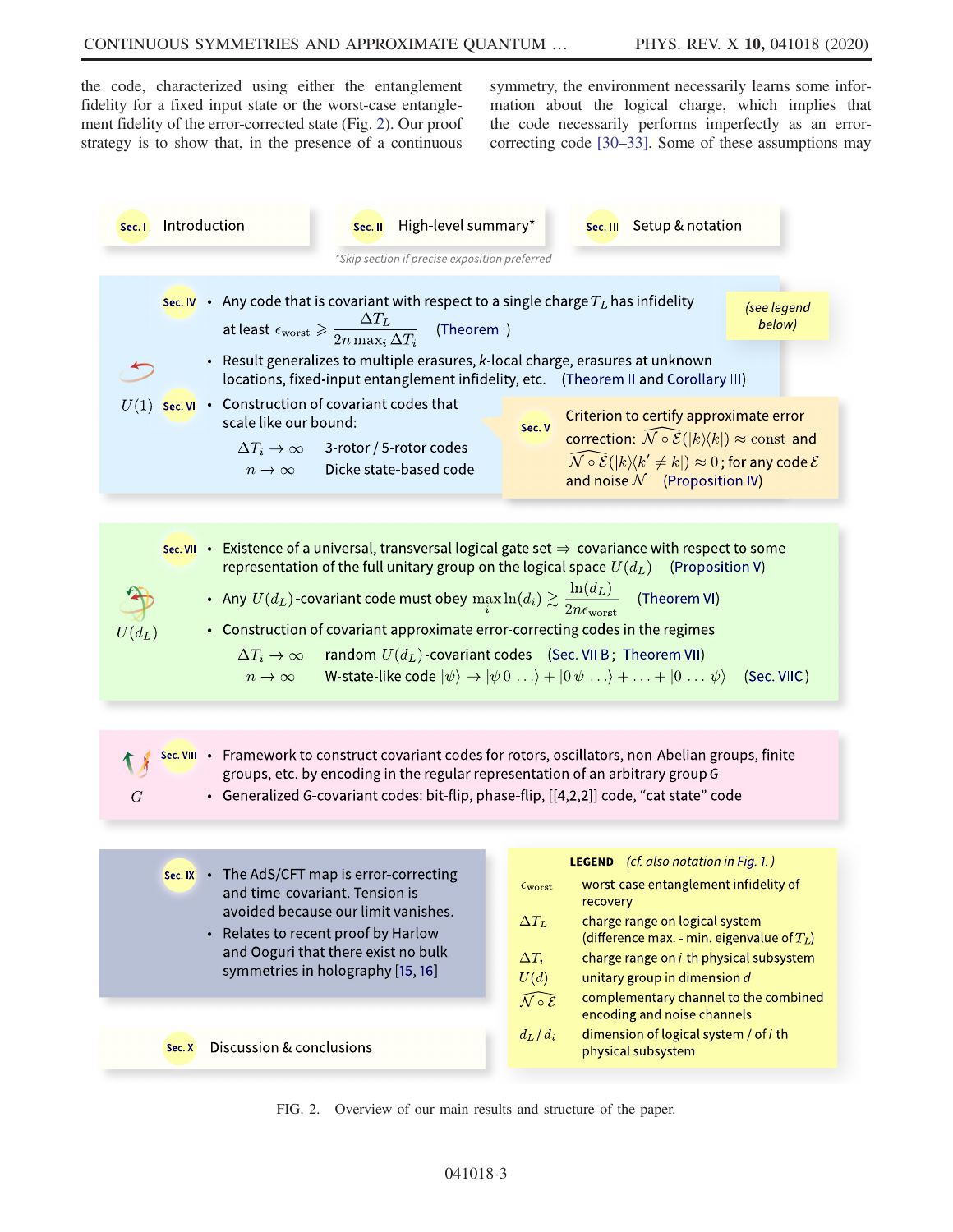be relaxed in our main technical theorem. For instance, the generating charge may be a sum of k-local terms, instead of a sum of strictly local terms as for a transversal symmetry action, and the code needs to be only approximately rather than exactly covariant.

Our lower bound on infidelity vanishes in two interesting regimes: as the dimension  $d$  of the physical subsystems gets large or as the number  $n$  of physical subsystems gets large. In these limits, we can find error-correcting codes whose infidelity approximately matches the scaling of our bound with  $d$  or  $n$ . We construct explicit examples based on normalized versions of the rotor code presented in Ref. [\[12\]](#page-28-1) and note that codes considered in Ref. [\[8\]](#page-27-3) provide further examples. We also discuss a five-rotor code that can be stacked to construct a covariant holographic code [\[7\].](#page-27-4)

Furthermore, our results provide an approximate version of the Eastin-Knill theorem for quantum computation [\[12,17](#page-28-1)–19], which states that a universal set of transversal logical gates cannot exist for a finite-dimensional encoding that protects perfectly against erasure. By applying our bounds and exploiting the non-Abelian nature of the full unitary group on the logical space, we derive a lower bound on infidelity which scales as  $1/\log d$ , where d is the subsystem dimension, for a code that admits universal transversal logical gates. We also find that if a code admits a universal set of transversal logical gates, then there are strong lower bounds on the subsystem dimension d that depend on both the code's infidelity and the logical system dimension  $d_L$ . Using randomized code constructions, we prove (nonconstructively) the existence of codes which approximately achieve this relationship between d and  $d_L$ . In addition, we exhibit codes with universal transversal logical gates which achieve arbitrarily small infidelity when the number  $n$  of subsystems becomes large with the logical dimension  $d_L$  fixed.

We also provide a general framework for constructing codes that are covariant with respect to a general symmetry group, by encoding logical information into the so-called regular representation of the group. Using this framework, we can generalize several widely known codes (bit-flip, phase-flip,  $[[4, 2, 2]]$  code, etc.) to infinite-dimensional covariant codes based on oscillators or rotors -covariant codes based on oscillators or rotors.

Finally, we discuss the interpretation of our results in the context of quantum gravity and, in particular, the AdS/CFT correspondence. Time evolution itself provides an example of a symmetry that must be reconciled with the errorcorrecting properties of the system.

The remainder of the manuscript is organized as follows (Fig. [2\)](#page-2-0). In Sec. [II](#page-3-0), we summarize our main results in an intuitive fashion (this section may be skipped for readers who prefer more precise explanations). The notation is laid out in Sec. [III](#page-5-0), and in Sec. [IV](#page-8-0) we prove a bound on the performance of codes covariant with respect to a  $U(1)$ symmetry. A criterion certifying code performance is derived in Sec. [V.](#page-10-0) In Sec. [VI](#page-11-0), we apply our bounds and criterion to the following examples of  $U(1)$ -covariant encodings: an infinite-dimensional rotor extension of the qutrit  $[[3, 1, 2]]$  and qubit  $[[5, 1, 3]]$  codes as well as a many-<br>hody. Dicke-state, code. We apply our bound to codes here they be spent that the code. We apply our bound to codes admitting universal transversal gates in Sec. [VII,](#page-15-0) discussing a  $U(d)$ -invariant encoding based on W states in Sec. [VII C](#page-18-0). Erasure-correcting codes whose transversal gates form a general group G are introduced in Sec. [VIII](#page-18-1). In Sec. [IX,](#page-21-0) we relate our work to recent observations about global symmetries in quantum gravity. We conclude with a discussion in Sec. [X.](#page-25-0)

# II. SUMMARY OF MAIN RESULTS

<span id="page-3-0"></span>This section presents a high-level overview of our main results using intuitive arguments. The reader may safely skip to Sec. [III](#page-5-0) if they prefer a more precise exposition.

# A. Bound on the accuracy of codes covariant with respect to a continuous symmetry

Our first main result is a bound on the accuracy of any approximate quantum error-correcting code that is covariant with respect to a continuous symmetry (Sec. [IV\)](#page-8-0). We consider an encoding map from a logical system L to a physical system  $A$  consisting of  $n$  subsystems denoted  $A_1, A_2, \ldots, A_n$ . A one-parameter family of continuous unitary symmetries acting on  $L$  is generated by the logical charge observable  $T<sub>L</sub>$ , which corresponds to the physical charge observable  $T_A$  acting on A. We assume that the charge observable  $T_A$  acting on A. We assume that the symmetry acts transversally, so that  $T_A = \sum_{i=1}^n T_i$ , where  $T_A$  acts on subsystem  $T_A$ .  $T_i$  acts on subsystem  $T_i$ .

How well does this code protect the logical system against erasure of one of the subsystems? To quantify the code's performance, we may use the worst-case entanglement fidelity, where "worst case" means the minimum fidelity for any entangled state shared by the logical system and a reference system. (See Sec. [III](#page-5-0) for a precise definition.) Then we consider the value  $f_{\text{worst}}$  of this worst-case entanglement fidelity which is achieved by the best possible recovery map applied after an erasure error. A measure of the residual error after recovery is

$$
\epsilon_{\text{worst}} = \sqrt{1 - f_{\text{worst}}^2}.
$$
\n(1)

<span id="page-3-1"></span>Our result is a lower bound on  $\epsilon_{\text{worst}}$  which limits the performance of any covariant quantum code:

$$
\epsilon_{\text{worst}} \ge \frac{\Delta T_L}{2n \max_i \Delta T_i},\tag{2}
$$

where  $\Delta T$  denotes the difference between the maximum and minimum eigenvalue of  $T$ . That is, the code's accuracy is constrained by the range of charges one wishes to be able to encode, by the range of possible charge values that each subsystem can accommodate, and by the number of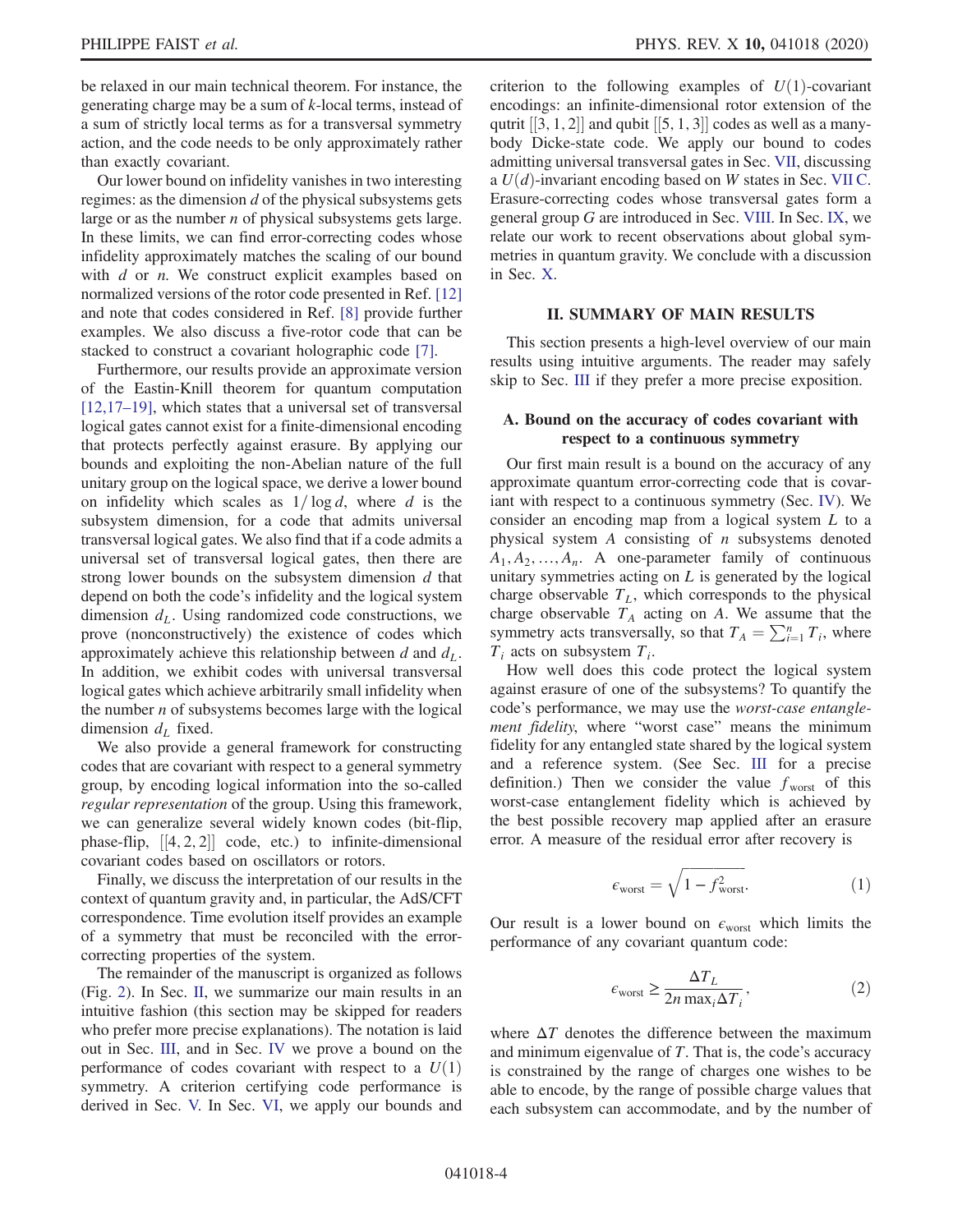physical subsystems. The term  $\Delta T_i$  in Eq. [\(2\)](#page-3-1) is a proxy for the magnitude of the charge fluctuations of the code word states within each subsystem.

We also find that Eq. [\(2\)](#page-3-1) can be generalized in a number of ways. We can express the limit on code performance in terms of other measures besides worst-case entanglement fidelity, such as the entanglement fidelity for a fixed input state. We can derive bounds that apply in the case where more than one subsystem is erased or where errors occur on an unknown subsystem rather than a known subsystem. Similarly, the physical charge can have terms acting on several subsystems, including overlapping and noncommuting terms, such as those commonly encountered in many-body physics. We can consider cases where the charge distribution for a subsystem has infinite range but with a normalizable tail. We also treat the cases where the code is only approximately covariant with respect to a continuous symmetry, the case of a nonisometric approximately charge-conserving code, and the case where the physical charge operator is not strictly transversal.

# B. Regimes where our bound is circumvented and criterion for code performance

The idea underlying Eq. [\(2\)](#page-3-1) is that, for erasure correction to work well, one should not be able to learn much about the global value of the charge by performing a local measurement on a subsystem. Hence, to be able to correct the errors to good accuracy, the code words need to be able to have either large fluctuations of the local charge values (which requires  $\Delta T_i \rightarrow \infty$  to accommodate these fluctuations) or many subsystems  $(n \rightarrow \infty)$  so that the global charge is a sum of many local contributions. In fact, codes can be constructed in either limit for which  $\epsilon_{\text{worst}}$  approximately matches the scaling in  $\Delta T_i$  and n of the lower bound [\(2\)](#page-3-1) (see Sec. [VI](#page-11-0)).

To study the case of large  $\Delta T_i$ , we consider a normalized variant of the infinite-dimensional covariant code constructed in Ref. [\[12\].](#page-28-1) The infinite-dimensional version encodes one logical rotor [with unbounded  $U(1)$  charge] in a code block of three rotors. In the modified version of this code, we truncate the charge of the logical system to  $\{-h, -h + 1, \ldots, +h\}$  and also normalize the physical code words by truncating the charge of the subsystems, either by imposing a sharp cutoff on the local charge or by modulating the local charge using a Gaussian envelope of width w. The value of  $\epsilon_{\text{worst}}$  achieved by this code, and our lower bound, both scale like  $h/w$  up to a logarithmic factor.

Regarding the limit of a large number of subsystems, we observe that a code discussed in Ref. [\[8\]](#page-27-3) matches the  $1/n$ scaling of our lower bound on  $\epsilon_{\text{worst}}$ . Here, the subsystems are qubits, regarded as spin- $1/2$  particles, and the code space is two-dimensional, spanned by two Dicke states with different values of the total angular momentum  $J<sub>z</sub>$ along the z axis. (A Dicke state is a symmetrized superposition of all basis states with a specified  $J_z$ ). This code is covariant with respect to z-axis rotations by construction and can be shown to achieve  $\epsilon_{\text{worst}}$  scaling like  $1/n$ , where n is the number of physical qubits.

A further result of independent interest is a general criterion used in our analysis for certifying the performance of an error-correcting code against arbitrary noise (Sec. [V](#page-10-0)). The Knill-Laflamme conditions for exact quantum error correction can be phrased as follows: For any fixed basis  $\{|i\rangle\}$  for the logical system, all code words  $|i\rangle\langle i|$  must look the same to the environment, and operators of the form  $|i\rangle\langle i'|$  must map to zero on the environment if  $i \neq i'$ . We extend this statement to approximate quantum error corextend this statement to approximate quantum error correction by proving an upper bound on the parameter  $\epsilon_{\text{worst}}$ of the code, which holds if all code words look nearly alike to the environment and if operators of the form  $|i\rangle\langle i'|$  are<br>manned to operators of small norm on the environment. An mapped to operators of small norm on the environment. An advantage of this bound relative to previously proposed approximate versions of the Knill-Laflamme conditions [\[30\]](#page-28-7) is that it is easy to compute. While this criterion suffices to certify the performance of an approximate errorcorrecting code, it is not necessary—there may be codes achieving small  $\epsilon_{\text{worst}}$  that do not satisfy it.

# C. Approximate Eastin-Knill theorem and random  $U(d)$ -covariant codes

Quantum error-correcting codes are essential for realizing scalable quantum computing using realistic noisy physical gates. In a fault-tolerant quantum computation, logical quantum gates are applied to encoded quantum data, and error recovery is performed repeatedly to prevent errors due to faulty gates from accumulating and producing uncorrectable errors at the logical level. For this purpose, transversal logical gates are especially convenient. For example, if a logical gate on an  $n$ -qubit code block can be achieved by applying  $n$  single-qubit gates in parallel, then each faulty physical gate produces only a single error in the code block. Nontransversal logical gates, on other hand, either require substantially more computational overhead or propagate errors more egregiously, allowing a single faulty gate to produce multiple errors in a code block.

A nontrivial transversal logical gate can be regarded as a covariant symmetry operation acting on the code. If all the logical gates in a complete universal gate set could be chosen to be transversal, then the Lie group of transversal gates would include the group  $U(d_L)$  of unitary gates acting on the  $d<sub>L</sub>$ -dimensional logical system (up to an irrelevant overall phase). It then follows that any generator  $T_A$  of  $U(d_L)$  acting on the physical system A could be expressed as a sum of terms, where each term in the sum has support on a single subsystem. Unfortunately, the Eastin-Knill theorem rules out this appealing scenario, if erasure of each subsystem is correctable and the code is finite dimensional. But now that we see that there are parameter regimes in which covariance can be compatible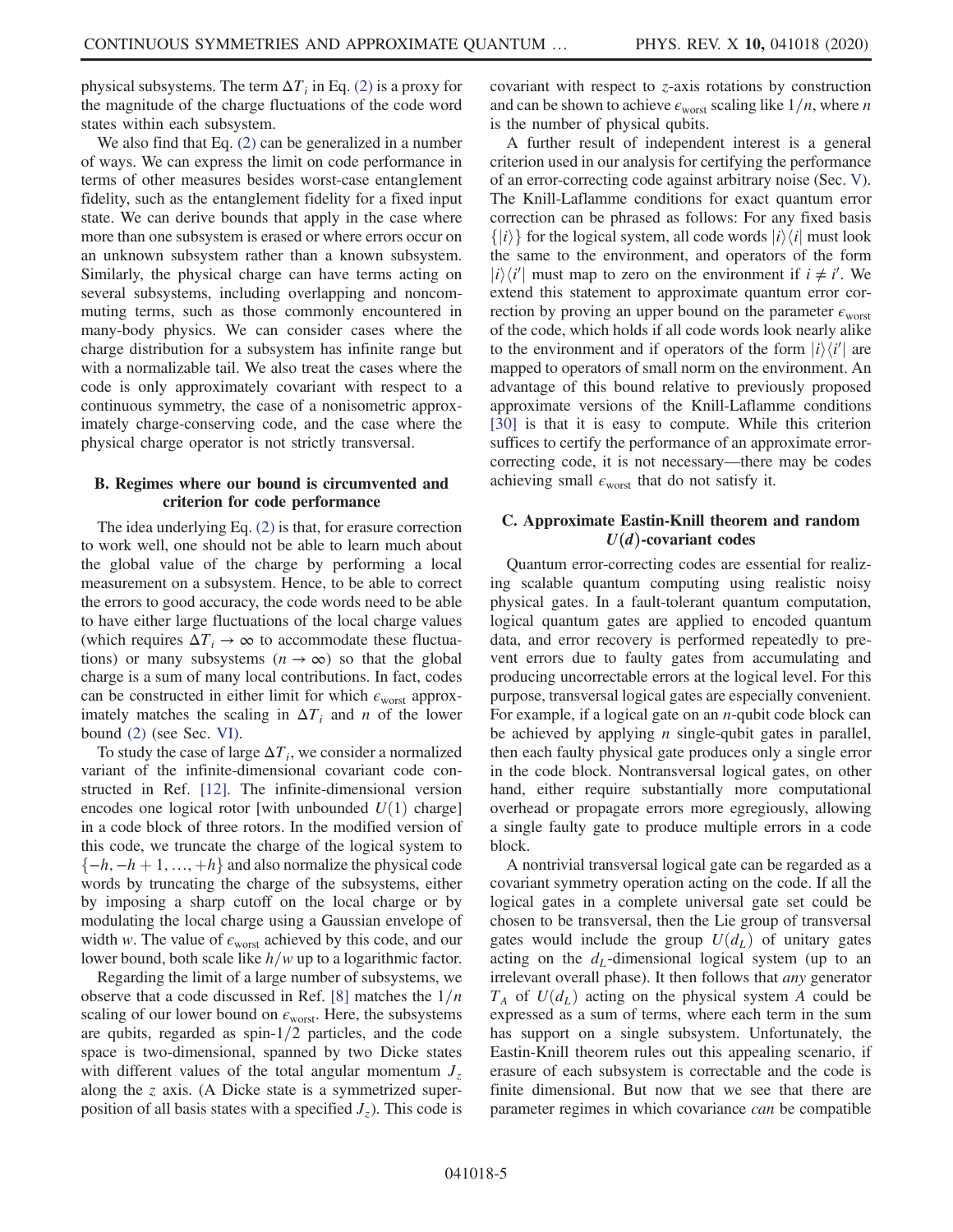with good performance of approximate quantum errorcorrecting codes, one wonders whether a universal transversal logical gate set is possible after all, at the cost of a small but nonzero value of  $\epsilon_{\text{worst}}$ .

We find, however, that a fully  $U(d_L)$ -covariant code requires a value of  $\epsilon_{\text{worst}}$  which scales quite unfavorably with the local subsystem dimension (Sec. [VII](#page-15-0)). Leveraging tools from representation theory, we show that the lower bound on  $\epsilon_{\text{worst}}$  becomes

$$
\epsilon_{\text{worst}} \ge \frac{1}{2n \max_{i} \ln d_i} + O\left(\frac{1}{n d_L}\right),\tag{3}
$$

where  $d_i$  is the dimension of the *i*th physical subsystem. We also find lower bounds for the local subsystem dimension that depend on the number of logical qubits and the code's infidelity. This result also applies to the case when each gate can be approximated with a discrete sequence of transversal operations to arbitrary accuracy, as in the context of the Solovay-Kitaev theorem.

Furthermore, using randomized constructions, we prove the existence of  $U(d_L)$ -covariant code families which achieve arbitrarily small infidelity in the limit of large subsystem dimension. In addition, we exhibit a simple  $U(d_L)$ -covariant code family, whose code words are generalized W states, such that  $\epsilon_{\text{worst}}$  approaches zero as the number of subsystems  $n$  approaches infinity.

#### D. Covariant codes from multiqubit codes

We also construct codes that are covariant with respect to any group G admitting a Haar measure, where both the logical system and the physical subsystems transform as the regular representation of G (see Sec. [VIII](#page-18-1)). In this construction, the dimension of each subsystem is the order  $|G|$ of the group when  $G$  is finite and infinite when  $G$  is a Lie group.

Using this formalism, we construct natural generalizations of well-known families of qubit codes, such as the bit-flip and phase-flip codes, with the qubits replaced by  $|G|$ -dimensional systems. These codes admit transversal logical gates representing each element of G.

When  $G$  is a Lie group, the qubits are replaced by infinite-dimensional systems such as rotors or oscillators. These infinite-dimensional codes circumvent the Eastin-Knill theorem—they are covariant with respect to a continuous symmetry group, yet erasure of a subsystem is perfectly correctable.

## III. SETUP AND NOTATION

### <span id="page-5-0"></span>A. Approximate quantum error correction

We define a *code* as a completely positive, tracepreserving map  $\mathcal E$  which assigns to each logical state on some abstract logical system L a corresponding state on a physical system A consisting of n subsystems  $A = A_1 \otimes$ 

<span id="page-5-1"></span>

FIG. 3. A code  $\mathcal{E}_{L\rightarrow A}$  maps a logical state  $|x\rangle$  on an abstract logical space L to a state  $|\psi_x\rangle_A$  on a physical system A. Here, we consider a physical system composed of several subsystems  $A = A_1 \otimes A_2 \otimes \cdots A_n$ . The code space, with associated projector  $\Pi_A$ , is the range of the encoding map. The environment acts by erasing a subsystem  $A_i$ , represented as a noise channel  $\mathcal{N}_{A\rightarrow A}^{(i)}$ . A good error-correcting code is capable of recovering the original logical state  $|x\rangle$  from the remaining subsystems, by applying a recovery map  $\mathcal{R}_{A\to L}^{(i)}$ . In our analysis, we assume that the environment chooses randomly which subsystem  $A_i$  is erased and that  $i$  is known, so that the recovery map may depend on  $i$ . The quality of the code is characterized by how close the overall process (erasure followed by recovery) is to the identity process acting on the logical system, as measured by either the (fixedinput) entanglement fidelity or the worst-case entanglement fidelity.

 $A_2 \otimes \cdots \otimes A_n$  (Fig. [3\)](#page-5-1). Unless explicitly stated otherwise, we consider in this paper codes that are isometric, i.e., that map any pure logical state  $|x\rangle_L$  to a pure physical state  $\{|\psi_x\rangle_A\}$ . The latter is called a *code word*. The span of all the code words  $\{|\psi_x\rangle_A\}$  forms the *code space*. While typically encountered codes are isometric, it is useful in some instances to consider more general encoding maps such as encodings that symmetrize a state with a reference frame [\[12\].](#page-28-1)

The noise channel is the process to which the physical system is exposed, which might cause the information encoded in it to get degraded. It is a quantum channel  $\mathcal{N}_{A\rightarrow B}$  mapping the physical system to physical system B. (The system  $B$  might be the same as  $A$ , but it might be different; for instance, *B* might include a register which remembers which type of error occurred or which subsystem was lost.)

To study the approximate error-correction properties of a code, we need to quantify the approximation quality using distance measures between states and channels. Proximity between quantum states can be quantified using the trace distance  $\delta(\rho, \sigma) = ||\rho - \sigma||_1/2$  or using the fidelity [\[34\]](#page-28-8) distance  $\partial(\rho, \sigma) = ||\rho - \sigma||_1/2$  or using the fidelity [34]<br>  $F(\rho, \sigma) = ||\sqrt{\rho}\sqrt{\sigma}||_1$  [\[1\]](#page-27-0). We need to quantify how close a<br>
guantum channel K is to the identity channel Two quantum channel  $\mathcal{K}_{L\to L}$  is to the identity channel. Two standard measures to achieve this quantification are the entanglement fidelity  $F<sub>e</sub>$  for a maximally mixed input state and the worst-case entanglement fidelity  $F_{\text{worst}}$  [\[35,36\]](#page-28-9), defined, respectively, as

$$
F_e^2(\mathcal{K}) = \langle \hat{\phi} | (\mathcal{K} \otimes \mathrm{id}) (|\hat{\phi}\rangle \langle \hat{\phi} |) |\hat{\phi}\rangle, \tag{4}
$$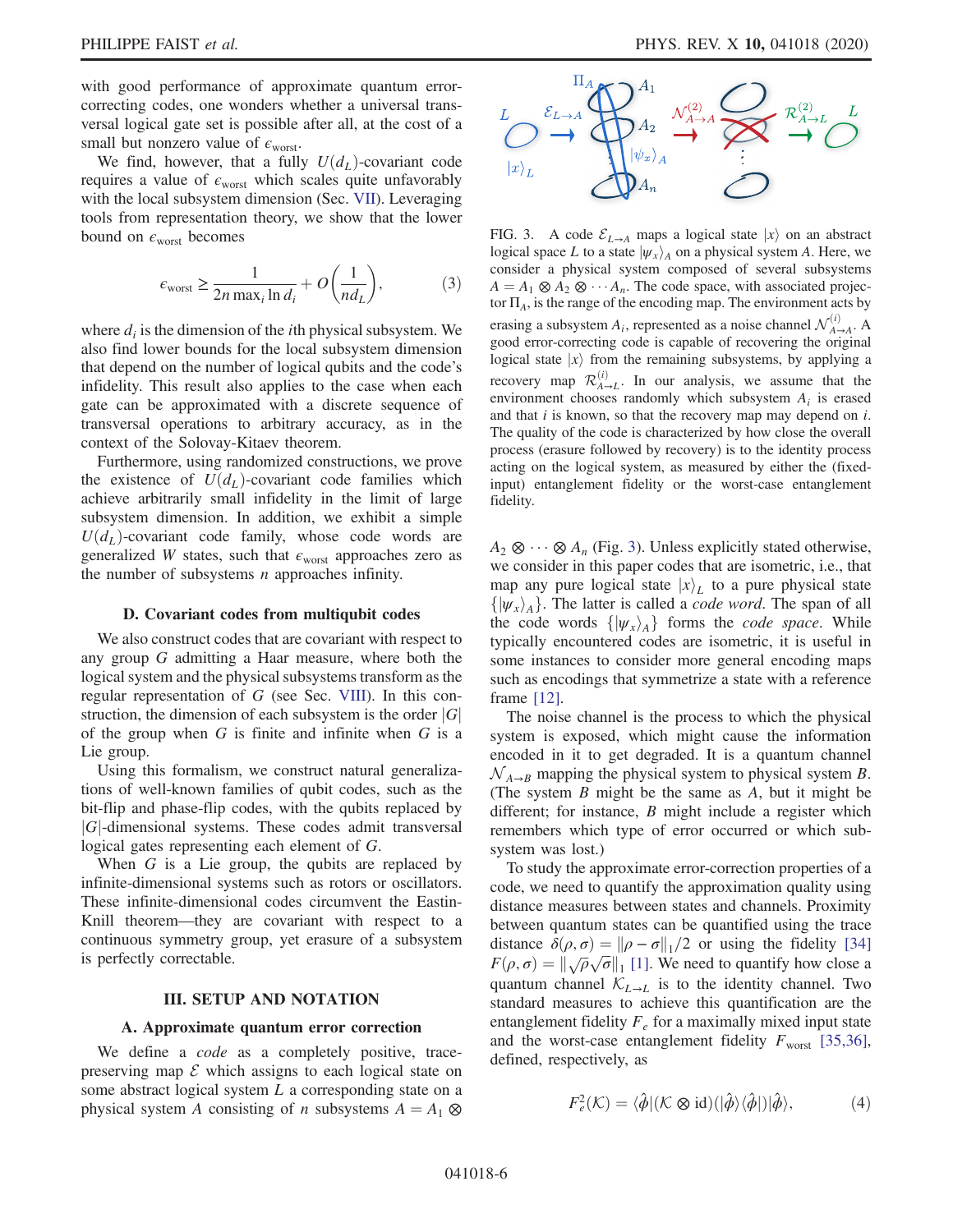$$
F_{\text{worst}}^2(\mathcal{K}) = \min_{|\phi\rangle} \langle \phi | (\mathcal{K} \otimes \text{id})(|\phi\rangle \langle \phi|) | \phi \rangle. \tag{5}
$$

Here, the input state appearing in the definition of  $F_e$  is Here, the input state appearing in the definition of  $F_e$  is<br> $|\hat{\phi}\rangle_{LR} = \sum_{k=0}^{d_L-1} |k\rangle \otimes |k\rangle / \sqrt{d_L}$ , the maximally entangled<br>state of L and a reference system R; the system R has the state of  $L$  and a reference system  $R$ ; the system  $R$  has the same dimension as L, which we denote by  $d_L$ . The optimization in the definition of  $F_{\text{worst}}$  ranges over all bipartite states of  $L$  and  $R$ . We may also use the state fidelity  $F(\rho, \sigma)$  to compare two channels K and K'; the entanglement fidelity between K and K' for a fixed binartite entanglement fidelity between  $K$  and  $K'$  for a fixed bipartite input state  $|\phi\rangle_{LR}$  is defined as

$$
F_{|\phi\rangle}^2(\mathcal{K}, \mathcal{K}') = F^2[(\mathcal{K} \otimes id)(|\phi\rangle\langle\phi|), (\mathcal{K}' \otimes id)(|\phi\rangle\langle\phi|)];
$$
\n(6)

thus,

$$
F_e(\mathcal{K}) = F_{|\hat{\phi}\rangle}(\mathcal{K}, \text{id}), \qquad F_{\text{worst}}(\mathcal{K}) = \min_{|\phi\rangle} F_{|\phi\rangle}(\mathcal{K}, \text{id}).
$$
\n(7)

By optimizing over the input state, we may define  $F_{\text{worst}}(\mathcal{K}, \mathcal{K}')$ , which is closely related to the diamond distance between the channels [35, 36] distance between the channels [\[35,36\].](#page-28-9)

We now ask how well one can recover the logical state after the encoding and the application of the noise channel. That is, we seek a completely positive map  $\mathcal{R}_{B\rightarrow L}$  (the *recovery map*), such that  $\mathcal{R}_{B\to L} \circ \mathcal{N}_{A\to B} \circ \mathcal{E}_{L\to A}$  is as close as possible to the identity channel  $id_{L\rightarrow L}$ . The resilience of a code  $\mathcal{E}_{L\rightarrow A}$  to errors caused by a noise map  $\mathcal{N}_{A\rightarrow B}$  is, thus, quantified by the proximity to the identity channel of the combined process  $\mathcal{R}_{B\to L} \circ \mathcal{N}_{A\to B} \circ \mathcal{E}_{L\to A}$  for the best possible recovery map  $\mathcal{R}_{B\to L}$ . Using either the entanglement fidelity with fixed input  $|\phi\rangle_{LR}$  or the worst-case entanglement fidelity measures, the quality of the code  $\mathcal{E}_{L\rightarrow A}$  under the noise  $\mathcal{N}_{A\rightarrow B}$  is quantified as

<span id="page-6-0"></span>
$$
f_e(\mathcal{N} \circ \mathcal{E}) = \max_{\mathcal{R}_{B \to L}} F_e(\mathcal{R} \circ \mathcal{N} \circ \mathcal{E}), \tag{8a}
$$

$$
f_{\text{worst}}(\mathcal{N} \circ \mathcal{E}) = \max_{\mathcal{R}_{B \to L}} F_{\text{worst}}(\mathcal{R} \circ \mathcal{N} \circ \mathcal{E}). \tag{8b}
$$

<span id="page-6-3"></span>We also find it convenient to work with the alternative quantities

$$
\epsilon_e(\mathcal{N}\circ\mathcal{E}) = \sqrt{1 - f_e^2(\mathcal{N}\circ\mathcal{E})},\tag{9a}
$$

$$
\epsilon_{\text{worst}}(\mathcal{N}\circ\mathcal{E}) = \sqrt{1 - f_{\text{worst}}^2(\mathcal{N}\circ\mathcal{E})},\tag{9b}
$$

which are closely related to the infidelity and Bures distance measures. A code which performs well has  $f \approx$ 1 and correspondingly  $\epsilon \approx 0$ .

#### B. Erasures at known locations

In this work, we consider the noise model consisting of erasures which occur at known locations. (Our bound then naturally applies also to erasures at unknown locations, since the latter are necessarily harder to correct against.) For instance, if the ith physical subsystem is lost to the environment with probability  $q_i$ , then the corresponding noise map is

<span id="page-6-1"></span>
$$
\mathcal{N}_{A\to AC}^{(1)}(\cdot) = \sum q_i|i\rangle\langle i|_C \otimes |\phi_i\rangle\langle\phi_i|_{A_i} \otimes \text{tr}_{A_i}(\cdot), \quad (10)
$$

where we introduce a classical register C, which records which one of the *n* systems was lost, and where  $|\phi\rangle$ <sub>i</sub> are some fixed states.

One can also consider more general erasure scenarios, where any given combination of subsystems can be lost with a given probability. For instance, one might assume that systems  $A_1$  and  $A_2$  are simultaneously lost with probability  $q_{\{1,2\}}$ , systems  $A_2$  and  $A_3$  are simultaneously lost with probability  $q_{\{2,3\}}$ , and systems  $A_1$  and  $A_3$  are lost with probability  $q_{\{1,3\}}$ . More generally, a combination of subsystems, which we label generically by  $\alpha$ , can be lost with probability  $q_{\alpha}$ ; we assume we know exactly which systems are lost. The corresponding general noise map is then

<span id="page-6-2"></span>
$$
\mathcal{N}_{A \to AC}(\cdot) = \sum_{\alpha \in K} q_{\alpha} |\alpha\rangle \langle \alpha|_{C} \otimes \mathcal{N}_{A \to A}^{\alpha}(\cdot), \quad (11a)
$$

$$
\mathcal{N}_{A\to A}^{\alpha}(\cdot) = |\phi_{\alpha}\rangle \langle \phi_{\alpha}|_{A_{\alpha}} \otimes \text{tr}_{A_{\alpha}}(\cdot), \quad (11b)
$$

where the register  $C$  encodes the exact locations at which simultaneous erasures occur, where  $A_{\alpha}$  denotes the physical systems labeled by  $\alpha$  (for instance, if  $\alpha = \{2, 3\}$ , then  $A_{\alpha} = A_2 \otimes A_3$ , and where  $\{|\phi\rangle_{\alpha}\}$  are fixed states. The sum ranges over a set K of possible  $\alpha$ 's corresponding to erasures which may occur. Technically,  $K$  is any set of subsets of  $\{1, 2, ..., n\}$ , and  $A_{\alpha} = \bigotimes_{i \in \alpha} A_i$ . Situations which can be described using this setting include, for instance, any k consecutive erasures or the erasure of any k subsystems.

#### C. Characterization via the environment

A very useful characterization of the quantities [\(8\)](#page-6-0) is provided by Bény and Oreshkov [\[30\]](#page-28-7), building upon the decoupling approach to error correction [\[31,32\]](#page-28-10). The recoverability of the logical information can be characterized by studying how much information is leaked to the environment, as represented by a complementary channel  $\widehat{\mathcal{N}\circ\mathcal{E}}$  of  $\mathcal{N}\circ\mathcal{E}$ . Recall that a *complementary channel*  $\hat{\mathcal{F}}_{A\to C}$ of a quantum channel  $\mathcal{F}_{A\rightarrow B}$  is a channel of the form  $\hat{\mathcal{F}}_{A\to C}(\cdot) = \text{tr}_B[W_{A\to BC}(\cdot)W^{\dagger}],$  where  $W_{A\to BC}$  is a Stinespring dilation isometry for the man  $\mathcal{F}$  i.e. Stinespring dilation isometry for the map  $F$ , i.e.,  $\mathcal{F}_{A\to B}(\cdot) = \text{tr}_C[W_{A\to BC}(\cdot)W^{\dagger}]$ . Bény and Oreshkov show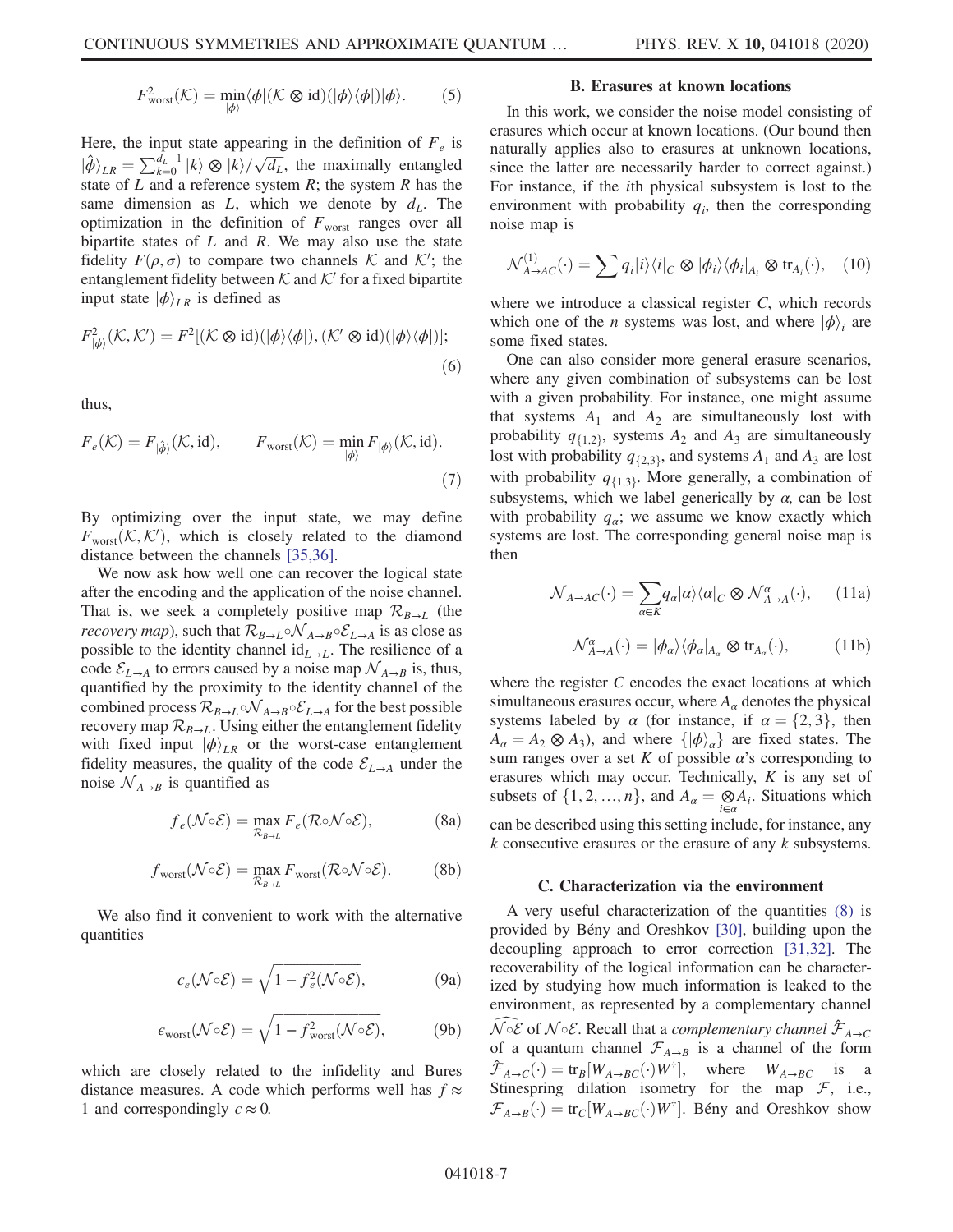<span id="page-7-4"></span>that the fidelity with which one can reverse the action of the encoding and the noise is exactly the fidelity of the total complementary channel to a constant channel:

$$
f_e(\mathcal{N} \circ \mathcal{E}) = \max_{\zeta} F_{|\hat{\phi}\rangle}(\widehat{\mathcal{N} \circ \mathcal{E}}, \mathcal{T}_{\zeta}), \tag{12a}
$$

$$
f_{\text{worst}}(\mathcal{N}\circ\mathcal{E}) = \max_{\zeta} \min_{|\phi\rangle} F_{|\phi\rangle}(\widehat{\mathcal{N}\circ\mathcal{E}}, \mathcal{T}_{\zeta}), \quad (12b)
$$

where  $\mathcal{T}_{\zeta}(\cdot) = \text{tr}(\cdot)\zeta$  is the constant channel outputting the state  $\zeta$  and where the maximizations range over all quantum states  $\zeta$  on the output system of  $\widehat{\mathcal{N}\circ\mathcal{E}}$ .

Now we determine a complementary channel  $\widehat{N} \circ \mathcal{E}$  to the encoding and noise channels. Consider first the singleerasure noise channel [\(10\)](#page-6-1). A Stinespring dilation of  $\mathcal{N}_{A\to AC}^{(1)}$  on two additional systems  $C' \otimes E$  is given as  $\mathcal{N}_{A\to AC}^{(1)} = \text{tr}_{C'E}[W(\cdot)W^{\dagger}],$  with

$$
W_{A\to ACC'E} = \sum \sqrt{q_i} |i\rangle_C \otimes |i\rangle_{C'} \otimes |\phi_i\rangle_{A_i} \otimes \mathbb{1}_{A_i\to E} \otimes \mathbb{1}_{A\setminus A_i},
$$
\n(13)

<span id="page-7-3"></span>where  $1_{A_i\to E}$  is an isometric embedding of  $A_i$  into E and  $\mathbb{1}_{A\setminus A_i}$  is the identity operator on all systems A except  $A_i$ . Now consider a Stinespring dilation of  $\mathcal{E}_{L\rightarrow A}$  as  $\mathcal{E}_{L\to A} = \text{tr}_F[V_{L\to AF}(\cdot)V^{\dagger}]$ . Then, we may take

$$
\widehat{\mathcal{N}\circ\mathcal{E}}_{L\to C'EF}(\cdot) = \text{tr}_{AC}[WV(\cdot)V^{\dagger}W^{\dagger}]
$$
  
= 
$$
\sum q_i|i\rangle\langle i|_{C'} \otimes \text{tr}_{A\setminus A_i}[V(\cdot)V^{\dagger}], \quad (14)
$$

where  $tr_{A\setminus A_i}$  denotes the partial trace over all systems except  $A_i$  (the latter is then embedded in the  $E$  system). Hence, the complementary channel to the single erasure channel simply gives the erased information to the environment with the corresponding erasure probability. It is straightforward to see that for the more general noise channel [\(11\)](#page-6-2) a complementary channel is given by

$$
\widehat{\mathcal{N}\circ\mathcal{E}}_{L\to C'EF}(\cdot) = \sum q_{\alpha} |\alpha\rangle \langle \alpha|_{C'} \otimes \text{tr}_{A\setminus A_{\alpha}}[V(\cdot)V^{\dagger}], \qquad (15)
$$

where the register  $C'$  now remembers which combination of systems are lost. This channel provides the environment with the systems that are erased, where each erasure combination  $\alpha$  appears with probability  $q_{\alpha}$ .

#### D. Covariant codes

<span id="page-7-0"></span>The final ingredient we introduce is covariance with respect to a symmetry group (Fig. [1](#page-1-0)). Let  $G$  be any Lie group acting unitarily on the logical and physical systems, with representing unitaries  $U_L(g)$  and  $U_A(g)$ , respectively, for any  $g \in G$ . A code  $\mathcal{E}_{L \to A}$  is *covariant* if it commutes with the group action:

$$
\mathcal{E}_{L \to A}[U_L(g)(\cdot)U_L^{\dagger}(g)] = U_A(g)\mathcal{E}_{L \to A}(\cdot)U_A^{\dagger}(g). \tag{16}
$$

On either logical and physical systems, we can expand the unitary action of  $G$  in terms of generators of the corresponding Lie algebra; i.e., for a given g, there is a generator  $T_L$  on L and a generator  $T_A$  on A such that

$$
U_L(g) = e^{-i\theta T_L}, \qquad U_A(g) = e^{-i\theta T_A}, \qquad (17)
$$

for some  $\theta \in \mathbb{R}$  that we can choose to normalize our generators. The generators are Hermitian matrices, and they can be interpreted as physical observables. (For instance, the generators of the rotations in 3D space are the angular momenta.)

If the encoding map is isometric,  $\mathcal{E}_{L\to A}(\cdot) = V_{L\to A}(\cdot)V^{\dagger}$ , then any eigenstate  $|t\rangle$  of  $T_L$  with eigenvalue t must necessarily be encoded into an eigenstate of  $T_A$  with the same eigenvalue  $t$  (up to a constant offset). This constraint can be seen as follows. Expanding the condition [\(16\)](#page-7-0) for small  $\theta$  yields

$$
V[T_L, (\cdot)]V^{\dagger} = [T_A, V(\cdot)V^{\dagger}]. \tag{18}
$$

<span id="page-7-1"></span>Let  $\{|t, j\rangle_L\}$  be a basis of eigenstates of  $T_L$  where t is the eigenvalue and where  $j$  is a degeneracy index. Inserting in the place of  $(\cdot)$  the operator  $\vert t, j \rangle \langle t', j' \vert$ , we obtain

$$
(t-t')|\psi_{t,j}\rangle\langle\psi_{t',j'}| = [T_A, |\psi_{t,j}\rangle\langle\psi_{t',j'}|],\qquad(19)
$$

where  $|\psi_{t,j}\rangle = V|t, j\rangle$ . Setting  $t = t', j = j'$ , we see that  $|\psi_{t,j}\rangle$  is necessarily an eigenstate of  $T$  ; let  $\mu$  be its  $|\psi_{t,j}\rangle$  is necessarily an eigenstate of  $T_A$ ; let  $u_{t,j}$  be its corresponding eigenvalue. Setting  $t = t', j \neq j'$  in Eq. [\(19\)](#page-7-1)<br>implies  $0 = (u_{t, j} - u_{t, j})|_{\mathcal{U}_{t, j}}/|u_{t, j}|$  and hence  $u_{t, j}$ implies  $0 = (u_{t,j} - u_{t,j'})|\psi_{t,j}\rangle\langle\psi_{t,j'}|$  and, hence,  $u_{t,j} =$  $u_{t,j'} = u_t$ . Now Eq. [\(19\)](#page-7-1) tells us for any  $t, t', j, j'$  that  $t - t' = u_t - u_{t'}$ . It follows that  $u_t = t - v$  for all t, for some constant offset v; in other words the code words must have constant offset  $\nu$ ; in other words, the code words must have the same charge as the logical state, except for a possible constant offset  $\nu$ . We may condense this condition into the constraint  $[T_A, VV^{\dagger}] = 0$  along with the identity

$$
V^{\dagger}T_A V = T_L - \nu \mathbb{1}_L. \tag{20}
$$

<span id="page-7-2"></span>Equivalently, acting with  $V$  on Eq. [\(20\),](#page-7-2) we have

$$
T_A V = V(T_L - \nu \mathbb{1}).\tag{21}
$$

This result is a crucial property of covariant codes and is a central ingredient of the proof of our main result.

Our main result, in its simplified form, further assumes that the action of the group is transversal on the physical systems, meaning that  $U_A(g) = U_1(g) \otimes U_2(g) \otimes \cdots U_n(g)$ . In this case, the corresponding generator is strictly local,  $T_A = T_1 + T_2 + \cdots + T_n$ , where each of the  $T_i$ 's act only on  $A_i$ .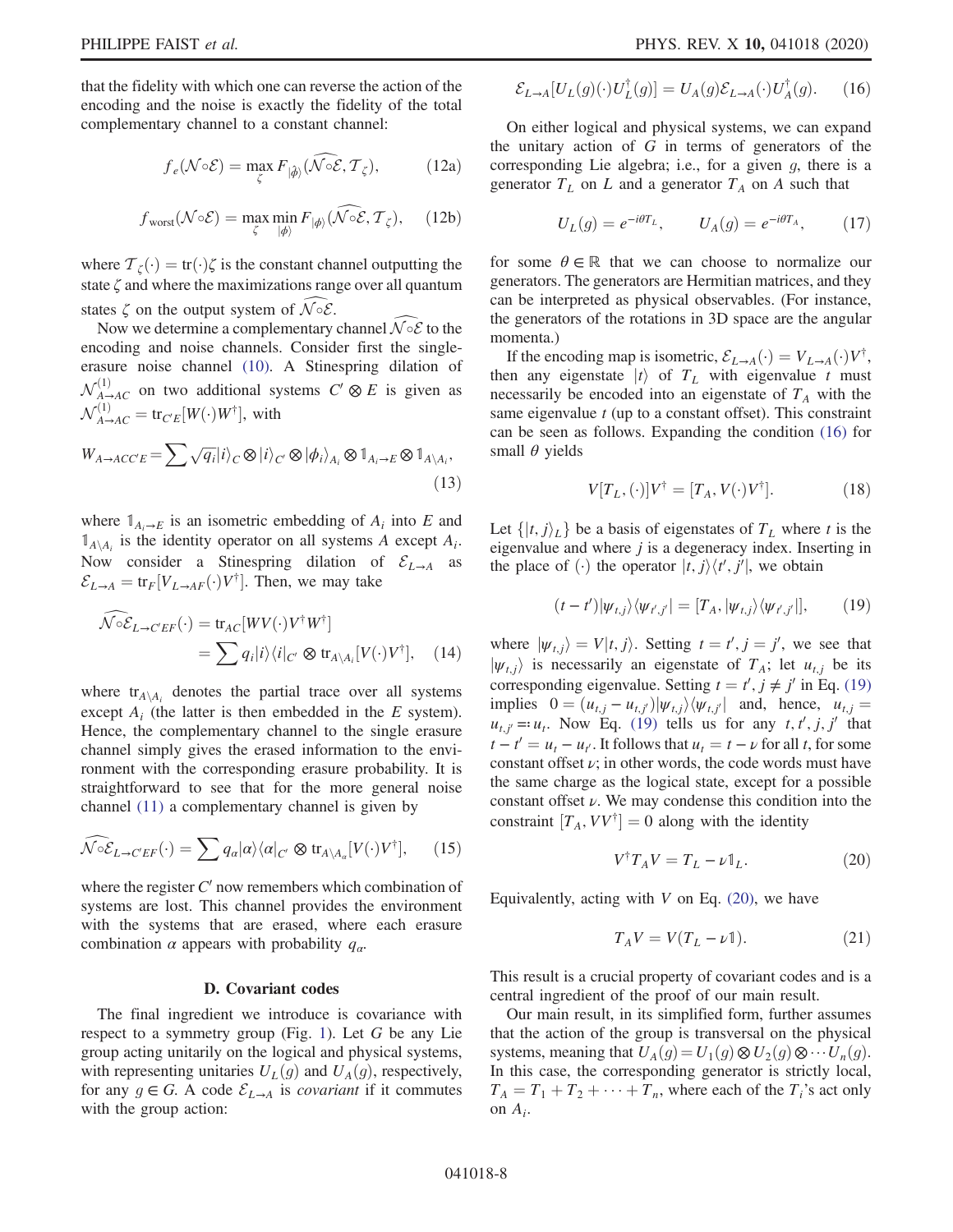As opposed to covariant isometries, covariant channels, in general, do not conserve charge, since they may exchange charge with the environment. For instance, the fully depolarizing channel is covariant with respect to any symmetry, but it changes the charge of its input. Our main result in its fully general form is formulated for approximately charge-conserving channel encodings, which is a superset of covariant isometries.

# <span id="page-8-0"></span>IV. INFIDELITY OF COVARIANT CODES FOR A CONTINUOUS SYMMETRY

Our first main result is a general characterization of how poorly a code necessarily performs against erasures at known locations, given that the code must be covariant with respect to a continuous symmetry. For the sake of clarity, we first present a simplified version of our general bound. Consider an encoding map  $|x\rangle_L \rightarrow |\psi_x\rangle_A$  with respect to some basis  $\{|x\rangle_L\}$ , which we may represent by an isometry  $V_{L\rightarrow A} = \sum_{x} |\psi_{x}\rangle_{A} \langle x|_{L}$ . Denote the corresponding encoding channel by  $\mathcal{E}_{L\to A}(\cdot) = V(\cdot)V^{\dagger}$ .<br>Pick any generator  $T_{\lambda}$  from 1

Pick any generator  $T_L$  from the Lie algebra of the symmetry acting on  $L$ . Let  $T_i$  be the corresponding generator acting on the *i*th physical subsystem  $A_i$ , with the total generator on A being  $T_A = \sum_i T_i$ . As Hermitian matrices, these are quantum mechanical observables whose eigenvalues we may think of as abstract "charges." (These charges might correspond to the component of angular momentum in a given direction, the number of particles, or some other physical quantity.) Crucially, since the code  $\mathcal E$  is covariant, a logical charge eigenstate  $|t\rangle_L$  must be encoded into a code word  $|\psi_t\rangle_A$  which is an eigenvector of  $T_A$  with the same eigenvalue  $t$ , up to a constant offset  $\nu$ . Let us assume without loss of generality  $\nu = 0$ , because this offset can be absorbed in  $T_A$  by shifting  $T_i \rightarrow T_i - (\nu/n) \mathbb{1}$ .

Assume the environment erases a subsystem i chosen at random with probability  $q_i = 1/n$ . Then, the environment gets the information represented by the complementary channel [\(14\).](#page-7-3) That is, if the original state is  $|x\rangle_L$ , then the environment gets the state  $\rho_i^x = \text{tr}_{A \setminus A_i}(|\psi_x\rangle \langle \psi_x|_L)$  on sub-<br>system i with probability  $1/n$ . Vet because the charge system *i* with probability  $1/n$ . Yet, because the charge observable is local, the environment can gain information about the expectation value of the charge. Indeed, for any  $|x\rangle_L$ ,

$$
\text{tr}(T_L|x\rangle\langle x|_L) = \text{tr}(T_A|\psi_x\rangle\langle\psi_x|_A) = \sum_i \text{tr}(T_i\rho_i^x), \quad (22)
$$

<span id="page-8-3"></span>where the first equality holds because the code is covariant and the second because the charge is local. Hence, if we define the observable  $Z_{C'E} = n \sum_i |i\rangle\langle i|_{C'} \otimes T_i$  on the environment systems we have environment systems, we have

$$
\text{tr}(T_L|x\rangle\langle x|_L) = \text{tr}[Z_{C'E}\widehat{\mathcal{N}\circ\mathcal{E}}(|x\rangle\langle x|_L)],\tag{23}
$$

making it clear that the environment can measure the average charge using the information it has available.

Surely, if the charge expectation value leaks to the environment, then the code must be bad. However, the accuracy of the code is measured in terms of an entanglement fidelity (worst-case or fixed input) to the identity channel. Hence, it still remains to relate the accuracy of the code to the environment's ability to access the code word's total charge. On one hand, we observe that the difference in expectation value of  $Z_{C'E}$  on the environment can be translated into a distinguishability of code words in terms of the trace distance. More precisely, in our case, consider two logical charge eigenstates  $|\phi_{\pm}\rangle_L$  corresponding to the maximum and minimum eigenvalues of  $T<sub>L</sub>$ . Then, we may exploit the characterization of the trace distance as  $\delta(\rho, \sigma) = \max_Q tr[Q(\rho - \sigma)] / ||Q||_{\infty}$  for any states  $\rho$ ,  $\sigma$  and where the optimization is over all Hermitian operators  $\Omega$  to where the optimization is over all Hermitian operators  $Q$ , to see that

$$
\delta[\widehat{\mathcal{N}\circ\mathcal{E}}(|\phi_{-}\rangle\langle\phi_{-}|_{L}), \widehat{\mathcal{N}\circ\mathcal{E}}(|\phi_{+}\rangle\langle\phi_{+}|_{L})] \ge \frac{\Delta T_{L}}{2||Z_{C'E}||_{\infty}}, \tag{24}
$$

where  $\Delta T_L$  is the spectral range of  $T_L$ , i.e., the difference between the maximum and minimum eigenvalue of  $T<sub>L</sub>$ . We assume here for simplicity that the maximum and minimum eigenvalues of  $T_i$  are equal in magnitude, such that  $\Delta T_i = 2||T_i||_{\infty};$  hence,  $2||Z_{C'E}||_{\infty} = 2n \max_i ||T_i||_{\infty} =$ <br>n max.  $\Delta T$ . On the other hand if the environment's states  $n \max_i \Delta T_i$ . On the other hand, if the environment's states are distinguishable for different code words, then the accuracy of the code is bad; specifically, we can show that, for any two logical states  $|x\rangle_L$ ,  $|x\rangle_L$ , we have (Supplemental Material [\[37\]](#page-28-11), Lemma 28)

$$
\epsilon_{\text{worst}}(\mathcal{N}\circ\mathcal{E}) \ge \frac{1}{2} \delta[\widehat{\mathcal{N}\circ\mathcal{E}}(|x\rangle\langle x|_L), \widehat{\mathcal{N}\circ\mathcal{E}}(|x'\rangle\langle x'|_L)]. \tag{25}
$$

By combining the above, we establish our simplified main result.

<span id="page-8-2"></span>Theorem 1. The performance of the covariant code  $\mathcal{E}(\cdot) = V(\cdot)V^{\dagger}$  under the above assumptions, quantified by the worst-case entanglement fidelity, is bounded as follows:

$$
\epsilon_{\text{worst}}(\mathcal{N}\circ\mathcal{E}) \ge \frac{1}{2n} \frac{\Delta T_L}{\max_i \Delta T_i},\tag{26}
$$

where  $\Delta T_L$  (respectively,  $\Delta T_i$ ) is the difference between the maximum and minimum eigenvalue of  $T_L$  (respectively,  $T_i$ ).

<span id="page-8-1"></span>One can also derive a bound on the figure of merit  $\epsilon_e$ introduced in Eq. [\(9a\)](#page-6-3):

$$
\epsilon_e(\mathcal{N} \circ \mathcal{E}) \ge \frac{1}{n} \frac{\max\{s(T_L), s'(T_L)/2\}}{\max_i \Delta T_i},\tag{27}
$$

where  $s(T_L)$  and  $s'(T_L)$  are measures of the spread of the ejectron values of T. These are defined more precisely as eigenvalues of  $T<sub>L</sub>$ . These are defined more precisely as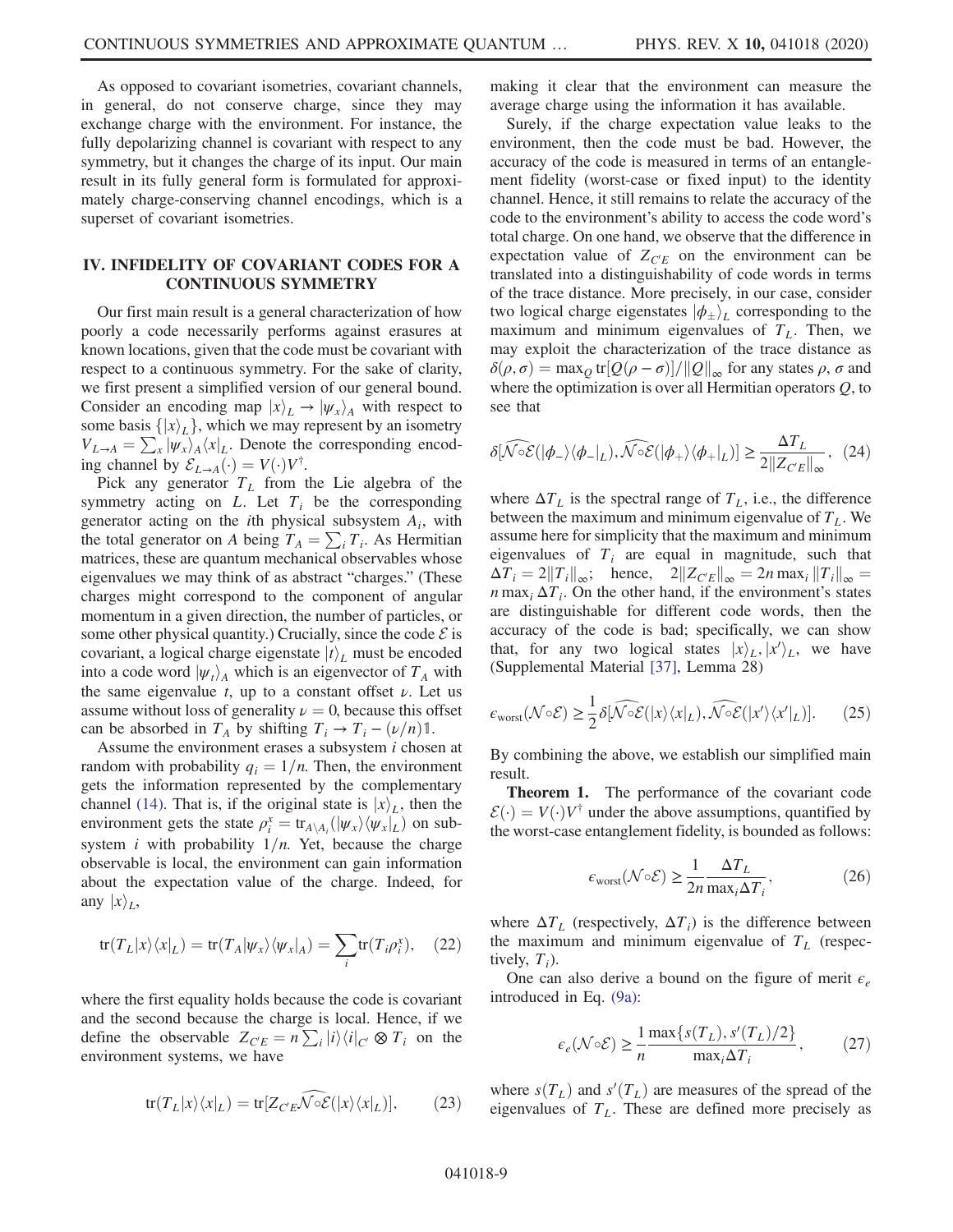$s(T_L) = d_L^{-1} \| T_L - \mu \|_{1}$ , where  $\mu$  is the median of the eigenvalues of  $T_L$  counted with multiplicities and eigenvalues of  $T_L$  counted with multiplicities, and  $s'(T_L) = d_L^{-1} \|T_L - \text{tr}(T_L) \mathbb{1}_L / d_L \|_1$ . These quantities, unlike  $\Delta T_t$  take contributions from all eigenvalues of  $T_t$ . In  $\Delta T_L$ , take contributions from all eigenvalues of  $T_L$ . In  $s(T<sub>L</sub>)$ , the median appears as the optimal solution to  $s(T_L) = d_L^{-1} \min_{\mu} ||T_L - \mu|| ||_1$ . The argument of the norm<br>in  $s'(T)$  is simply the charge T, with a global shift that in  $s'(T_L)$  is simply the charge  $T_L$  with a global shift that makes the operator traceless. Fountion (27) is proven as a makes the operator traceless. Equation [\(27\)](#page-8-1) is proven as a special case of Theorem 2 below.

The bound [\(27\)](#page-8-1) is intuitively sensitive to the "average amount of logical charge" in absolute value, up to an arbitrary charge offset; this sensitivity makes sense, since the entanglement fidelity for the maximally mixed input state "only samples the average logical state." On the other hand, the worst-case entanglement fidelity picks up the worst possible situation, noticing that there are two states with maximally different charges; the bound [\(26\)](#page-8-2) reflects that the code performs the worst for those input states.

In short, a covariant code with respect to a local charge may not perform well for correcting a single erasure at a known location, unless either it encodes the information into large physical systems, with a large range of possible charge values (max<sub>i</sub>  $\Delta T_i \rightarrow \infty$ ), or it encodes the information into many physical systems  $(n \to \infty)$ .

It is also possible to prove the bound  $(27)$  using a different approach (cf. Supplemental Material, Sec. B [\[37\]](#page-28-11)), by studying the correlations induced by the code words between the local charges and the logical charge. The essence of this alternative argument goes as follows. If the code is covariant with respect to a continuous symmetry, then the global physical charge must be exactly correlated with the logical charge, and this constraint imposes a global constraint on the correlation functions of the local charges with the logical charge. On the other hand, for an approximate error-correcting code, the local reduced states of the code words must be nearly uncorrelated with the logical state to ensure that hardly any information leaks to the environment. Combining quantitative versions of these two statements provides an alternative proof of the bound [\(27\)](#page-8-1) with  $s'(T_L)$  in the numerator (up to a constant factor).<br>We now present a theorem that generalizes Theorem 1

We now present a theorem that generalizes Theorem 1 in the following ways. It allows for the code to only approximately conserve charge, considers erasures affecting multiple systems with arbitrary erasure probabilities, and does not require the charge to be strictly local; finally, it can be applied in situations in which the code words have most of their weight on a finite charge range (but may have distribution tails extending to arbitrarily large charge values). First, we introduce some definitions required to state the theorem. The setting of Theorem 2 is depicted in Fig. [4](#page-9-0).

Consider an encoding map  $\mathcal E$  which can be any completely positive, trace-preserving map from a logical space L to the physical space  $A = A_1 \otimes \cdots \otimes A_n$ . Let  $T_L$  denote the logical charge operator and  $T_A$  the corresponding global

<span id="page-9-0"></span>

FIG. 4. The general setting of Theorem 2. An approximately charge-conserving encoding maps a logical state onto several physical systems. The noise acts by randomly erasing some subsystems and storing a record of which systems are erased in a register C. Which combinations of subsystems can be lost and with which probability can be chosen arbitrarily. The continuous symmetry is assumed to have a generator represented by  $T_L$  on the logical system and by  $T_A$  on the physical systems. We assume that  $T_A$  can be written as a sum of terms  $T_A = \sum T_\alpha$ , where each  $T_a$  acts on a combination of subsystems that could possibly be lost to the environment. For instance,  $T_A$  may include a term  $T_{3,4,7}$  acting on systems  $A_3A_4A_7$  only if the noise model is such that the systems 3, 4, and 7 have a nonzero probability of being simultaneously erased. The different terms may overlap and do not have to commute.

physical charge observable. Let  $K$  be a collection of subsets of  $\{1, ..., n\}$ , let  $\{q_\alpha\}_{\alpha \in K}$  be a probability distribution, and let the noise channel  $\mathcal{N}_{A\rightarrow AC}$  be given by Eq. [\(11\)](#page-6-2). We further define the following.

- (a) The mapping  $\mathcal E$  is charge conserving with respect to  $T_L$  and  $T_A$  if there exists  $\nu \in \mathbb{R}$  such that  $\mathcal{E}^{\dagger}(T_A) = T_L - \nu \mathbb{1}_L$ . Similarly, for  $\delta \geq 0$  the mapping  $\mathcal E$  is  $\delta$ -charge conserving with respect to  $T_L$  and  $T_A$  if there exists a  $\nu \in \mathbb{R}$  such that  $\| (T_L - \nu \mathbb{1}_L) \mathcal{E}^{\dagger}(T_A)\|_{\infty} \leq \delta.$
- (b) Let K' be a set of subsets of  $\{1, ..., n\}$ . The charge  $T_A$ is K' local if it is of the form  $T_A = \sum_{\alpha \in K'} T_\alpha$ , where  $T_{\alpha}$  is supported on  $A_{\alpha} = \bigotimes_{i \in \alpha} A_i$ .
- (c) Let  $\{t_a^{\pm}\}_{a \in K'}$ ,  $t_a^{\pm} \in \mathbb{R}$ ,  $t_a \leq t_a^+$ , and let  $\eta \geq 0$ . The charge  $T_a$  is  $(f_t^{\pm 1}, \ldots, n)$  bounded for  $S$  if for any charge  $T_A$  is  $({\{t_a^{\pm}\}}_{\alpha \in K'}, \eta)$  bounded for  $\mathcal E$  if for any logical state  $\sigma_i$ , we have logical state  $\sigma_L$  we have

$$
\left| \text{tr}\left(\sum (T_a - t_a) \Pi_a^{\perp} \mathcal{E}(\sigma_L)\right) \right| \le \eta, \qquad (28)
$$

where  $\Pi_{\alpha}^{\perp}$  projects onto the eigenspaces of  $T_{\alpha}$  whose eigenvalues do not lie in the interval  $[t_{\alpha}^-, t_{\alpha}^+]$  and where  $t = (t^- + t^+) / 2$ where  $t_{\alpha} = (t_{\alpha}^+ + t_{\alpha}^+)/2$ .

We may now state our first main result in its following more general form.

**Theorem 2.** Suppose that  $\mathcal{E}$  is charge conserving with respect to  $T_L$  and  $T_A$ . Let  $K' \subset K$  and assume that  $T_A$  is  $K'$ local. Suppose that  $q_{\alpha} > 0$  for all  $\alpha \in K'$ . Then,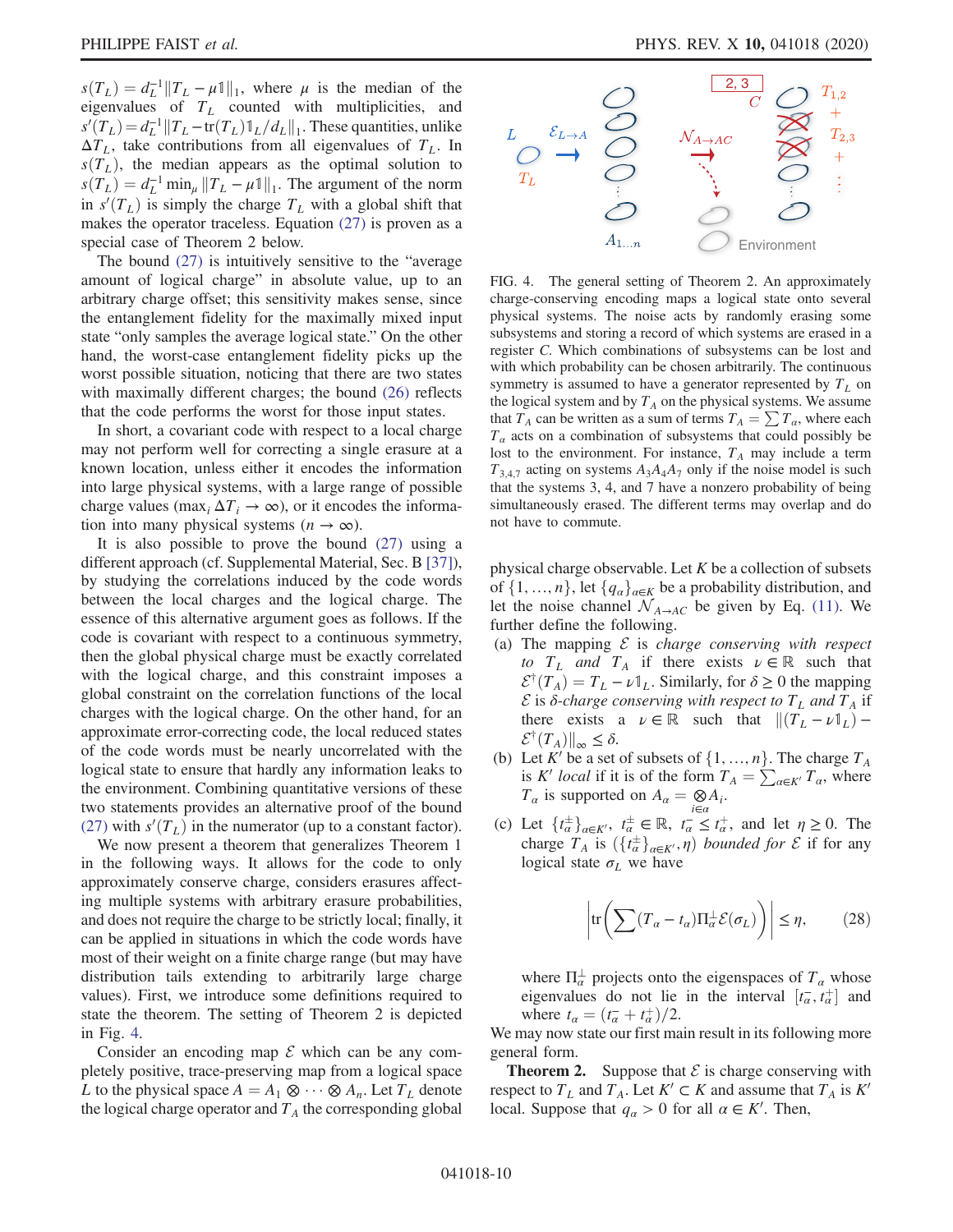$$
\frac{\epsilon_e(\mathcal{N} \circ \mathcal{E})}{\langle \epsilon_e(\mathcal{N}^{\alpha} \circ \mathcal{E}) \rangle_{\alpha}} \ge \frac{\max\{s(T_L), s'(T_L)/2\}}{\max_{a \in K'} (\Delta T_a/q_a)},
$$
 (29a)

$$
\epsilon_{\text{worst}}(\mathcal{N}\circ\mathcal{E}) \ge \frac{\Delta T_L/2}{\max_{\alpha \in K'}(\Delta T_{\alpha}/q_{\alpha})},\tag{29b}
$$

where  $\langle \cdot \rangle_{\alpha} = \sum_{\alpha \in K} q_{\alpha}(\cdot)$ .

Furthermore, we can easily incorporate a tolerance to maps that are only approximately charge conserving (or isometric encodings that are approximately covariant) or if the code words have negligible tails reaching far onto large charge eigenstates.

**Corollary 3.** Let  $\delta \ge 0$  such that the map  $\mathcal{E}$  is  $\delta$ -charge conserving with respect to  $T_L$  and  $T_A$ . Let  $K' \subset K$  and assume that  $T_A$  is K' local. Suppose that  $q_\alpha > 0$  for all  $\alpha \in K'$ . Let  $\{t_{\alpha}^{\pm}\}_{\alpha \in K'}$ ,  $t_{\alpha}^{\pm} \in \mathbb{R}$ ,  $t_{\alpha} \leq t_{\alpha}^{+}$ , and let  $\eta \geq 0$  be such that  $T_{\alpha}$  is  $(f_{\alpha}^{\pm 1})$  are not become for  $S$ . Then such that  $T_A$  is  $(\lbrace t_{\alpha}^{\pm} \rbrace_{\alpha \in K'}, \eta)$  bounded for  $\mathcal{E}$ . Then,

$$
\frac{\epsilon_e(\mathcal{N} \circ \mathcal{E})}{\langle \epsilon_e(\mathcal{N}^a \circ \mathcal{E}) \rangle_\alpha} \ge \frac{\max\{s(T_L), s'(T_L)/2\} - \delta - \eta}{\max_\alpha(\Delta t_\alpha/q_\alpha)}, \quad (30a)
$$

$$
\epsilon_{\text{worst}}(\mathcal{N} \circ \mathcal{E}) \ge \frac{\Delta T_L/2 - \delta - \eta}{\max_a (\Delta t_a / q_a)},\tag{30b}
$$

where  $\Delta t_{\alpha} = t_{\alpha}^{+} - t_{\alpha}^{-}$ <br>For isometric enco- $\overline{a}$  and where  $\langle \cdot \rangle_{\alpha} = \sum_{\alpha} q_{\alpha}(\cdot)$ .

For isometric encodings, the condition of being  $\delta$ -charge conserving is the same as being approximately covariant. Our theorem holds also for encodings that are not an isometry, as long as they approximately conserve charge. The latter condition is stricter than being covariant. However, an approximately covariant channel encoding that does not approximately preserve charge can still fit in the context of Theorem 2, by explicitly considering instead its covariant Stinespring dilation [\[38](#page-28-12)–41] into an ancilla system which is then erased by the environment with certainty as part of the noise channel (see, for instance, Ref. [\[24\]\)](#page-28-4).

Theorem 2 requires the locality structure of the charge to be compatible with the locality of the error model. That is, for each term  $T_a$  in the charge, there must be a nonzero probability of simultaneously losing the corresponding subsystems to the environment. If this situation is not the case, then a code can conceal the global charge value from the environment through correlations between subsystems that are not accessible to the environment. For instance, consider the [[4,2,2]] code which can correct one erasure [\[42\]](#page-28-13). It has a 2-local logical operator  $Q = X \otimes$  $X \otimes I \otimes I$ , which we can exponentiate to generate a  $U(1)$ rotation of the first encoded logical qubit. The code is exactly  $U(1)$  covariant and can also correct single erasures exactly.

Corollary 3 also makes it clear that the term  $\Delta T_a$  in Theorem 2 and  $\Delta T_i$  in our simplified main result Eq. [\(26\)](#page-8-2) are proxies for measuring the local charge fluctuations of the code word states. For a fixed  $\eta > 0$  and a fixed encoding

 $\mathcal{E}$ , if we need cutoffs  $t_{\alpha}^{\pm}$  with a large range  $\Delta t_{\alpha} = t_{\alpha}^{+} - t_{\alpha}^{-}$ ,<br>this result means that after cutting tails with total error *n* this result means that, after cutting tails with total error  $\eta$ , the code words have local reduced states that have support over a large range of charge values. The quantities  $\Delta T_a$  in Theorem 2 and  $\Delta T_i$  in Eq. [\(26\)](#page-8-2) are special cases for  $\eta = 0$ with trivial cutoffs  $t_{\alpha}^{\pm}$ .

The proof of Theorem 2 is provided in Supplemental Material, Sec. A [\[37\].](#page-28-11) The proof is split into two parts. The first part shows that there exists an observable accessible to the environment which is able to infer the global logical charge to a good approximation. The second part deduces from the existence of such an observable that the code must necessarily have limited performance, as quantified by various entanglement fidelity measures.

# <span id="page-10-0"></span>V. CRITERION FOR CERTIFYING CODE PERFORMANCE

Here, we introduce a criterion that allows us to certify a given encoding as performing accurately as an approximate error-correcting code against any given noise channel, as measured by the worst-case entanglement fidelity. Proving that a code has a good entanglement fidelity for the maximally mixed input state [i.e., showing that  $\epsilon_{e}(\mathcal{N} \circ \mathcal{E})$ is small] is perhaps comparatively easier, as one can attempt to guess a suitable recovery map for a maximally entangled input state and directly compute the fidelity of recovery. The method we present provides an upper bound to the stricter measure  $\epsilon_{worst}(\mathcal{N} \circ \mathcal{E})$  and does not require us to come up with explicit recovery procedures.

Intuitively, if we consider erasures at known locations, we can expect that if all local reduced states of code words look alike independently of the logical information, then the code performs well. That is, if for each individual subsystem each code word has the same reduced state, then, because the environment gets access only to those individual reduced states, it obtains no information about the code word and the erasure is, thus, correctable. This intuition is correct in the exact case, but in the approximate case the fact that the entanglement fidelity is defined with a "stabilization" over a reference system poses an additional challenge [\[43\].](#page-28-14) Our solution is to consider how logical operators of the form  $|x\rangle\langle x'|$  are encoded, where  $\{|x\rangle\}$  is<br>any fixed basis of the logical system. In the case of a single any fixed basis of the logical system. In the case of a single erasure at a known location, we define

$$
\rho_i^{x,x'} = \text{tr}_{A \setminus A_i}[\mathcal{E}(|x\rangle\langle x'|)],\tag{31}
$$

<span id="page-10-1"></span>noting that  $\rho_i^{x,x'}$  is a quantum state if  $x = x'$  but is not even<br>necessarily Hermitian for  $x \neq x'$ . Our criterion then states necessarily Hermitian for  $x \neq x'$ . Our criterion then states the following: If the states  $\rho_i^{x,x}$  are approximately independent of x, and if each  $\rho_i^{x,x'}$  for  $x \neq x'$  has a very small norm, then the code is a good approximate error-correcting code against erasure of subsystem i.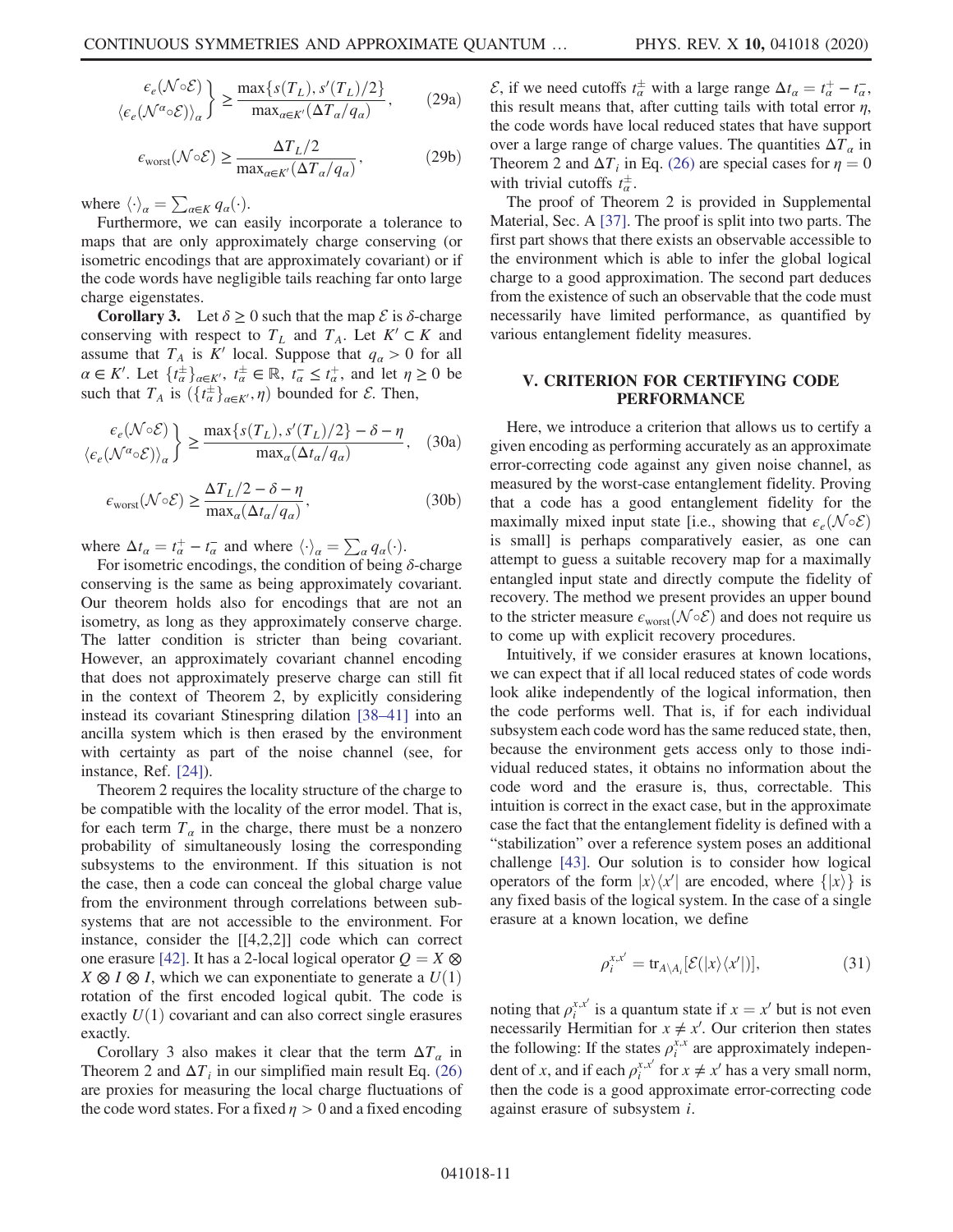Our criterion is a variant of the approximate Knill-Laflamme conditions of Bény and Oreshkov [\[30\]](#page-28-7) in a particular basis. The nontrivial part of our condition is the simple and practical conditions on how to bound the error parameter  $\epsilon_{\text{worst}}$  of the code.

Proposition 4. For any completely positive, tracepreserving maps  $\mathcal E$  and  $\mathcal N$  (the encoding and noise channels, respectively), let  $\widehat{\mathcal{N}\circ\mathcal{E}}$  be a complementary channel of  $\mathcal{N}\circ\mathcal{E}$ . Fixing a basis of logical states  $\{|x\rangle\}$ , define

$$
\rho^{x,x'} = \widehat{\mathcal{N}\circ\mathcal{E}}(|x\rangle\langle x'|). \tag{32}
$$

Assume that there exists a state  $\zeta$ , as well as constants  $\epsilon$ ,  $\nu \geq 0$ , such that

$$
F(\rho^{x,x}, \zeta) \ge \sqrt{1 - \epsilon^2},
$$
\n(33a)

$$
\|\rho^{x,x'}\|_1 \le \nu \quad \text{for } x \ne x'.\tag{33b}
$$

<span id="page-11-1"></span>Then, the code  $\mathcal E$  is an approximate error-correcting code with an approximation parameter satisfying

$$
\epsilon_{\text{worst}}(\mathcal{N}\circ\mathcal{E}) \le \epsilon + d_L\sqrt{\nu},\tag{34}
$$

where  $d<sub>L</sub>$  is the logical system dimension.

If one of several noise channels is applied at random and it is known which one occurs, then Eq. [\(34\)](#page-11-1) holds for the overall noise channel if the assumptions above are satisfied for each individual noise channel.

Note that the criterion holds for any arbitrary noise channel, not only for erasures at known locations. The proof of Proposition 4 is given in Supplemental Material, Sec. C [\[37\]](#page-28-11).

Our criterion is a sufficient condition for a code to be approximately error correcting, but the condition is not necessary. When the criterion does not apply, we cannot draw any conclusion about the code's performance.

We note that our criterion does not make reference to individual Kraus operators of the noise channel, as the Knill-Laflamme conditions or their approximate versions do [\[26,30\].](#page-28-5) This property eases its application to largedimensional physical quantum systems.

# <span id="page-11-0"></span>VI. EXAMPLES OF COVARIANT CODES

Here, we study three classes of covariant codes that illustrate the behavior of our bound in regimes of either large subsystem dimensions or a large number of physical subsystems (Table [I](#page-11-2)).

# A. Three-rotor secret-sharing code

<span id="page-11-5"></span>In this subsection, we apply our criterion to a truncated version of a code introduced by Hayden et al. [\[12\]](#page-28-1), linking that code to the well-known three-qutrit secret-sharing quantum polynomial code [\[44,45\].](#page-28-15) While illustrating

<span id="page-11-2"></span>TABLE I. Summary of the codes considered in Sec. [VI](#page-11-0): the three-rotor secret-sharing code, the five-rotor perfect code, and an n-qubit "thermodynamic code" with code words consisting of Dicke states (and *a*, *b* chosen appropriately).

|                                                              |                        |                    | Covariance Dimensions Error correction |
|--------------------------------------------------------------|------------------------|--------------------|----------------------------------------|
| $[[3, 1, 2]]_{\mathbb{Z}}$<br>Sharp cutoff<br>Smooth cutoff  | U(1)<br>U(1)           | Finite<br>Infinite | Approximate<br>Approximate             |
| $[[5, 1, 3]]_{\mathbb{Z}}$<br>Qudit version<br>Smooth cutoff | $\mathbb{Z}_D$<br>U(1) | Finite<br>Infinite | Exact<br>Approximate                   |
| $\vert n, a \log n, b \log n \vert \vert$<br>Finite $n$      | U(1)                   | Finite             | Approximate                            |

how to use our criterion, it also provides a covariant code which performs well in the limit of code words covering a large range of physical charge on the subsystems.

## <span id="page-11-6"></span>1. Rotor version of the qutrit secret-sharing code

For our purposes, a quantum rotor [also, an  $O(2)$  or planar quantum rotor] is simply a system with a basis  $\{|x\rangle\}$ that is labeled by an integer  $x \in \mathbb{Z}$  indexing representations of  $U(1)$  [\[46\].](#page-28-16) Consider the three-rotor code given in Ref. [\[12\]](#page-28-1) defined by the map from L to  $A = A_1 \otimes A_2 \otimes$  $A_3$  given as

<span id="page-11-3"></span>
$$
V_{L\to A}: |x\rangle_L \to \sum_{y\in\mathbb{Z}} |-3y, y - x, 2(y + x)\rangle_A, \quad (35)
$$

where the states  $\{|x\rangle\}$  are eigenstates of the angular momentum operators  $T_L$  and  $T_A = T_1 + T_2 + T_3$ . This code can correct against the loss of any of the three subsystems [\[12\]](#page-28-1). Moreover, the code is covariant with respect to the charge T: A logical state  $|x\rangle_L$  is mapped onto a code word with the same total charge x.

Interestingly, this code is a natural rotor generalization of the three-qutrit secret-sharing code [\[44,45\].](#page-28-15) The three-qutrit code maps the basis vectors  $|j\rangle_L$  (j = 0, 1, 2) of a logical qutrit into the code words  $\sum_{k} |k, k - j, k + j\rangle$  where the addition is modulo 3. Now, substitute each qutrit subsystem with a rotor. We obtain a code defined by the following encoding map:

<span id="page-11-4"></span>
$$
\tilde{V}_{L \to A} \colon |x\rangle_L \to \sum_{y \in \mathbb{Z}} |y, y - x, y + x\rangle. \tag{36}
$$

This code is not yet covariant with respect to the charge states  $|x\rangle$ , as the charge of the code word corresponding to  $|x\rangle_L$  is not x. However, we may apply the isometry mapping  $|(.)\rangle \rightarrow |-3(.)\rangle$  on the first rotor and  $|(.)\rangle \rightarrow |2(.)\rangle$  on the second, yielding the encoding map [\(35\)](#page-11-3). [In fact, the code [\(36\)](#page-11-4) is covariant with respect to a different physical charge generator,  $T_A' = -3T_1 + T_2 + 2T_3$ , whereas the code [\(35\)](#page-11-3)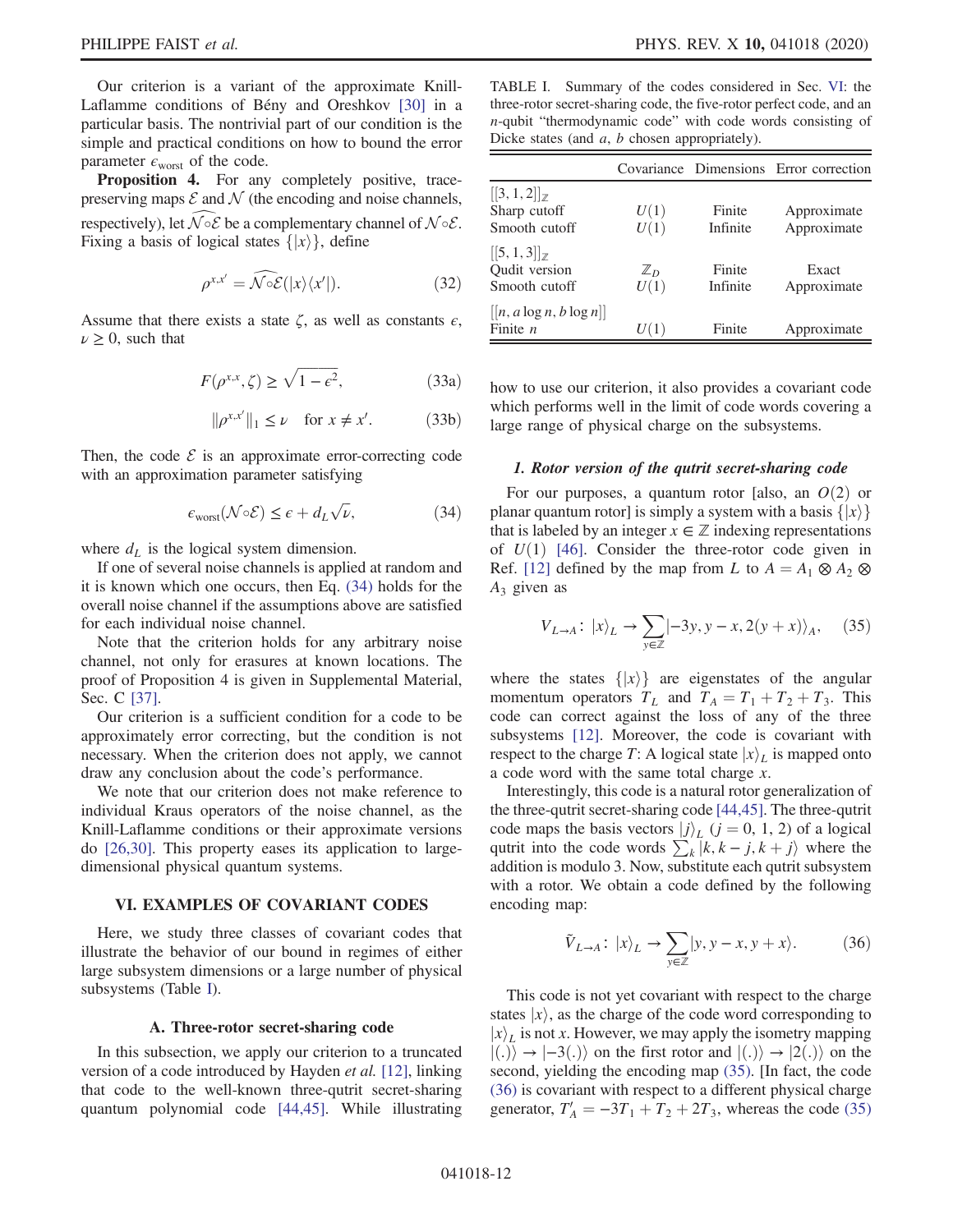is covariant with respect to the natural physical charge carried by three rotors,  $T_A = T_1 + T_2 + T_3$ . In this sense, the code [\(35\)](#page-11-3) is a natural  $U(1)$ -covariant generalization of the qutrit secret-sharing code.

In the following sections, we address the problem that the code words in Eq. [\(35\)](#page-11-3) are not normalizable, by building suitable wave packet states. We normalize the code words in two different ways: The sharp cutoff selects a range of charges to use for each rotor and discards the rest, while the smooth cutoff imposes a Gaussian envelope on each rotor, thereby keeping all the states but making them less prominent as the charge increases [\[47\]](#page-28-17) (see also related recent work [\[24\]](#page-28-4)). Our noise model is one single erasure at a known location with probabilities  $q_1, q_2, q_3 = 1/3$ , as given by Eq.  $(10)$ .

## 2. Sharp cutoff

Let us now truncate the logical system  $L$  to a dimension of  $2h + 1$  for some fixed h, so the charge with respect to which the system is  $U(1)$  covariant becomes  $T_L = \nabla^h$   $x|x|/x|$ . The physical subsystems are truncated in  $\sum_{x=-h}^{h} x|x\rangle\langle x|_{L}$ . The physical subsystems are truncated, in turn, to  $2m + 1$  dimensions, so there are in total two parameters  $\{h, m\}$  that determine the ranges of the logical and physical charges. Normalizing the code words, the isometry becomes

$$
V_{L\to A}^{(m)}: |x\rangle_L \to \frac{1}{\sqrt{2m+1}} \sum_{y=-m}^{+m} |-3y, y-x, 2(x+y)\rangle,
$$
\n(37)

for  $x \in -h, ..., h$ .

<span id="page-12-0"></span>Since the code is covariant and finite dimensional, it does not allow for perfect error correction. We show that the code has an accuracy parameter which satisfies (cf. Supplemental Material, Sec. D. 1 [\[37\]](#page-28-11))

$$
\epsilon_{\text{worst}}(\mathcal{N} \circ \mathcal{E}^{(m)}) \lesssim \sqrt{2} \sqrt{\frac{h}{m}}.\tag{38}
$$

By comparison, our bound [\(26\)](#page-8-2) in this case reads

$$
\epsilon_{\text{worst}}(\mathcal{N}\circ\mathcal{E}^{(m)}) \ge \frac{1}{2} \frac{\Delta T_L}{\max_i q_i^{-1} \Delta T_i} \approx \frac{1}{18} \frac{h}{m}.
$$
 (39)

There is a difference of a square root between the scaling of our actual code performance and of our bound. This difference is due to switching between the trace distance and a fidelity-based distance in both of our bounds and in the way we have applied our criterion to derive Eq. [\(38\)](#page-12-0).

#### 3. Smooth cutoff

<span id="page-12-3"></span>We now consider a different approach to normalizing the code words: By using a Gaussian envelope, we can achieve a "smoother" cutoff in contrast to the sharp cutoff considered above (such an envelope is known to be optimal for finite-sized quantum clocks [\[48\]](#page-29-0)). We impose an envelope controlled by a parameter  $w > 0$  on the code states to make them normalizable. The encoding isometry  $V_{L\rightarrow A}^{(w)}$  now acts as

<span id="page-12-1"></span>
$$
|x\rangle_L \to \frac{1}{\sqrt{c_w}} \sum_{y=-\infty}^{\infty} e^{-(y^2/4w^2)} |-3y, y-x, 2(x+y)\rangle,
$$
 (40)

with a normalization factor  $c_w = \sum_{y=-\infty}^{\infty} e^{-y^2/(2w^2)}$ . Note that the envelope does not disturb the symmetry—the code remains covariant, since all of the basis states used to write each logical state still have the same charge. We still consider a  $(2h + 1)$ -dimensional logical system L in order to see how the bound scales in terms of  $h/w$ . The present code has an accuracy parameter satisfying (we defer calculations to Supplemental Material, Sec. D. 1 [\[37\]](#page-28-11))

<span id="page-12-2"></span>
$$
\epsilon_{\text{worst}}(\mathcal{N} \circ \mathcal{E}^{(w)}) \le \sqrt{1 - e^{-(h^2/4w^2)}} \approx \frac{h}{2w}.\tag{41}
$$

Our bound [\(26\)](#page-8-2) in this case reads

$$
\epsilon_{\text{worst}}(\mathcal{N} \circ \mathcal{E}^{(w)}) \gtrsim \frac{h/w}{12\sqrt{2\ln(w/h)}},\tag{42}
$$

where we keep only the first order in  $h/w$  and where the logarithmic term results from cutting off the infinite tails of our code words. Hence, we see that the present code achieves approximately the scaling of our bound, as both expressions scale as  $h/w$  up to a logarithmic factor.

We may ask for the reason of the discrepancy in the accuracy between the sharp and the smooth cutoff versions of our code. For the sharp cutoff the error parameter scales of our code. For the sharp cutoff the error parameter scales<br>as  $\epsilon_{\text{worst}} \sim \sqrt{h/w}$ , while for the smooth cutoff it scales approximately as  $\epsilon_{\text{worst}} \sim h/w$ . This result can be explained from the following property of the infidelity. Loosely speaking, the error parameter  $\epsilon_{\text{worst}}$  is related to how much the local reduced state on a single system varies as a function of the logical state, as measured in terms of the infidelity [this relation can be seen from Eq. [\(12\)\]](#page-7-4). While in both normalized versions of the above code, using either the sharp or the smooth cutoff, we are careful to ensure that all code words are close to each other, it turns out that code words with a sharp cutoff are in a regime where the infidelity is more sensitive to differences than the smooth cutoff. This sensitivity is because those code words have incompatible supports. More precisely, for any state  $\rho$ , the incompatible supports. More precisely, for any state  $\rho$ , the<br>infidelity  $\sqrt{1 - F^2(\rho, \rho + \varepsilon X)}$ , for a small perturbation<br> $\rho \to \rho + \varepsilon X$  can grow like the square root of s if  $\rho +$  $\rho \rightarrow \rho + \varepsilon X$ , can grow like the square root of  $\varepsilon$  if  $\rho +$  $\epsilon X$  has overlap outside of the support of  $\rho$ , while it grows linearly in  $\varepsilon$  in well-behaved cases. The sharp cutoff belongs to the former regime, while in the case of the smooth cutoff the infidelity is better behaved.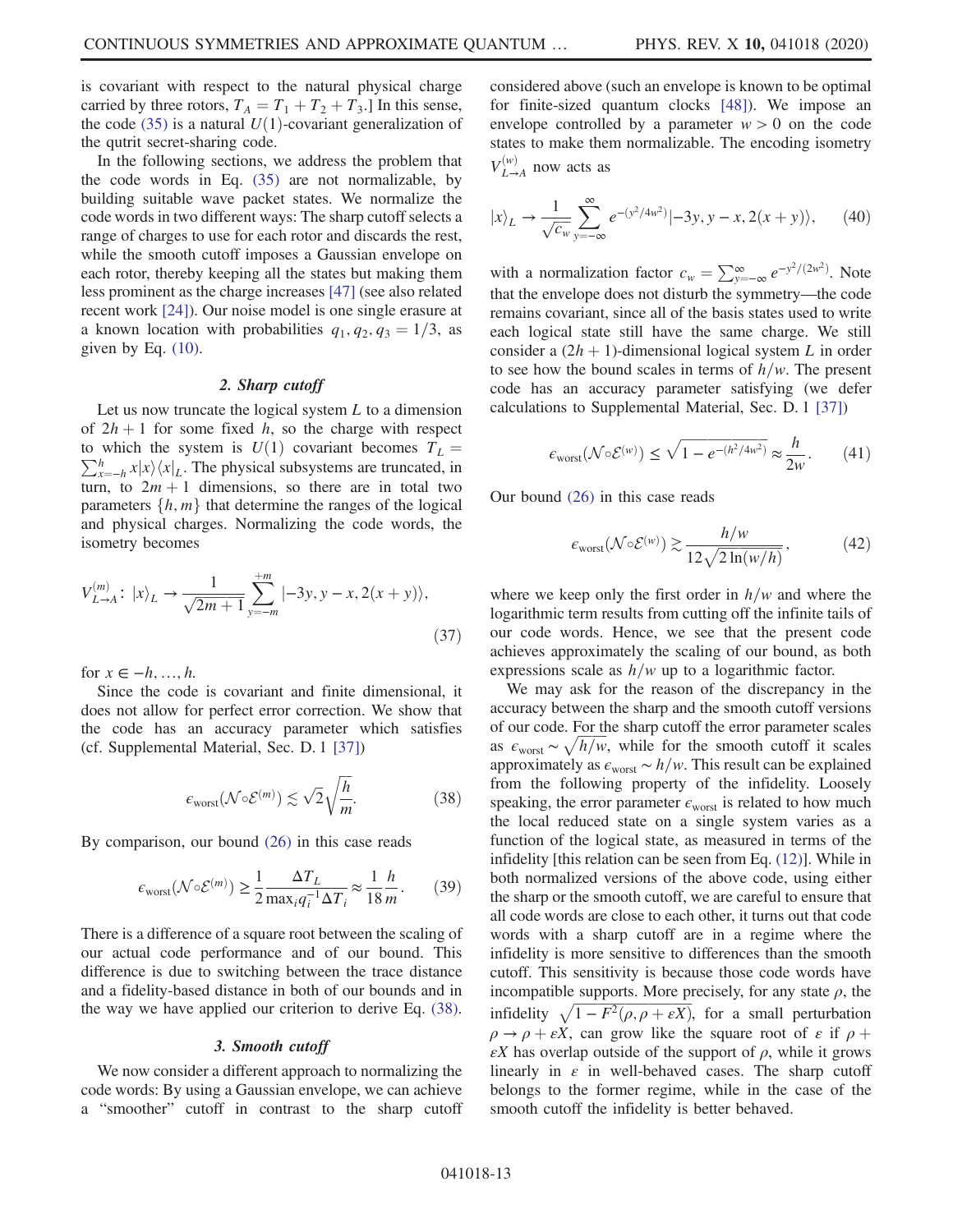### B. Five-rotor perfect code

Here, we provide a rotor extension of the five-qubit perfect code [\[27,49\]](#page-28-18) that can be tiled to construct holographic codes [\[7\]](#page-27-4). While qudit [\[50\]](#page-29-1) and oscillator [\[51\]](#page-29-2) extensions have been considered, a rotor extension is not as straightforward, because one has to take care of preserving the phases in the code states as needed to error correct erasures. Our rotor code is the limit of a sequence of qudit code words whose constituent phases approach multiples of an irrational number. This same trick has been used to obtain an irrational magnetic flux via a sequence of rational fluxes in the two-dimensional electron gas problem [\[52\]](#page-29-3) as well as rotor limits of other Hamiltonians [\[46\]](#page-28-16). This limit is meant to be an idealization, since there is not enough storage space to measure an irrational number to infinite precision.

<span id="page-13-0"></span>Let the dimension  $D$  of each of the five physical subsystems be finite for the qudit  $[[5, 1, 3]]_{\mathbb{Z}_D}$  code and<br>infinite for the rotor  $[[5, 1, 3]]$  code. The general form of infinite for the rotor  $[[5, 1, 3]]_Z$  code. The general form of<br>the unnormalized encoding for both codes is the unnormalized encoding for both codes is

$$
|x\rangle \rightarrow \sum_{j,k,l,m,n \in \mathbb{Z}_D} T_{jklmnx}^{(D)} |j,k,l,m,n\rangle.
$$
 (43)

We introduce the rotor code as a limiting case of the qudit code, obtaining a concise expression for the qudit perfect tensor  $T^{(D)}$  in the process.

#### 1. Qudit version

Consider first the known finite- $D$  case, for which [\[53\]](#page-29-4)

$$
T_{jklmnx}^{(D)} = \delta_{x,j+k+l+m+n}^{(D)} \omega^{jk+kl+lm+mn+nj}, \qquad (44)
$$

where  $\delta_{a,b}^{(D)} = 1$  if  $a = b$  modulo D and  $\omega$  is a primitive Dth root of unity. Notice how the shows expression makes the root of unity. Notice how the above expression makes the cyclic permutation symmetry naturally manifest. The delta function encodes the state label  $x$  into the sum of the physical qudit variables, with the key difference from the sharply cutoff  $[[3, 1, 2]]_{{\mathbb{Z}}}$  code being that the sum is modulo D. This property makes this code exactly error correcting  $D$ . This property makes this code exactly error correcting and *not* covariant with respect to a  $U(1)$  symmetry. Instead, this code is covariant with respect to a  $\mathbb{Z}_D$  symmetry this code is covariant with respect to a  $\mathbb{Z}_D$  symmetry<br>generated by  $Z^{\otimes 5}$ , where  $Z = \sum_{k \in \mathbb{Z}_D} \omega^k |k\rangle\langle k|$  is the qudit Pauli matrix.

## 2. Smooth cutoff

To take the qudit-to-rotor limit, pick  $\omega = \exp(2\pi i L/D)$ with incommensurate integers  $L, D \rightarrow \infty$  such that  $L/D$ approaches a positive irrational number Φ. The indices in Eq. [\(43\)](#page-13-0) now range over  $\mathbb{Z}$ :

$$
T_{jklmnx}^{(\infty)} = \delta_{x,j+k+l+m+n} e^{2\pi i \Phi(jk+l+l+m+m+nj)}, \quad (45)
$$

and  $\delta$  is the usual Kronecker delta function. The final ingredient is to normalize the states, which can be done via a sharp or a smooth cutoff as in the  $[[3, 1, 2]]_Z$  code. We<br>perform the latter using a cyclically symmetric Gaussian perform the latter using a cyclically symmetric Gaussian envelope with spread w, prepending exp[ $-(1/4w^2)(j^2 +$  $k^2 + l^2 + m^2 + n^2$ ) to the tensor  $T_{jklmn}^{(\infty)}$  in Eq. [\(43\)](#page-13-0), and<br>then normalizing the code words. The resulting equal is then normalizing the code words. The resulting code is covariant with respect to a  $U(1)$  symmetry generated by covariant with respect to a  $U(1)$  symmetry generated by<br>the total physical charge  $T_A = \sum_{i=1}^{5} T_{A_i}$ , analogous to the<br>three rotor code (40). With the addition of the envelope the three-rotor code [\(40\).](#page-12-1) With the addition of the envelope, the resulting tensor becomes approximately perfect. This rotor version can be stacked to form an approximately errorcorrecting  $U(1)$ -covariant holographic code in the same way as the qubit perfect tensors are connected in Ref. [\[7\]](#page-27-4).

One can apply the certification criteria to this code to yield the same scaling as for the three-rotor code [\(41\)](#page-12-2) for the model of a single erasure (see Supplemental Material, Sec. D. 2 [\[37\]](#page-28-11) for details):

$$
\epsilon_{\text{worst}}(\mathcal{N}_{1\,\text{erasure}}\circ\mathcal{E}^{(w)}) \lesssim \frac{1}{\sqrt{160}}\frac{h}{w}.\tag{46}
$$

However, this code is capable of correcting any singlesubsystem error, so it can correct for known erasure of any two subsystems. Calculating the bound for the noise channel  $\mathcal N$  consisting of erasure of any two sites with equal probability yields the same scaling:

$$
\epsilon_{\text{worst}}(\mathcal{N}_{2\text{ erasures}} \circ \mathcal{E}^{(w)}) \lesssim \frac{1}{\sqrt{60}} \frac{h}{w}.\tag{47}
$$

The larger coefficient is sensible, since a code approximately correcting at most two erasures should be better at correcting only one. In both cases, there are additional corrections of the order of  $O(he^{-cw^2})$  for  $c > 0$  arising from<br>a detailed application of our criterion a detailed application of our criterion.

## C. Thermodynamic codes for  $n \to \infty$

<span id="page-13-1"></span>We now investigate a class of covariant codes in the limit where the number of subsystems  $n$  grows large. We exploit the codes developed in Ref. [\[8\]](#page-27-3), relevant for quantum computing with atomic ensembles [\[54\]](#page-29-5).

For these codes, the basis vectors for the code space can be chosen to be energy eigenstates of a many-body system, with the property that the reduced state on a subsystem appears to be thermal with a nonzero temperature; we therefore call them thermodynamic codes. This thermal behavior of local subsystems is expected for closed quantum systems that satisfy the eigenstate thermalization hypothesis [\[55\]](#page-29-6) or dynamical typicality [\[56,57\]](#page-29-7) (states exhibiting many-body localization or the eigenstate thermalization hypothesis have been prepared experimentally [\[58\]](#page-29-8)). Energy eigenstates with slightly different values of the total energy also have slightly different values of the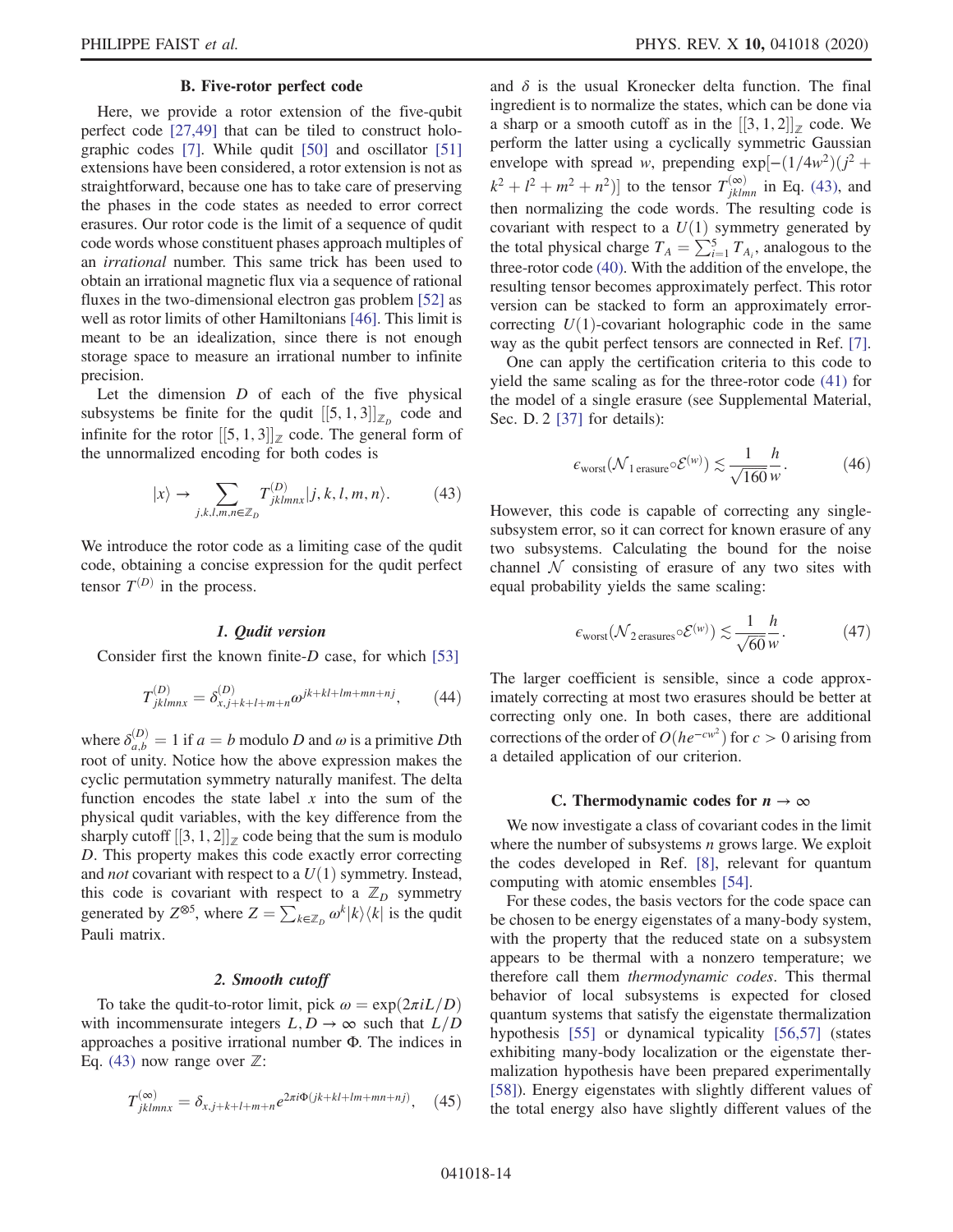locally measurable temperature; thus, the identity of a code word is imperfectly hidden from a local observer, and, therefore, erasure of a subsystem is imperfectly correctable.

Consider a many-body system, such as a onedimensional spin chain, and pick out two global energy levels  $|E\rangle_A$  and  $|E'\rangle_A$  in the middle of the spectrum, with a given energy difference  $\Delta F - F' - F$ . Assume in the spirit given energy difference  $\Delta E = E' - E$ . Assume, in the spirit of the eigenstate thermalization hypothesis, that the reduced states of both  $|E\rangle_A$  and  $|E'\rangle_A$  on each individual<br>system A, are approximately thermal. The corresponding system  $A_i$  are approximately thermal. The corresponding temperature scales as  $T \propto E/n$ , since the temperature is an intensive thermodynamic variable. Then, the temperature difference vanishes for  $n \to \infty$ , and the resulting reduced thermal states for these two states are very close. Intuitively, this result means that if a system  $A_i$  is provided to the environment, the latter cannot tell whether the global state is  $|E\rangle$  or  $|E'\rangle$ , and, hence, the two energy levels form a two-<br>dimensional, code, space, that is approximately error cordimensional code space that is approximately error correcting against erasures at known locations.

For example, consider the code developed in Appendix D in Ref. [\[8\],](#page-27-3) in the context of a 1D translation-invariant Heisenberg spin chain. Here, we consider as the relevant Heisenberg spin chain. Here, we consider as the relevant<br>charge the total magnetization  $M = \sum \sigma_Z^i$  of the spin chain.<br>The code words  $|h^n\rangle$  in Appendix D in Ref. [8] are Dicke The code words  $|h_m^n\rangle$  in Appendix D in Ref. [\[8\]](#page-27-3) are Dicke states with respect to total magnetization—i.e., they are a superposition of canonical  $n$ -spin basis states that all have some fixed magnetization *m*:

$$
|h_{m}^{n}\rangle = {n \choose n/2 + m/2}^{-1/2} \sum_{s:\sum s_{j}=m} |s\rangle_{n}.
$$
 (48)

The code is covariant with respect to total magnetization by construction, by defining the magnetization charge operator in the abstract logical system to correspond to the magnetization of the corresponding code word. The values *m* are spaced out by steps of  $2d + 1$ , thus ensuring that any errors which change the magnetization by at most 2d cannot cause logical bit flips. This trick—using a sufficiently large spacing between code words so that they are not mapped into each other by errors—has analogs in Calderbank-Shor-Steane codes, related multiqubit codes [\[59\],](#page-29-9) and bosonic error correction [\[60\]](#page-29-10). However, to show that such errors are indeed correctable, one still has to make sure that expectation values of errors with each code word do not depend on the code word in the large-*n* limit.

This code's approximation parameter as an approximate error-correcting code against the erasure of a constant number of sites scales as

$$
\epsilon_{\text{worst}}(\mathcal{N} \circ \mathcal{E}) = O(1/n) \tag{49}
$$

(cf. Supplemental Material, Sec. D. 3 [\[37\]\)](#page-28-11). On the other hand, our bound [\(26\)](#page-8-2) also displays the same scaling:

$$
\epsilon_{\text{worst}}(\mathcal{N}\circ\mathcal{E}) = \Omega(1/n). \tag{50}
$$

In consequence, this code has an approximation parameter that displays the same scaling as our bound, meaning that our bound is approximately tight in the regime  $n \to \infty$ .

#### D. Thermodynamic codes with an Ising Hamiltonian

A noteworthy feature of Theorem 2 is that the physical observable  $T_A$  can include terms  $\{T_\alpha\}$  which act on overlapping subsystems. In particular, then,  $T_A$  could be the Hamiltonian of a many-body quantum system in which the subsystems  ${A_i}$  have nontrivial interactions.

<span id="page-14-0"></span>Several examples of approximate quantum errorcorrecting codes in interacting many-body systems are already discussed in Ref. [\[8\].](#page-27-3) Here, we present a simple illustrative example showcasing the application of our general theorem. Consider a simple 1D quantum Ising spin chain at zero field, described by the Hamiltonian

$$
H_{\text{Ising}} = \sum_{i=2}^{n} \sigma_{i-1}^{Z} \sigma_{i}^{Z}, \qquad (51)
$$

on n sites and with an open boundary condition. Energy eigenstates are diagonal in the Z basis, where the total energy is the number of domain walls—that is, the number of links with  $\sigma_{i-1}^Z \sigma_i^Z$  equal to  $-1$ . We can define a code in the same spirit as the Dicke-state code described above, where the code word  $|m\rangle$  is now a uniform superposition of all states with exactly  $m$  domain walls. Again, we need to choose a restricted set of values for  $m$  in order to ensure good properties of the code.

To construct the code formally, we observe that, under a well-known duality transformation [\[61,62\],](#page-29-11) the Ising spin chain Hamiltonian [\(51\)](#page-14-0) is equivalent to the noninteracting Hamiltonian

$$
\tilde{H} = \sum_{i=2}^{n} \sigma_i^Z,\tag{52}
$$

which, except for the first site  $i = 1$ , is the same as the magnetization operator considered in our discussion of the thermodynamic code in Sec. [VI C.](#page-13-1) This correspondence is established directly on the basis states  $\{|\vec{x}\rangle\} = \{|x_1\rangle \otimes$  $\cdots \otimes |x_n\rangle$  of the full Hilbert space, where  $\vec{x}$  is a bit string and the states  $|x_i = 0, 1\rangle$  are eigenstates of the  $\sigma_i^Z$  operator.<br>We encode this bit string into another bit string  $\vec{\tau}(\vec{x})$  that We encode this bit string into another bit string  $\vec{s}(\vec{x})$  that provides the value of the first bit and all pairwise consecutive parities, namely,  $s_1 = x_1$  and  $s_i = x_{i-1} + x_i \pmod{2}$  for  $2 \le i \le n$ . Clearly, this mapping is one to one and onto acting on the set of all bit strings of length  $n$ . Denote by  $U$ the unitary on the  $n$ -site Hilbert space that implements this transformation, i.e.,  $U = \sum_{\vec{x}} |\vec{s}(\vec{x})\rangle \langle \vec{x}|$ . We see that  $\sigma_i^Z |\vec{s}(\vec{x})\rangle = (-1)^{s_i} |\vec{s}(\vec{x})\rangle = (-1)^{x_{i-1}+x_i} |\vec{s}(\vec{x})\rangle$  and, thus,<br> $U^{\dagger} \epsilon^Z U - \epsilon^Z \epsilon^Z$ . This result implies that  $U^{\dagger} \tilde{H} U - H$  $U^{\dagger} \sigma_i^Z U = \sigma_{i-1}^Z \sigma_i^Z$ . This result implies that  $U^{\dagger} \tilde{H} U = H_{\text{Ising}}$ .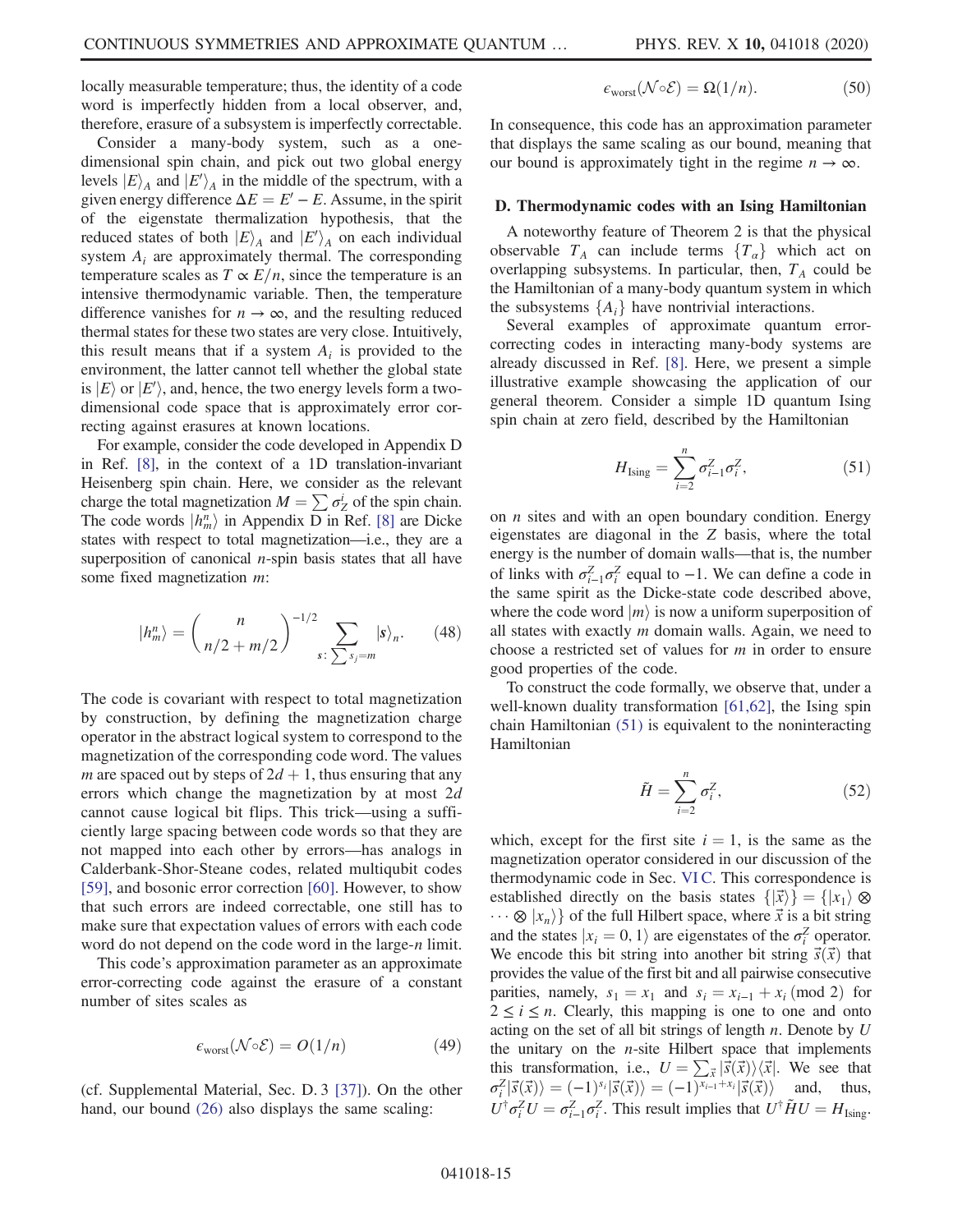The Hamiltonian  $\tilde{H}$  is exactly the same operator as the magnetization operator in the thermodynamic code of Sec. VIC on the  $n-1$  the sites labeled by  $i = 2, ..., n$ , with a dummy site at  $i = 1$ . Using the code words  $|0\rangle_1 \otimes$  $|h_m^{n-1}\rangle_{2...n}$  which force the dummy site to the constant state  $|0\rangle$ , we still have a code with the same asymptotic properties as before (the dummy site cannot impact negatively the error-correction properties of the code). Similarly, any operator supported on  $d - 1$  consecutive sites is mapped under the unitary  $U$  to an operator that has support on at most d sites. Hence, the erasure of  $d-1$  consecutive sites in the mapped model corresponds to erasure of at most d consecutive sites in the original model, which is correctable. Our construction, thus, defines a code that is covariant with respect to the Ising Hamiltonian, with distance  $d - 1$ and with  $\epsilon_{\text{worst}}(\mathcal{N} \circ \mathcal{E}) \leq O(1/n)$ .

Applying our bound directly to the newly constructed code, where any  $d - 1$  consecutive sites can be erased with probability  $1/(n - d + 2) \approx 1/n$ , yields as before  $\epsilon_{\text{worst}}(\mathcal{N}\circ\mathcal{E})\geq \Omega(1/n).$ 

Although the overlapping terms in Eq. [\(51\)](#page-14-0) all commute pairwise, we emphasize that Theorem 2 does not require these terms to commute. In consequence, one can study the error-correction accuracy of codes that are defined using more complicated many-body models [\[8\]](#page-27-3), going beyond the rather simplistic model presented here.

Being able to characterize the performance of codes in which subsystems interact is helpful for potential applications of our results. For example, in quantum metrology, the probe detecting a weak signal might contain many mutually interacting particles. In the AdS/CFT correspondence (see Sec. [IX](#page-21-0)), the charge is the energy of a conformal field theory; in a lattice regularization of this theory, the subsystems are lattice sites with strong nearest-neighbor interactions.

# <span id="page-15-0"></span>VII. CODES WITH A UNIVERSAL TRANSVERSAL GATE SET

Our second main technical contribution is a robust version of the Eastin-Knill theorem for quantum computation. The goal of this section is to extend Theorem 1 to impose restrictions on the error-correcting infidelity of any code that admits a universal transversal gate set, in terms of the dimensions of the logical and physical systems. As is seen intuitively in Fig. [1](#page-1-0), a code for which any logical unitary can be carried out transversally is, in fact, covariant with respect to the full unitary group on the logical space  $U(d_L)$ . Theorem 1 can therefore be applied to any generator of  $U(d_L)$  to yield a lower bound on the infidelity of recovery after erasing a system.

### A. Bound on error-correcting infidelity

In the setting of the Eastin-Knill theorem, we consider a code for which there would exist a mapping that associates to any logical unitary  $U_L$  a transversal physical unitary  $U_A(U_L)$  whose action on the logical space is  $U_L$ . In order to apply our Theorem 1, we need to ensure that the assumptions of our theorem are met by showing that the code is covariant with respect to a tensor product representation of  $U(d_L)$ .

Because the unitary  $U_A(U_L)$  outside the code space can be arbitrary, this mapping neither has to be continuous nor does it have to be compatible with the group structure on the full physical space. Because these properties are required in the definition of a group representation, one might fear that there is no bona fide group representation under which this mapping is  $U(d_L)$  covariant.

We show that we can assume  $U(d_L)$  covariance without loss of generality: Intuitively, as long as one can generate logical unitaries that are close to the identity with a transversal physical unitary, one can show that there are corresponding physical generators which can be used to define a representation. The same conclusion applies if the physical unitaries do not exactly implement a logical  $U_L$ gate, as long as logical unitaries can approximated to arbitrary precision, which is the case, for instance, if the gates are compiled from a suitable generating set of gates. We prove the following proposition (see proof in Supplemental Material, Sec. E. 1 [\[37\]](#page-28-11)).

**Proposition 5.** Let  $V_{L\rightarrow A}$  be any code, with  $A = A_1 \otimes$  $\cdots \otimes A_n$ . Let  $\{G_x\}$  be a set of unitaries (the set may be discrete or continuous) that generate the full special unitary group  $SU(d_L)$ . Suppose that for each  $G_x$  there exists a transversal physical unitary that implements it; i.e., there exists  $U_A(G_r) = U_1(G_r) \otimes \cdots \otimes U_n(G_r)$  such that  $V^{\dagger}U_A(G_x)V=G_x$ . Then, there exists a tensor product representation of  $U(d_L)$  on A with respect to which  $V_{L\rightarrow A}$  is covariant.

The bounds derived in Theorems 1 and 2 cannot, in general, be directly related to the dimension of the local physical subsystems, because there is, in general, no dimensional-dependent restriction on how large  $\Delta T_i$  can be. The only restriction that enters the statement of Theorems 1 and 2 is that a logical charge eigenstate must be mapped onto a global physical eigenstate of the same charge (up to a constant offset); the logical charge operator and the local physical charge operators may otherwise be chosen arbitrarily. For example, the repetition code spanned by  $\{|000\rangle, |111\rangle\}$  with logical charge  $\delta\sigma_z$ , physical charge  $M\sigma_z^{(1)} - M\sigma_z^{(2)} + \delta\sigma_z^{(3)}$ , and  $M \gg \delta$  can have a very large<br>range M of charges on each local physical subsystem range M of charges on each local physical subsystem despite the systems having only two levels. In the other extreme, a completely degenerate local physical system has zero charge range despite a possibly huge dimension.

The above observation is an expression of the fact that the covariance is with respect to an Abelian symmetry group  $[U(1)]$ . In contrast, for non-Abelian Lie groups, one may no longer choose the generators arbitrarily, because they have to obey nontrivial commutation relations with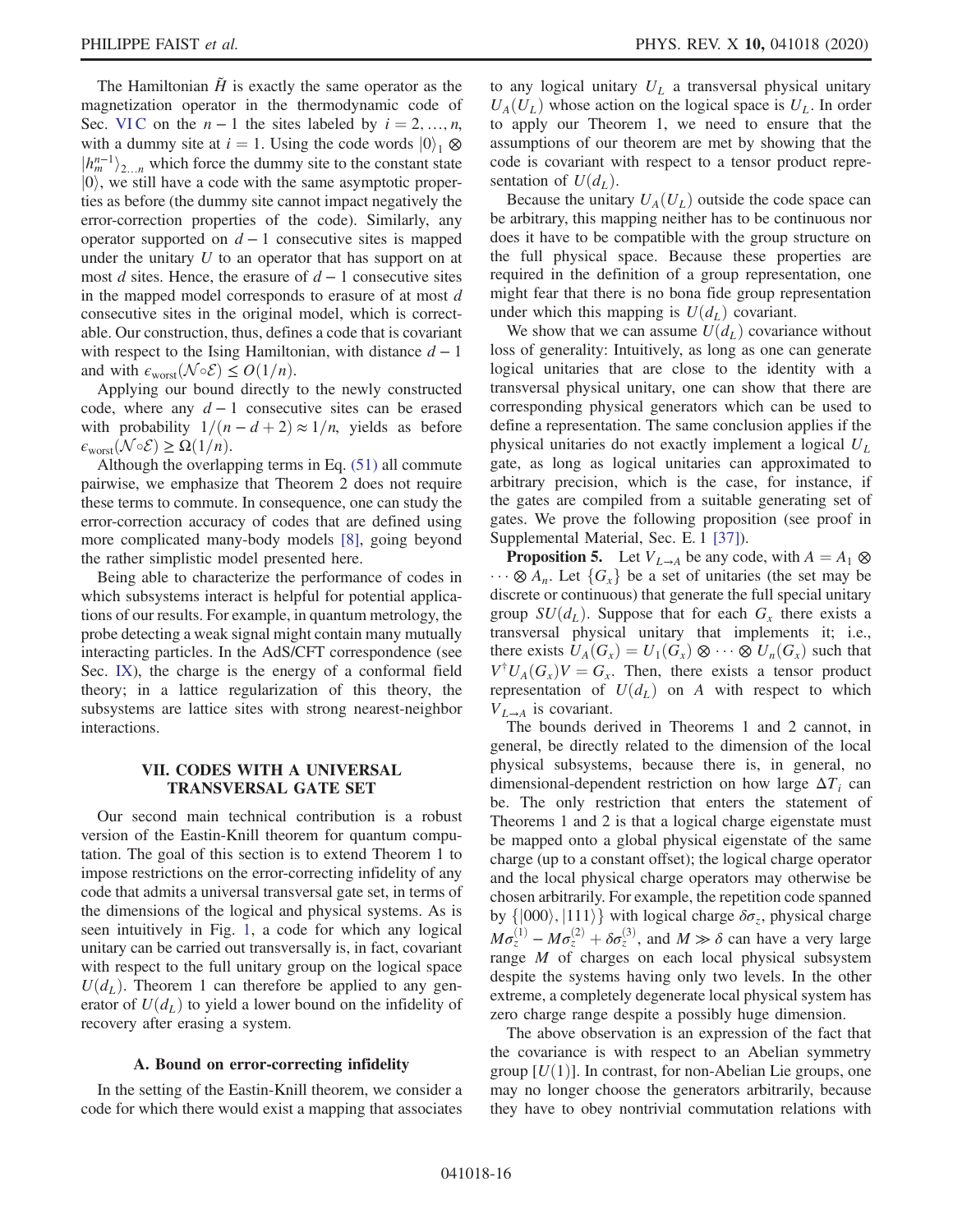each other. Consider, for instance, a code that is covariant with respect to spin, where the group is  $SU(2)$ . The three generators of the corresponding Lie algebra,  $J_x$ ,  $J_y$ , and  $J_z$ , satisfy the commutation relations  $[J_x, J_y] = iJ_z$  along with<br>the corresponding ovalic permutations of x, y, z. We know the corresponding cyclic permutations of  $x, y, z$ . We know in the case of  $SU(2)$  that the irreducible representations are labeled by a spin quantum number  $j$  that is a positive integer or half-integer, that the generator  $J<sub>z</sub>$  in this representation has nondegenerate eigenvalues  $m = -j, -j + 1$ ;  $..., +j$ , and, hence, that the dimension of the irreducible representation labeled by j is  $2j + 1$ . By rotational symmetry, the same holds for any other standard generator in that irreducible representation by choosing an appropriate basis. In other words, if the dimension of a physical subsystem is small, we cannot "fit" a generator on that system with a large range of angular momentum values. More precisely, if  $T_i^z$  is the spin generator corresponding to  $J<sub>z</sub>$  on the *i*th physical subsystem, the largest irreducible representation that can appear in the action of  $T_i^z$  must fit in the physical subsystem; that is, we may not have any  $j$ larger than  $(d_i-1)/2$ , where  $d_i$  is the dimension of the *i*th physical subsystem, or else the representation is too big. In turn, this constraint bounds the range of  $J<sub>z</sub>$  charge values as  $\Delta T_i^z \le d_i - 1$ . Hence, if we encode a qubit using a code that admits a universal set of transversal logical unitaries, we may apply our bound [\(26\)](#page-8-2), choosing  $T_L = J_z$ diag $(1/2, -1/2)$  on the logical level with  $\Delta T_L = 1$ , with the corresponding  $\Delta T_i = \Delta T_i^z \le d_i - 1$ ; we then obtain

$$
\epsilon_{\text{worst}}[SU(2)\text{-covariant code}] \ge \frac{1}{2n \max_i(d_i - 1)}.\tag{53}
$$

Thus, the non-Abelian nature of the group  $SU(2)$  allows us to bound the expression in Eq. [\(26\)](#page-8-2) directly in terms of the dimensions of the local physical subsystems. This result is because, physically, the generators  $J_{x,y,z}$  of  $SU(2)$  correspond to rotations around different axes, and the Lie algebra commutation relations require all of them to be of a similar scale. No such requirement is present for  $U(1)$ , since we are free to rotate around a chosen axis arbitrarily quickly.

In the case of a code that is covariant with respect to  $SU(d)$  with  $d > 2$ , the dependence on the physical subsystem dimensions becomes considerably more restrictive. We provide an overview of our argument, leaving technical details to Supplemental Material, Sec. E. 2 [\[37\].](#page-28-11) Irreducible representations, or *irreps*, of  $SU(d)$  are indexed by  $d - 1$ non-negative integers  $(\lambda_1, \lambda_2, ..., \lambda_{d-1}) \equiv \lambda$  arranged in decreasing order. These integers determine the largest eigenvalues of the now  $d-1$  commuting generators of  $SU(d)$ . For  $SU(2)$ , only one generator  $J<sub>z</sub>$  is diagonal in the canonical basis, and the integer  $\lambda = \lambda_1 = 2j$  determines the highest spin attainable in that irrep. For the fundamental representation  $\lambda = (1, 0)$  of  $SU(3)$ , the two simultaneously diagonalizable generators are the two Gell-Mann matrices that are diagonal in the canonical basis. Since the entries in  $\lambda$  are decreasing, the largest eigenvalue that any generator could have is  $\lambda_1$ ; i.e.,  $||T_{\lambda}^{(i)}||_{\infty} \leq \lambda_1$ . It turns out that the irrep<br>that minimizes the dimension out of all irreps with fixed  $\lambda_1$ . that minimizes the dimension out of all irreps with fixed  $\lambda_1$ is the completely symmetric irrep  $(\lambda_1, 0, 0, \ldots, 0)$ . The dimension of this irrep is the dimension of the symmetric subspace on  $\lambda_1$  number of d-dimensional systems, which is a polynomial of degree  $d - 1$  in  $\lambda_1$ . Therefore, in order to fit in a system of dimension  $d_i$ , the largest possible  $\lambda_1$  is of the order of  $O(d_i^{1/(d-1)})$ . Now, any general representation can<br>be decomposed into irreps, and a generator T is simply be decomposed into irreps, and a generator  $T$  is simply  $T = \bigoplus T_{\lambda}$ , where  $T_{\lambda}$  is the corresponding generator for each irrep. We then have  $||T||_{\infty} = \max_{\lambda} ||T_{\lambda}||_{\infty}$ . So, if a representation fits in the system dimension  $d_i$ , then it cannot contain any irrep  $\lambda$  with  $\lambda_1$  larger than  $O(d_i^{1/(d-1)})$ .<br>For a code that is covariant with respect to the full unitary For a code that is covariant with respect to the full unitary group on the logical space, we have  $d = d<sub>L</sub>$ , and picking a simple standard generator for our earlier bound [\(26\)](#page-8-2), we obtain the following theorem.

Theorem 6. (Approximate Eastin-Knill theorem for quantum computation). Consider a  $SU(d_L)$ -covariant code as in Fig. [1.](#page-1-0) Then, the local subsystem dimensions must obey

<span id="page-16-1"></span><span id="page-16-0"></span>
$$
\max_{i} \ln d_i \ge \ln \binom{d_L - 1 + \lceil [2n\epsilon_{\text{worst}}(\mathcal{N} \circ \mathcal{E})]^{-1} \rceil}{d_L - 1} \tag{54a}
$$

$$
\geq \frac{\ln\left(d_L - 1\right)}{2n\epsilon_{\text{worst}}} - \frac{\ln\left(1 + (2n\epsilon_{\text{worst}})^{-1}\right)}{2n\epsilon_{\text{worst}}}.\tag{54b}
$$

A similar bound can be obtained for the figure of merit  $\epsilon_e$ , based on the (fixed-input) entanglement fidelity, by making in Eq. [\(54a\)](#page-16-0) the replacement  $\epsilon_{\text{worst}} \rightarrow d_L \epsilon_e / 2$ .

In other words, any code that (a) stores a large amount of quantum information and (b) admits universal transversal gates has severe restrictions on its ability to recover from erasure errors.

If  $\epsilon_{\text{worst}}$  is kept constant and for  $d_L \rightarrow \infty$ , then we can ignore the second term in Eq. [\(54b\)](#page-16-1), and we see that there must be an i for which  $ln(d_i)$  grows linearly in  $ln(d_i)$  with a proportionality factor  $1/(2n\epsilon_{\text{worst}})$ . We can imagine that each physical subsystem of the physical system is composed of  $m_i \sim \ln d_i$  qubits lumped together. Then if, for instance, we wish to achieve a precision of  $\epsilon_{\text{worst}} \sim 10^{-3}$ , then we must have the scaling  $ln(d_i) \gtrsim (500/n) ln(d_L)$ , or, equivalently,  $m_i = \log_2(d_i) \gtrsim (500/n) \log_2(d_L)$ . Concretely, for ten logical qubits ( $d_L = 2^{10}$ ) encoded into  $n = 10$  subsystems, Eq. [\(54b\)](#page-16-1) tells us that at least one physical subsystem needs to be of a respectable dimension  $log_2(d_i) \geq 216$  qubits; i.e., at least one of the unitary tensor factors in the physical transversal unitary must act jointly on  $m_i \geq 216$  qubits lumped together into a single physical subsystem.

<span id="page-16-2"></span>In order to consider the regime of extremely high accuracy, we can recast the bound [\(54a\)](#page-16-0) as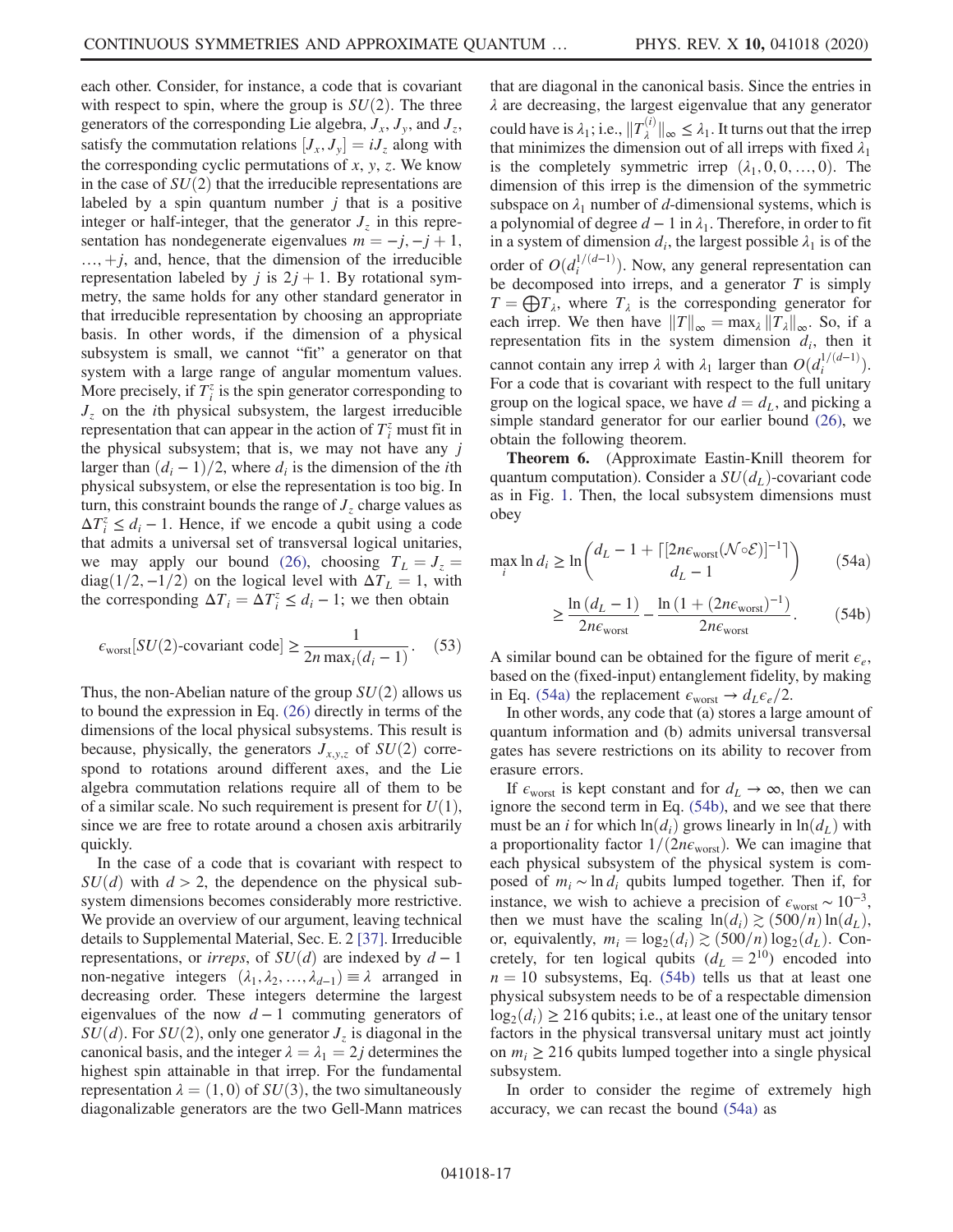$$
\max_{i} \ln d_i \ge (d_L - 1) \ln \left( \frac{1}{2\epsilon_{\text{worst}} n d_L} \right) \tag{55}
$$

(see proof in Supplemental Material, Sec. E. 2 [\[37\]](#page-28-11)). Suppose we wish to accurately resolve individual logical basis states of a highly mixed logical state. The logical information might, for instance, be entangled with a large reference system. In such a situation, we require  $\epsilon_{\text{worst}} \lesssim d_L^{-1}$ . Bound [\(55\)](#page-16-2) then asserts that, at constant *n*, the physical subsystem dimension must grow exponentially in the logical system dimension.

<span id="page-17-0"></span>From Theorem 6, we can further write

$$
\epsilon_{\text{worst}}[SU(d_L)\text{-covariant code}]
$$
  

$$
\geq \frac{1}{2n} \frac{1}{\max_i \ln d_i} + O\left(\frac{1}{nd_L}\right)
$$
 (56)

(see proof in Supplemental Material, Sec. E. 2 [\[37\]](#page-28-11)). The bound [\(56\)](#page-17-0) is useful to determine the precision limit of a code that has a universal set of transversal gates. If we imagine that each physical subsystem is composed of  $m_i = \log_2(d_i)$  qubits lumped together, then the error parameter of the code scales at least inversely in the largest number of qubits  $m_i$  that are lumped together. If we consider, for instance, ten logical qubits ( $d<sub>L</sub> = 2<sup>10</sup>$ ) that are encoded into n systems consisting of ten qubits each, i.e.,  $d_i = 2^{10}$ , we obtain the rather prohibitive error parameter  $\epsilon_{\text{worst}} \gtrsim 0.14/n$ . In this example, we can improve this estimate to  $\epsilon_{\text{worst}} \geq 0.5/n$  by using Eq. [\(54a\)](#page-16-0) directly: If max<sub>i</sub>  $d_i = d_L$ , we must have  $\left[2n\epsilon_{\text{worst}}\right]$ <br>any larger value would make the binomi  $]^{-1}$  ≤ 1, because any larger value would make the binomial coefficient too large to satisfy Eq. [\(54a\)](#page-16-0).

#### B. Random constructions

The bounds of Theorem 6 severely limit the errorcorrection capability of the unitary  $SU(d_L)$ -covariant codes. We now show that it is possible to find good  $SU(d_L)$ -covariant codes in regimes of large physical systems that are not excluded by Theorem 6.

<span id="page-17-1"></span>The constructions we present are randomized as well as asymptotic in the dimension of the physical subsystems. More precisely, we consider the encoding of one  $d_{L}$ dimensional Hilbert space  $\mathcal{H}_L$  in a physical space which is a tensor product of three Hilbert spaces  $\mathcal{H}_A = \mathcal{H}_{A_1} \otimes$  $\mathcal{H}_{A_2} \otimes \mathcal{H}_{A_3}$ . The encoding is done via an isometry  $V_{L\rightarrow A}$ , which is  $U(d_L)$  covariant: For all  $U \in U(d_L)$ ,

$$
VU = r_1(U) \otimes r_2(U) \otimes r_3(U)V. \tag{57}
$$

Here,  $r_1$ ,  $r_2$ , and  $r_3$  are three irreps of  $U(d_L)$ . Our constructions are randomized in the following way:

(i)  $V$  is chosen randomly from all possible isometries satisfying the covariance condition  $(57)$ ;

(ii) the irreps  $r_1$ ,  $r_2$ , and  $r_3$  are chosen randomly, or at least generically. In fact, we need only that the irreducible representation does not belong to a small subset of all possible irreducible representations.

We use randomized constructions to prove the existence of  $U(d_L)$ -covariant codes with a small error [measured by  $\epsilon_e$ based on the (fixed-input) entanglement fidelity], as summarized in the following theorem. We refer to the Supplemental Material, Sec. F [\[37\]](#page-28-11) for a complete proof.

<span id="page-17-2"></span>**Theorem 7.** For  $d_L \geq 4$  and every  $\epsilon > 0$ , there exists a  $U(d_L)$ -covariant code with error  $\epsilon_e \leq \epsilon$  and physical dimensions  $d_i$ ,  $i \in \{1, 2, 3\}$ , such that

$$
\max_{i} \ln d_i \le d_L (d_L - 1) \ln \left(\frac{1}{\epsilon_e}\right) + C_2,\tag{58}
$$

for some  $C_2$  which is only a function of  $d_L$ .

It is not clear how to compare the performance of our code given by Eq. [\(58\)](#page-17-2) to our bounds of Theorem 6, because our nonconstructive proof does not specify the behavior of  $C_2$  as a function of  $d<sub>L</sub>$ , which is given by details of the representation theory of  $U(d_L)$ . It remains open whether the lower bound can be strengthened or the constructions can be improved.

Our proof technique does not immediately work for  $U(2)$ -covariant codes, as it is harder to bound the fluctuations of the fidelity of recovery when the logical Hilbert

<span id="page-17-3"></span>

FIG. 5. Smoothness of the Littlewood-Richardson coefficients, required for our proof that random covariant codes can asymptotically correct against errors. A Littlewood-Richardson coefficient  $c^{\lambda}_{\mu\nu}$  is the coefficient that counts the degeneracy of the  $U(d_L)$  irrep labeled by the Young diagram  $\lambda$  in the tensor product of two other irreps labeled by  $\mu$  and  $\nu$ . The Littlewood-Richardson coefficients are nonzero in a convex cone in the space of  $(\mu, \nu, \lambda)$ . This cone—or *chamber complex*—is divided into several smaller convex cones—or chambers—in which  $c^{\lambda}_{\mu\nu}$  is a polynomial of  $\mu$ ,  $\nu$ , and  $\lambda$ . Hence, a generic choice of irreps on which we choose a random code has corresponding coefficients that are smooth, which we show implies good asymptotic performance of the code.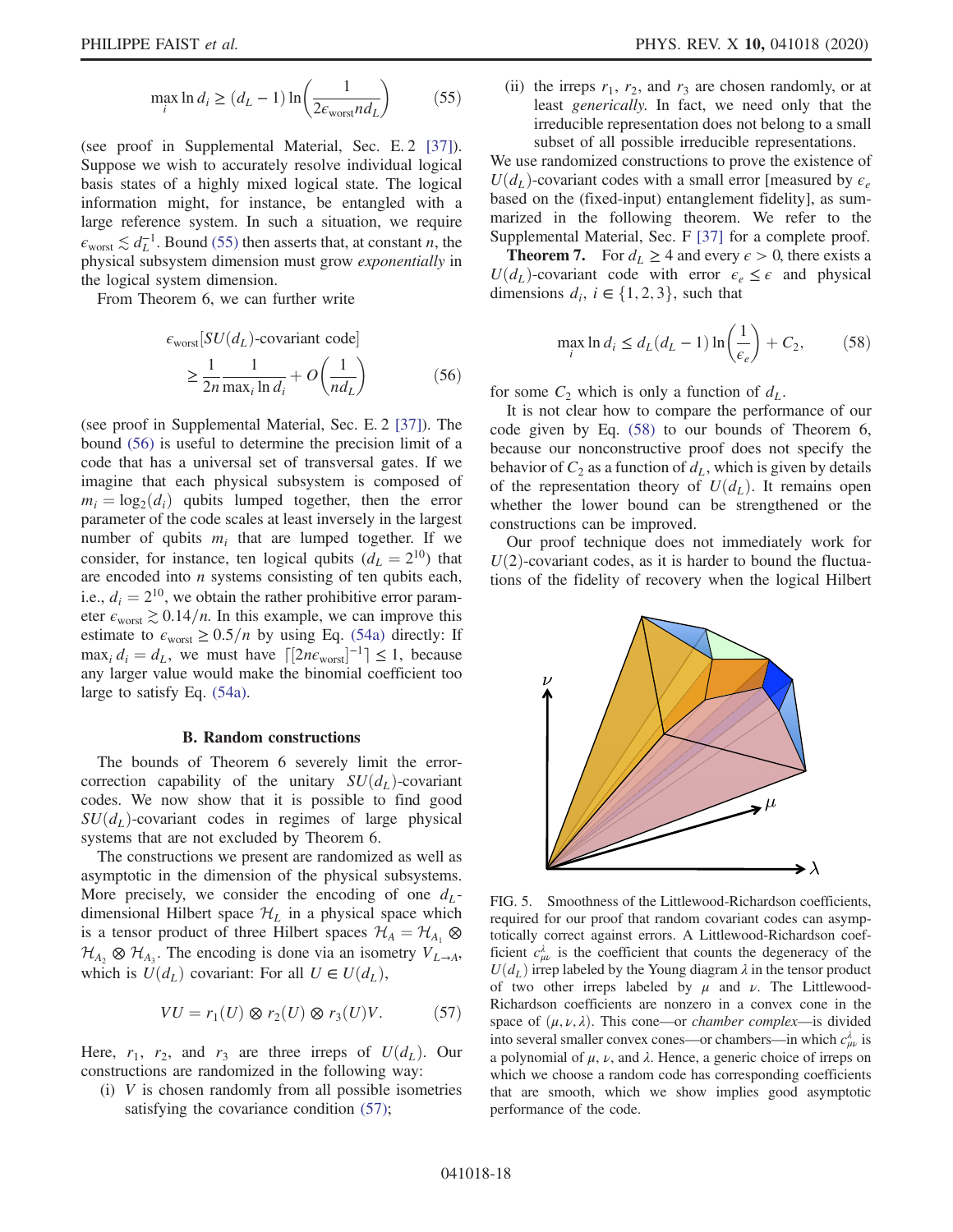space is too small. For  $U(3)$ -covariant codes, our methods lead to codes with a slightly different scaling from Eq. [\(58\)](#page-17-2). In fact, for the  $U(3)$  case, one can provide randomized and nonasymptotic constructions (which work for known finite physical dimensions) using the explicit formulas for the Littlewood-Richardson coefficients [\[63\]](#page-29-12). These constructions are not included in the present paper, as there is little specific interest in the  $d<sub>L</sub> = 3$  case.

The proof of Theorem 7 is technical and relies on the representation theory of the unitary group (cf. Supplemental Material, Sec. F [\[37\]](#page-28-11) for details). The proof starts by connecting the average fidelity recovery of erasure of a fixed subsystem to the smoothness of the Littlewood-Richardson coefficients. Littlewood-Richardson coefficients are representation theory quantities that count the degeneracy of a particular irrep of  $U(d_L)$  in the tensor product of two other irreps, and their smoothness follows from modern results in representation theory of the unitary group [\[63\]](#page-29-12) (Fig. [5\)](#page-17-3).

#### C. Generalized W-state encoding

<span id="page-18-0"></span>Here, we consider another example of an approximate quantum error-correcting code, covariant with respect to the full unitary group on the logical system. It is based on the W state and achieves an arbitrarily small  $\epsilon_{\text{worst}}$  in the limit of a large number of subsystems,  $n \to \infty$ . The logical system  $L$  of dimension  $d<sub>L</sub>$  is encoded into a physical system composed of *n* copies of a  $(d_L + 1)$ -dimensional space, where each subsystem is a copy of the logical system with an additional basis vector  $| \bot \rangle$ . The encoding is

<span id="page-18-2"></span>
$$
|\psi\rangle_L \rightarrow \frac{1}{\sqrt{n}} (|\psi, \bot, \ldots, \bot\rangle + |\bot, \psi, \bot, \ldots\rangle
$$
  
 
$$
+\cdots + |\bot, \ldots, \bot, \psi\rangle). \tag{59}
$$

Any logical unitary U can be carried out on the encoded state transversally by applying the unitary  $U \otimes U \otimes$  $\cdots \otimes U$ , where we let U act trivially on the extra state  $|\perp\rangle$ .

Remarkably, aside from being  $U(d_L)$  covariant, this trivial code is also effective against random erasures. Intuitively, there is only a probability  $1/n$  that the logical state  $|\psi\rangle$  is stored on the subsystem the environment chose to access; that is, the environment is unlikely to learn anything about the logical state. This effectiveness can be formalized with a direct application of our criterion (Proposition 4). Given a basis  $|x\rangle_L$  of L, the reduced state  $\rho_1^x$  on any single physical subsystem of the code word [\(59\)](#page-18-2) corresponding to  $|x\rangle_L$  is

$$
\rho_1^x = \frac{1}{n}|x\rangle\langle x| + \left(1 - \frac{1}{n}\right)|\bot\rangle\langle\bot|,\tag{60}
$$

and, thus,  $F^2(\rho_1^x, |\perp\rangle\langle\perp|) = 1 - (1/n)$  for all x, and it and, thus,  $F^2(\rho_1^*, |\perp\rangle\langle\perp|) = 1 - (1/n)$  for all x, and it<br>follows that  $\sqrt{1 - F^2(\rho_1^*, |\perp\rangle\langle\perp|)} \le \sqrt{2/n} = \epsilon$ . For  $x \neq x'$ <br>we have according to Eq. (31) we have, according to Eq. [\(31\),](#page-10-1)

$$
\rho_1^{x,x'} = \frac{1}{n} |x\rangle\langle x'|,\tag{61}
$$

and, thus,  $\|\rho_1^{x,x'}\|_1 = 1/n = v$ . The corresponding reduced states on the other physical subsystems are the same by states on the other physical subsystems are the same by symmetry of the code word [\(59\).](#page-18-2) Then, Proposition 4 asserts that this code has an error parameter that is at most

$$
\epsilon_{\text{worst}} \le \frac{\sqrt{2} + d_L}{\sqrt{n}}.\tag{62}
$$

That is, for fixed  $d<sub>L</sub>$ , the code becomes a good errorcorrecting code in the limit  $n \to \infty$ .

In contrast to the thermodynamic codes presented above, this W-state code does not saturate our bound on  $\epsilon_{\text{worst}}$ , which is inversely proportional to  $n$  rather than the square root of *n*. The reason for this discrepancy is the same as for the difference between a sharp and a smooth cutoff for the three-rotor code, discussed in Sec. [VI A 3](#page-12-3). Again, here, as n becomes large, the local reduced state grows close to the rank-deficient state  $\ket{\perp}\!\bra{\perp}$ , which is a regime where the infidelity is particularly sensitive to small perturbations. In contrast, for instance, our thermodynamic codes of Sec. [VI C](#page-13-1) have reduced states that are full rank, allowing the code to achieve the same scaling as our accuracy bound as  $n \to \infty$ . While this code does not achieve the same  $1/n$  scaling as the thermodynamic codes, it does exhibit covariance with respect to the full logical unitary group  $U(d_L)$ .

# <span id="page-18-1"></span>VIII. ERROR-CORRECTING CODES FOR GENERAL GROUPS

In this section, we construct families of codes that are covariant with respect to any group G admitting a left- and right-invariant Haar measure, encompassing, in particular, codes that are based on rotors, oscillators, and qudits. Our construction is based on quantum systems that transform as the regular representation of G. Orthonormal basis states  $\{|g\rangle\}_{g\in G}$  for this representation are labeled by group elements; if the group has an infinite number of elements, then the quantum system is infinite dimensional. Regular representations of a group are a useful tool to develop models in quantum information and quantum matter: Examples include Kitaev's quantum double model [\[2\]](#page-27-1), dyonic models [\[64\],](#page-29-13) generalized color codes [\[65\],](#page-29-14) and generalized cluster states [\[66\].](#page-29-15) Our quantum errorcorrecting codes can also be seen as extensions to general groups of continuous variable codes [\[51,67](#page-29-2)–69].

A qubit can transform as the regular representation of the group  $\mathbb{Z}_2$ , and a qudit as the regular representation of  $\mathbb{Z}_D$ . An oscillator provides a regular representation of the (noncompact) group  $\mathbb R$ , with the group acting by translation in either its position basis  $\{|x\rangle\}$  or its momentum basis  $\{|p\rangle\}$ . Similarly, a rotor provides a regular representation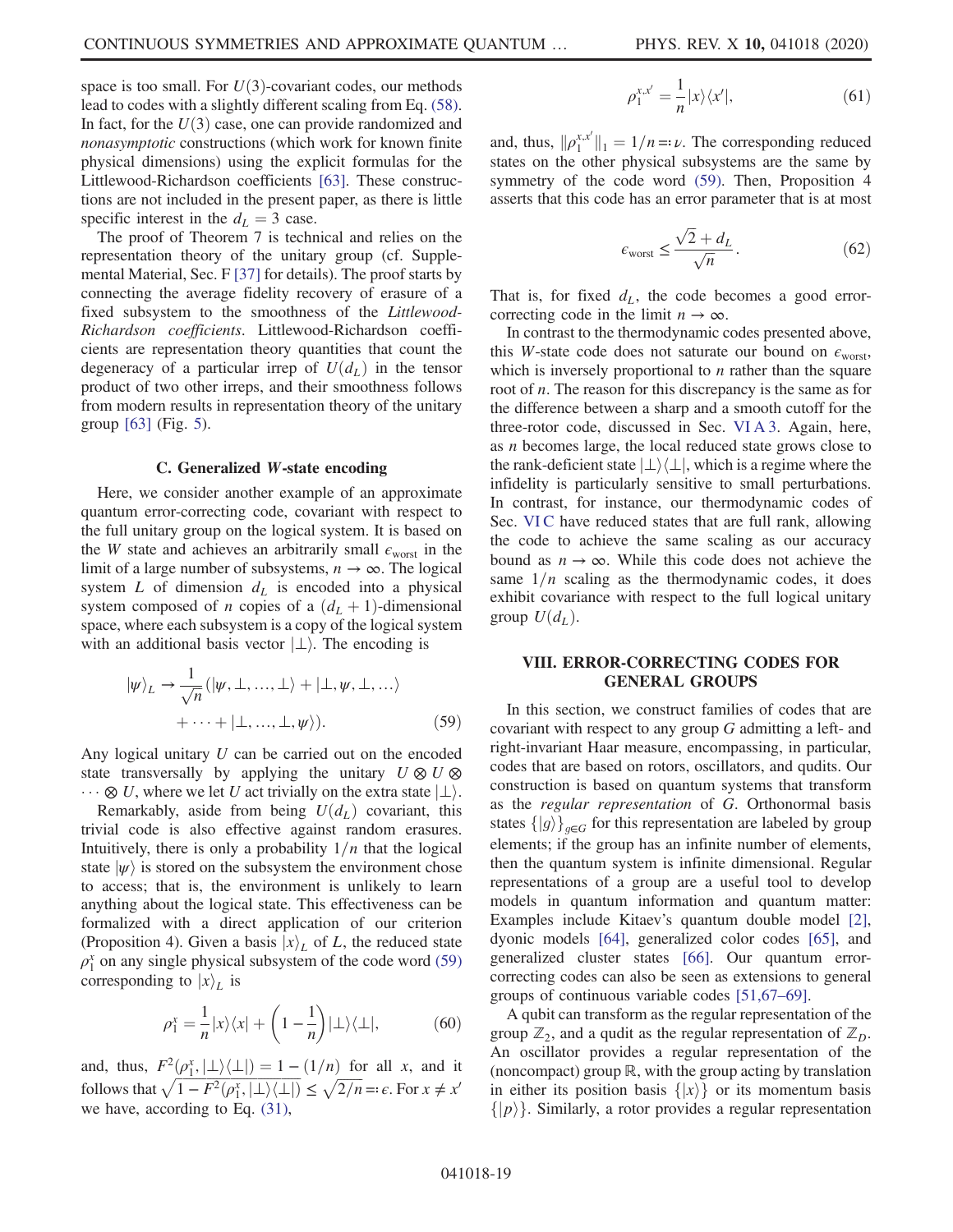of the group  $U(1)$ , with orthonormal basis states  $\{|e^{i\phi}\rangle\};$ when Fourier transformed, it can transform as a regular representation of  $\mathbb{Z}$ , where the basis states are the eigenstates of angular momentum  $\{|\ell\rangle\}_{\ell \in \mathbb{Z}}$ .

The present constructions are inspired by the three-rotor code of Ref. [\[12\].](#page-28-1) Our constructions differ from the other constructions of Ref. [\[12\]](#page-28-1) for both infinite- and finitedimensional groups. It is shown there that covariant codes for infinite groups can be constructed by twirling a noncovariant encoding with two ideal reference frames; encodings considered in this section are instead isometric. In the construction of Ref. [\[12\]](#page-28-1) for finite groups, the group permutes subsystems as opposed to acting on regular representations of the group; the approach considered here allows system sizes to scale linearly, instead of exponentially, in the group size.

For ease of presentation, we consider codes whose logical system and whose physical subsystems transform as the regular representation of any compact group G, commenting on noncompact groups in Sec. [VIII C](#page-21-1). Wellknown qubit codes such as the bit-flip, phase-flip, and [[4, 2, 2]] codes naturally extend to this setting. More<br>generally we also discuss extensions of the  $\left[\frac{m^2}{4} + m\right]$ generally, we also discuss extensions of the  $[[m^2, 1, m]]$ <br>and  $[2m, 2m - 2, 2]]$  oubit codes and  $[[2m, 2m - 2, 2]]$  qubit codes.

# A. Bit- and phase-flip codes

For simplicity, let us review bit-flip and phase-flip codes first. An M-qubit bit-flip encoding copies the logical basis state index  $x \in \mathbb{Z}_2$  in each of the *M* subsystems. An *M*qubit phase-flip encoding hides the logical index in the sum of the physical qubit states. Taking  $M = 3$  for concreteness, the two encodings are

<span id="page-19-0"></span>
$$
|x\rangle_L^{\text{bit}} \to |x, x, x\rangle,\tag{63a}
$$

$$
|x\rangle_L^{\text{phs}} \to \frac{1}{2} \sum_{y_1, y_2, y_3 \in \mathbb{Z}_2} \delta_{x, y_1 + y_2 + y_3} |y_1, y_2, y_3\rangle, \quad (63b)
$$

where  $\delta_{x,y} = 1$  if  $x = y$  modulo 2. Bit-flip codes protect against single-qubit shifts  $x \to x + 1$ , while phase-flip codes protect against single-qubit operators which are diagonal in the canonical basis.

By viewing a qubit as a regular representation of the group  $G = \mathbb{Z}_2$ , we can see how to generalize this construction to other groups. For a finite group G with order  $|G|$ , consider the  $|G|$ -dimensional Hilbert space V spanned by  $\{|g\rangle|g \in G\}$  with inner product  $\langle g|h\rangle = \delta_{g,h}$ , where  $\delta_{a,h} = 1$  if g and h are the same group element and zero otherwise. For compact continuous groups, the Hilbert space is infinite dimensional, and  $\delta_{q,h}$  becomes the Dirac delta function—infinite when  $g = h$  and zero otherwise delta function—infinite when  $g = h$  and zero otherwise—<br>and sums  $(1/|G|) \sum_{h \in G}$  are replaced by integrals  $\int dg$ ,<br>where do is the group's normalized Haar measure [70.71] where  $dg$  is the group's normalized Haar measure [\[70,71\]](#page-29-16). We write sums below for simplicity, with the understanding that the sum is to be replaced by an integral when  $G$  is a compact Lie group.

<span id="page-19-1"></span>The respective  $M = 3$ -subsystem bit- and phaseflip generalizations of Eq. [\(63\)](#page-19-0) for finite groups are, respectively,

$$
|g\rangle_L^{\text{bit}} \to |g, g, g\rangle,\tag{64a}
$$

$$
|g\rangle_L^{\text{phs}} \to \frac{1}{|G|} \sum_{h_1, h_2, h_3 \in G} \delta_{g, h_1 h_2 h_3} |h_1, h_2, h_3\rangle. \tag{64b}
$$

The bit-flip encoding records a group element redundantly, while the phase-flip encoding hides  $q$  in a product of three group elements. The error-correction properties of these codes are analogous to those for  $G = \mathbb{Z}_2$ : The bit-flip codes correct against errors which take individual subsystems into states orthogonal to  $|g\rangle$ , while phase-flip codes correct against single-subsystem errors diagonal in the  $|q\rangle$  basis.

To perform an X-type gate on these codes, introduce left and right multipliers  $\vec{X}_q$  and  $\vec{X}_q$ , which act as

$$
\vec{X}_g|h\rangle = |gh\rangle
$$
 and  $\vec{X}_g|h\rangle = |hg\rangle.$  (65)

The sets  $\{\vec{X}_g\}_{g \in G}$  and  $\{\vec{X}_g\}_{g \in G}$  are permutation matrices forming the left and right regular representations of G. Note that the arrow points toward  $h$  from the side that  $q$  acts. Since multiplying from the left commutes with multiplying from the right, the two sets commute with each other.

For the bit-flip code [\(64a\),](#page-19-1) the logical left multiplication gate

$$
\vec{X}_{L,k}^{\text{bit}} \colon |g\rangle_L^{\text{bit}} \to |kg\rangle_L^{\text{bit}} \tag{66}
$$

can be implemented transversally:

$$
\vec{X}_{L,k}^{\text{bit}} = \vec{X}_k \otimes \vec{X}_k \otimes \vec{X}_k. \tag{67}
$$

For the phase-flip code, which provides no protection against bit flips at all, logical left multiplication is implemented by acting on a single subsystem:

$$
\vec{X}_{L,k}^{\text{phs}} = \vec{X}_k \otimes I \otimes I,\tag{68}
$$

where  $I$  is the subsystem identity. Similar constructions hold for logical right multipliers.

For continuous G, the code states become nonnormalizable, but the gates work the same way. Therefore, the logical operators  $\vec{X}_{L,k}$  define exact continuous symmetries of these codes. However, these codes do not correct erasure of a subsystem; rather, each code corrects only a limited set of single-subsystem errors. The same is true for the qubit codes that inspired this construction.

We can concatenate the bit-flip code and the phase-flip code for qubits to obtain Bacon-Shor codes [\[72,73\]](#page-29-17), which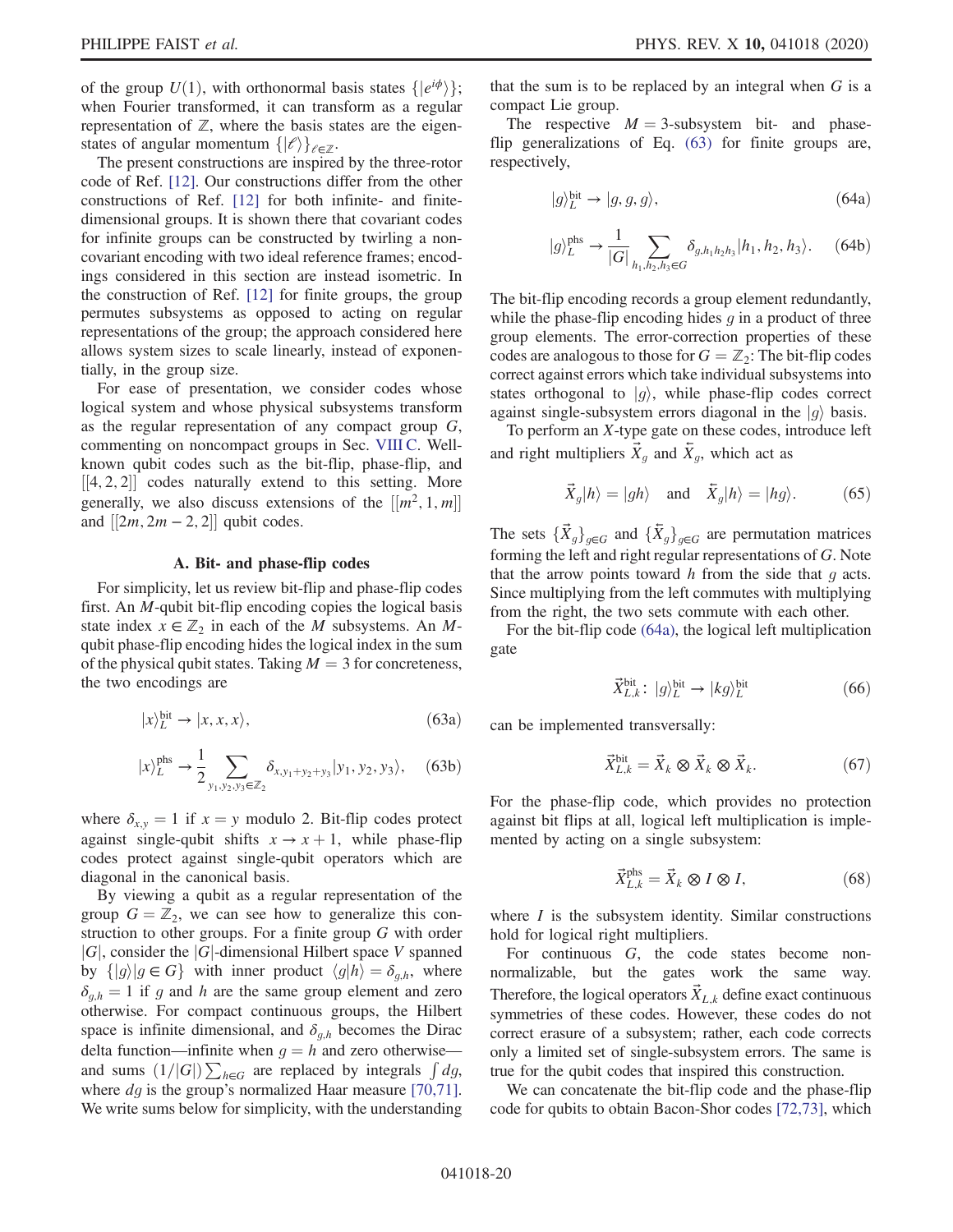have the parameters  $[[m^2, 1, m]]_{\mathbb{Z}_2}$ . This notation means that one logical qubit is encoded in a code block of  $m^2$  physical one logical qubit is encoded in a code block of  $m^2$  physical qubits and that the code distance is  $m$ ; hence, erasure of any  $m - 1$  of the qubits can be corrected. Of the codes in this family, the best known are the  $[[4, 1, 2]]_{\mathbb{Z}_2}$  error-<br>detecting each  $[74, 75]$  and Shor's nine qubit  $[[0, 1, 2]]$ detecting code [\[74,75\]](#page-29-18) and Shor's nine-qubit  $[[9, 1, 3]]_{\mathbb{Z}_2}$ error-correcting code [\[76\]](#page-29-19).

Likewise, by concatenating the G-covariant bit-flip and phase-flip codes, we obtain the G-covariant  $[[m^2, 1, m]]_G$ <br>code. For finite G, this code is a G-covariant encoding of a code. For finite  $G$ , this code is a  $G$ -covariant encoding of a  $|G|$ -dimensional logical system in  $m^2$  |G|-dimensional subsystems, protected against erasure of any  $m - 1$  of the subsystems. If G is a compact Lie group, this code has continuous G symmetry. In that case, as the Eastin-Knill theorem requires, the encoding is infinite dimensional.

Rather than discussing this generalized Bacon-Shor code construction more explicitly here, in Sec. [VIII B](#page-20-0) we provide a more detailed discussion of a related code, with two rather than just one  $|G|$ -dimensional logical subsystems.

# <span id="page-20-0"></span>**B.** The  $[[4,2,2]]_G$  code and its generalizations

<span id="page-20-1"></span>There is also a  $[[4, 2, 2]]_{\mathbb{Z}_2}$  qubit code [\[77\],](#page-29-20) which can be tended to a covariant  $[[4, 2, 2]]_7$  code, with encoding man extended to a covariant  $[[4, 2, 2]]_G$  code, with encoding map

$$
|g_1, g_2\rangle_L \rightarrow \frac{1}{\sqrt{|G|}} \sum_{g \in G} |g, g^{-1}g_1, gg_2, g^{-1}g_1g_2\rangle.
$$
 (69)

In fact, the  $[[4, 2, 2]]_{\mathbb{Z}_2}$  code can be viewed as a minimal<br>version of Kitoav's torio ando [2], defined by just one version of Kitaev's toric code [\[2\]](#page-27-1), defined by just one plaquette operator and one star operator, and Eq. [\(69\)](#page-20-1) defines the corresponding quantum double code with group G.

Given  $l \in G$ , the physical operator  $I \otimes I \otimes \overline{X}_l \otimes \overline{X}_l$  has the effect of replacing  $g_2$  by  $g_2$ l in Eq. [\(69\),](#page-20-1) hence mapping the logical state to  $|g_1, g_2 l\rangle_L$ . The physical operator  $\vec{X}_l \otimes I \otimes \vec{X}_l \otimes I$ , after a redefinition of the summation variable  $(g \to l^{-1}g')$ , has the effect of replacing  $g_1$  by  $lg_1$ , hence mapping to the logical state to  $|lg_1, g_2\rangle_L$ . Since the left and right multipliers commute, and both logical operations are transversal, the code is covariant with respect to the group  $G \times G$ .

Using the quantum error-correction conditions [\[26,27\]](#page-28-5), we can check that this code corrects one erasure. Let  $O_1$  be an operator acting on the first subsystem, and consider its matrix element between code states. Plugging into Eq. [\(69\)](#page-20-1) and contracting indices, we find

$$
L\langle g_1, g_2 | O_1 | g'_1, g'_2 \rangle_L = \delta_{g_1, g'_1} \delta_{g_2, g'_2} \text{tr}(O_1) / | G |.
$$
 (70)

This result means that the code satisfies the condition for correctability of erasure of the first subsystem. A similar calculation can be performed for operators acting on any of the other subsystems; therefore, erasure is correctable for each of the four subsystems.

The  $[[4, 2, 2]]_{\mathbb{Z}_2}$  qubit code can be generalized to a  $m \cdot 2m = 2$   $2||_{\mathbb{Z}_2}$  code which can also be extended to  $[[2m, 2m-2, 2]]_{\mathbb{Z}_2}$  code, which can also be extended to a covariant  $[[2m, 2m - 2, 2]]_G$  code for any group G. To<br>understand this construction, first consider a different -understand this construction, first consider a different  $[[4, 2, 2]]_G$  code, which has a smaller covariance group<br>than the code described above. Now we use the encoding than the code described above. Now we use the encoding map

$$
|g_1, g_2\rangle_L \to \frac{1}{\sqrt{|G|}} \sum_{g \in G} |g, gg_1, gg_2g_1, gg_2\rangle. \tag{71}
$$

Unlike the previously considered code, this code has the property of being invariant under the action of a "stabilizer" operator  $S_l = \vec{X}_l \otimes \vec{X}_l \otimes \vec{X}_l \otimes \vec{X}_l$  for each  $l \in G$ . The price we pay for this invariance property is a reduction in the number of independent transversal operations which act nontrivially on the code space. There is no nontrivial symmetry of the code acting from the left, but the operator  $I \otimes \overline{X}_l \otimes \overline{X}_l \otimes I$  maps  $|g_1, g_2\rangle_L$  to  $|g_1l, g_2\rangle_L$ . Therefore, this code is G covariant. We can also check that it satisfies the condition for correctability of erasure for each one of the four subsystems.

To illustrate how this code generalizes to a higher-length code with more physical subsystems, we, to be concrete, describe the corresponding  $[[2m, 2m-2, 2]]_G$  code with  $m = 4$ . This code has the stabilizer  $S_l = \vec{X}_l^{\otimes 8}$  for each  $l \in G$  and the encoding man  $l \in G$ , and the encoding map

$$
|g_1, g_2, g_3, g_4, g_5, g_6\rangle_L
$$
  
\n
$$
\rightarrow \frac{1}{\sqrt{|G|}} \sum_{g \in G} S_g |1, g_1, g_2 g_1, g_2 g_3, g_4 g_3, g_4 g_5, g_6 g_5, g_6\rangle.
$$
\n(72)

Aside from being invariant under the action of  $S_l$ , the code has another important property: Each code word is a superposition of states  $|h_1, h_2, h_3, h_4, h_5, h_6, h_7, h_8\rangle$ of the eight physical subsystems having the property  $h_1^{-1}h_2h_3^{-1}h_4h_5^{-1}h_6h_7^{-1}h_8 = 1$  (for this property to work,<br>the code has to have even length). These two properties the code has to have even length). These two properties together suffice to ensure that erasure of each subsystem is correctable.

This code is covariant under the group  $G<sup>3</sup>$ . The operator

$$
I \otimes \overline{X}_{h_1} \otimes \overline{X}_{h_1} \otimes \overline{X}_{h_3} \otimes \overline{X}_{h_3} \otimes \overline{X}_{h_5} \otimes \overline{X}_{h_5} \otimes I \quad (73)
$$

acts on the code's basis states according to

$$
|g_1, g_2, g_3, g_4, g_5, g_6\rangle_L \rightarrow |g_1h_1, g_2, g_3h_3, g_4, g_5h_5, g_6\rangle_L.
$$
 (74)

In general, the  $[[2m, 2m-2, 2]]_G$  code has a transversal  $G^{m-1}$  symmetry acting similarly  $G^{m-1}$  symmetry, acting similarly.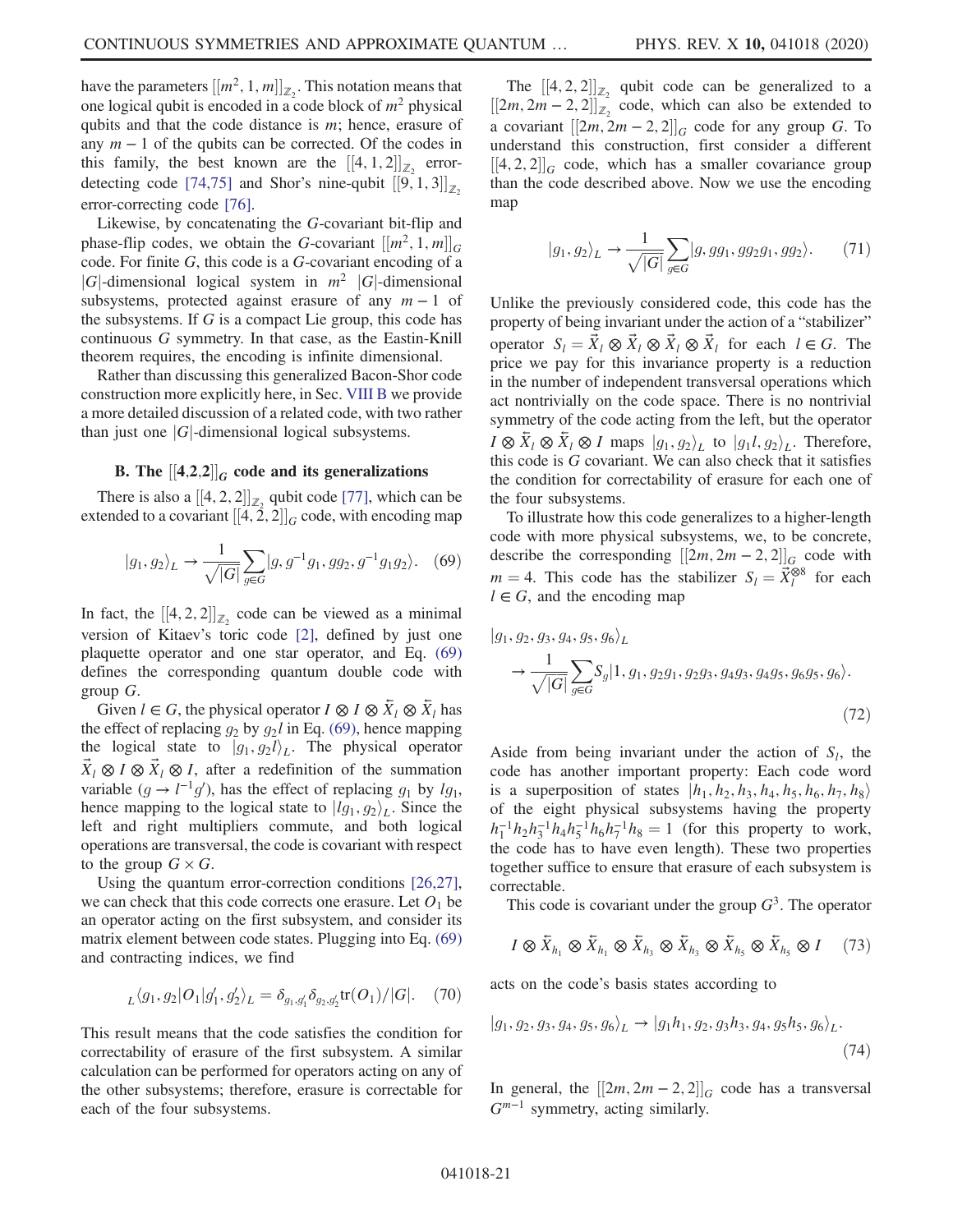# C. Further extensions and some limitations

<span id="page-21-1"></span>One can extend these constructions to noncompact groups. For example, the oscillator  $[[9, 1, 3]]_{\mathbb{R}}$  code was<br>noticed early on [51.67] (see also Refs. [68.69]). Another noticed early on [\[51,67\]](#page-29-2) (see also Refs. [\[68,69\]\)](#page-29-21). Another example is the rotor  $[[4, 2, 2]]_{\mathbb{Z}}$  encoding

$$
|a,b\rangle \to \sum_{j,k,l \in \mathbb{Z}} \delta_{a,j+k} \delta_{b,l} |j,k,j+l,k+l\rangle.
$$
 (75)

As done in Sec. [VI A](#page-11-5), one can impose an envelope so that the code words are normalizable. In general, a bi-invariant Haar measure is sufficient to perform the left- and rightmultiplier transversal gates as well as the error correction, but one would have to approximate the code words to avoid infinities due to non-normalizable Haar measures. For the oscillator code  $[[4, 2, 2]]_{\mathbb{R}}$ , for which the above is an integral over oscillator position states, we additionally need -integral over oscillator position states, we additionally need to approximate the position states with a displaced and finitely squeezed vacuum [\[47\]](#page-28-17). In other words, noncompactness and the continuous nature of the group may each require approximations to achieve normalizability of the code words.

One may also ask if it is possible to extend the secretsharing code  $[[3, 1, 2]]_{\mathbb{Z}_3}$  from Sec. VIA to a more general group  $G$ . An extension does indeed work for  $G \in \mathbb{R} \mathbb{Z}$ group G. An extension does indeed work for  $G \in \{ \mathbb{R}, \mathbb{Z}, \mathbb{Z}_{\geq 0} \}$  but the code breaks down at e.g.  $\mathbb{Z}_{\geq 0}$  due  $\mathbb{Z}_{2D+1}, U(1)$ , but the code breaks down at, e.g.,  $\mathbb{Z}_{2D}$  due to there being a non-measure-zero set of order-2 elements in the group. Writing a natural guess for the encoding,

$$
|g\rangle_L \to \frac{1}{\sqrt{|G|}} \sum_{h \in G} |h, gh^{-1}, gh^{-2}\rangle, \tag{76}
$$

we see that the third subsystem stores the logical index "in plain sight" whenever  $h^2 = 1$ . Roughly speaking, for groups with too many such elements, the environment can extract logical information from the code.

# <span id="page-21-0"></span>IX. SYMMETRIES AND ERROR CORRECTION IN QUANTUM GRAVITY

The interplay between continuous symmetries and quantum error correction has implications for holography and quantum gravity. The AdS/CFT correspondence [\[78,79\]](#page-29-22) is a duality between quantum gravity in anti–de Sitter (AdS) space and a conformal field theory (CFT) in one fewer spatial dimensions, where the CFT resides on the boundary of the AdS space. It was recently discovered that the duality map from bulk operators to boundary operators may be regarded as the encoding map of a quantum errorcorrecting code, where the code space is spanned by lowenergy states of the CFT. Specifically, local operators deep inside the bulk AdS are encoded as highly nonlocal operators in the boundary CFT which are robust against erasure errors in the boundary theory [\[6,13,80\]](#page-27-2). Here, we discuss symmetries of this AdS/CFT code. First, we reprise a recent analysis from Refs. [\[15,16\]](#page-28-19), which rules out exact global symmetries for quantum gravity in the bulk AdS space. Then, we explain how our results in this paper clarify the correspondence between time evolution in the bulk and boundary theories.

#### A. No bulk global symmetries

<span id="page-21-2"></span>A longstanding conjecture holds that quantum gravity is incompatible with global symmetry. One argument supporting this claim goes as follows [\[81,82\]](#page-29-23). According to semiclassical theory, which should be reliable for large black holes, the Hawking radiation emitted by a black hole is not affected by the amount of global charge the black hole might have previously consumed. Therefore, a process in which a black hole arises from the gravitational collapse of an object with large charge, and then evaporates completely, will not obey charge conservation.

This argument may not be trustworthy if the symmetry group is a small finite group, in which case the total charge cannot be "large," and any missing charge might reappear in the late stages of black hole evaporation when semiclassical theory does not apply. But recently, Harlow and Ooguri used AdS/CFT technology to show that even discrete global symmetries are disallowed in the bulk [\[16\]](#page-28-20). Here, we reprise their argument, expressing it in language that emphasizes the conceptual core of the proof and that may be more accessible for those familiar with the formalism of quantum error correction.

To quantum coding theorists, it sounds strange to hear that the AdS/CFT code cannot have discrete symmetries, because typical quantum codes do. To illustrate this point, we revisit a simple quantum error-correcting code that is often used to exemplify the structure of the AdS/CFT code: the three-qutrit code [\[6\],](#page-27-2) which we already discuss in Sec. [VI A 1.](#page-11-6) This code encodes a single logical qutrit in a block of three physical qutrits and protects against the erasure of any one of the three qutrits.

The three-qutrit code is an example of a stabilizer code the code space may be defined as the simultaneous eigenspace of a set of generalized Pauli operators. For a qutrit with basis states  $\{|j\rangle, j = 0, 1, 2\}$ , the generalized Pauli group is generated by operators  $X$  and  $Z$  defined by

$$
X|j\rangle = |j+1 \pmod{3}\rangle, \qquad Z|j\rangle = \omega^j|j\rangle, \quad (77)
$$

where  $\omega = e^{2\pi i/3}$ , which obey the commutation relations

$$
ZX = \omega XZ, \qquad Z^{-1}X = \omega^{-1}XZ^{-1}.
$$
 (78)

The code space of the three-qutrit code is the simultaneous eigenspace with eigenvalue 1 of the operators

$$
S_X = X \otimes X \otimes X, \qquad S_Z = Z \otimes Z \otimes Z \tag{79}
$$

acting on the three qutrits in the code block. Note that, although X and Z do not commute,  $S_X$  and  $S_Z$  do commute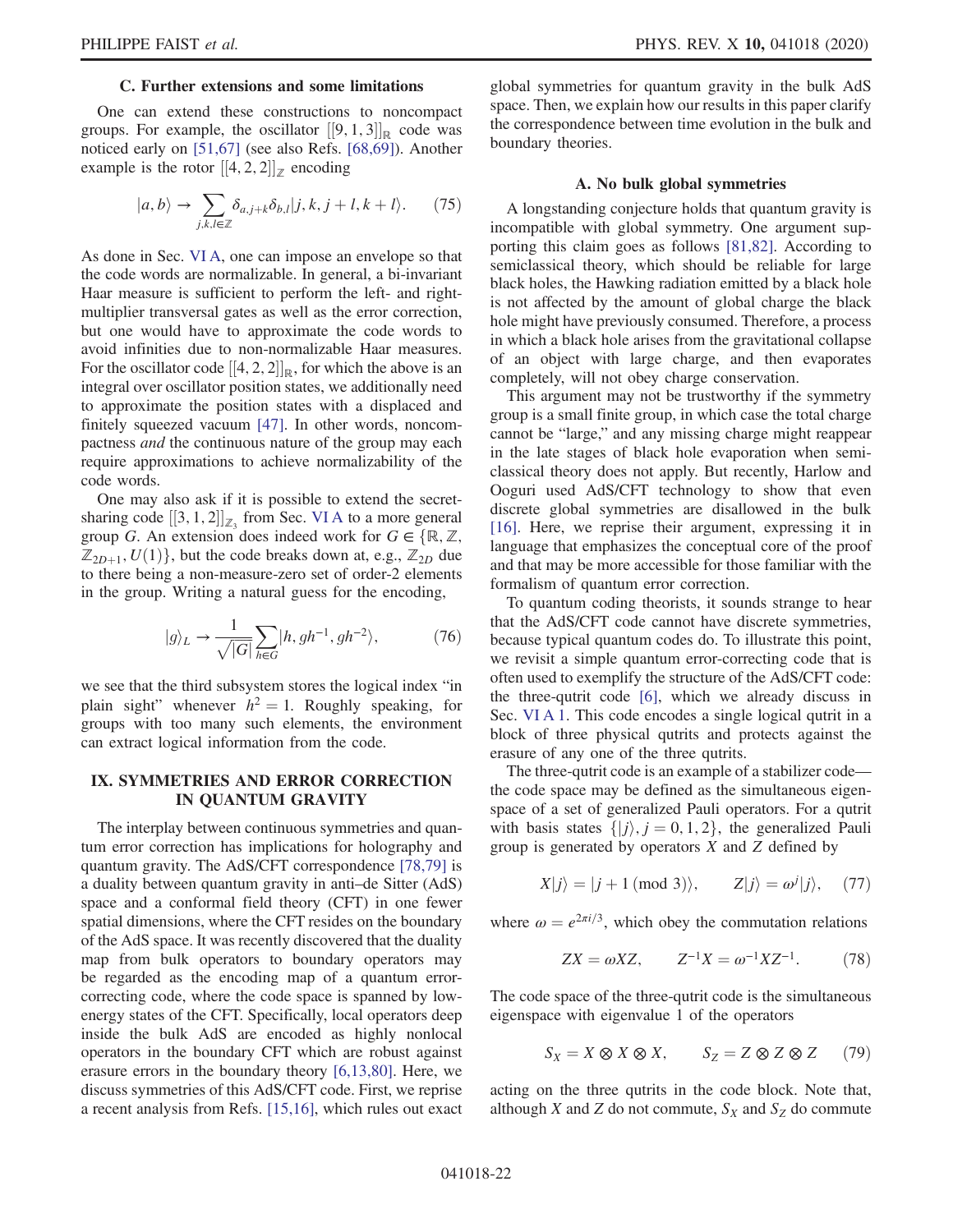and can, therefore, be simultaneously diagonalized. Any nontrivial weight-one Pauli operator (supported on a single qutrit and distinct from the identity) must fail to commute with at least one of  $S_X$  or  $S_Z$ . Therefore, no nontrivial weight-one operator preserves the code space, which is why erasure of a single qutrit is correctable.

However, there are weight-two Pauli operators that commute with both  $S_X$  and  $S_Z$  and, therefore, preserve the code space; for example,

$$
X_L = X \otimes X^{-1} \otimes I, \qquad Z_L = Z \otimes I \otimes Z^{-1}. \tag{80}
$$

Because they preserve the code space and act nontrivially on the code space, we say that  $X_L$  and  $Z_L$  are nontrivial logical operators for this code. Furthermore,  $X_L$  and  $Z_L$ obey the same commutation relations as  $X$  and  $Z$ ; they generate the logical Pauli group acting on an encoded qutrit. Note that, because  $S_X$  acts trivially on the code space, the operator  $X_L$ , which is supported on the first two qutrits, acts on the code space in the same way as  $X_L S_X$ , which is supported on the first and third qutrits, and also in the same way as  $X_L S_X^{-1}$ , which is supported on the second and third qutrits. A similar observation also applies to  $Z_L$ and  $S_Z$ . This feature illustrates a general property: If  $O_L$  is a logical operator and A is a subset of the qutrits in the code block such that erasure of A is correctable, then we may represent  $O<sub>L</sub>$  as a physical operator supported on the complementary set  $A^c$ .

Our purpose in describing this code is just to point out that the transversal logical operators  $X_L$  and  $Z_L$  may be viewed as global symmetries of the code. The action of each of these operators on the logical system can be realized as a tensor product of single-qutrit operators. Such a symmetry is what Harlow and Ooguri rule out. We need to understand why their argument applies to the AdS/CFT code but not to the qutrit code or to other stabilizer codes.

Harlow and Ooguri use special properties of AdS/CFT in two different ways, and their argument proceeds in two steps. The first step (explained in more detail below) appeals to entanglement wedge reconstruction, together with the structure of global symmetries in quantum field theory, to show that any global symmetry acting on the bulk acts transversally on the boundary. That is, the boundary can be expressed as a union of disjoint subregions  $\{A_k\}$ such that erasure of each  $A_k$  is correctable, and any bulk global symmetry operator  $U_L$ , when reconstructed on the boundary, can be expressed as a tensor product  $\bigotimes_k W_k$ , where  $W_k$  is supported on  $A_k$ . (Here, we ignore a correction factor supported only where the regions touch, which is inessential to the argument.) This step is just the property that we have assumed throughout this paper and which is exemplified by the three-qutrit code discussed above.

The second step of the argument (also explained further below) is the crucial one, which invokes a property of the AdS/CFT code which is not shared by the typical quantum codes which arise in work on fault-tolerant quantum computation. Harlow and Ooguri argue that each  $W_k$  is itself a logical operator; that is, each  $W_k$  maps the code space to the code space. The essence of this part of the argument is that the code space is the span of low-energy states in the CFT, and the  $W_k$ 's, perhaps after suitable smoothing, can be chosen so that they do not increase the energy of the CFT by very much. As we have already emphasized, this property does not apply to the three-qutrit code, where  $X_L$  is a logical operator, yet its weight-one factors  $X \otimes I \otimes I$  and  $I \otimes X^{-1} \otimes I$  are not logical. Indeed, because  $X \otimes I \otimes I$  changes the eigenvalue of the unitary operator  $S_Z$  by the multiplicative factor  $\omega$ , it maps the code space (the simultaneous eigenspace of  $S_z$  and  $S_x$  with eigenvalue 1) to a subspace orthogonal to the code space (the eigenspace of  $S_Z$  with eigenvalue  $\omega$ ).

A logical operator supported on a region A, where erasure of A is correctable, must be the logical identity. We can easily see that is true, because otherwise an adversary could steal region A and apply a nontrivial logical operator, altering the encoded state and, therefore, introducing an uncorrectable error. Now the conclusion of Harlow and Ooguri follows easily. The bulk global symmetry operator  $U_L$  is a product of logical operators, each of which is trivial; therefore,  $U_L$  must be the identity.

As Harlow and Ooguri note (footnote 69 in Ref. [\[16\]](#page-28-20)), their argument, which excludes discrete symmetries of the AdS/CFT code as well as continuous symmetries, is quite different than the Eastin-Knill argument, which excludes only continuous symmetries of a code. Both arguments apply in a framework where the symmetry of the code can be applied transversally, as a product of local operators. But, for the Eastin-Knill argument, there is no need to assume that these local operators individually preserve the code space, and, therefore, the argument applies to general codes. In contrast, Harlow and Ooguri assert that for the AdS/CFT code, in particular, the local operators do individually preserve the code space. Therefore, their argument excluding discrete symmetries applies to the AdS/CFT code but not to the typical codes studied by quantum information theorists.

For completeness, we now sketch the two key steps of the Harlow-Ooguri argument in slightly greater detail, starting with the step which shows that a bulk global symmetry acts transversally on the boundary. By definition, a global symmetry in the bulk maps a bulk local operator to another bulk local operator at the same position. Furthermore, a local operator in the bulk, as its position asymptotically approaches the boundary, becomes dual to a local operator on the boundary. It follows that a bulk local symmetry implies a corresponding symmetry of the dual boundary theory. Furthermore, a global symmetry operator of the boundary CFT is splittable [\[16\];](#page-28-20) that is, it can be expressed as a tensor product of many operators, each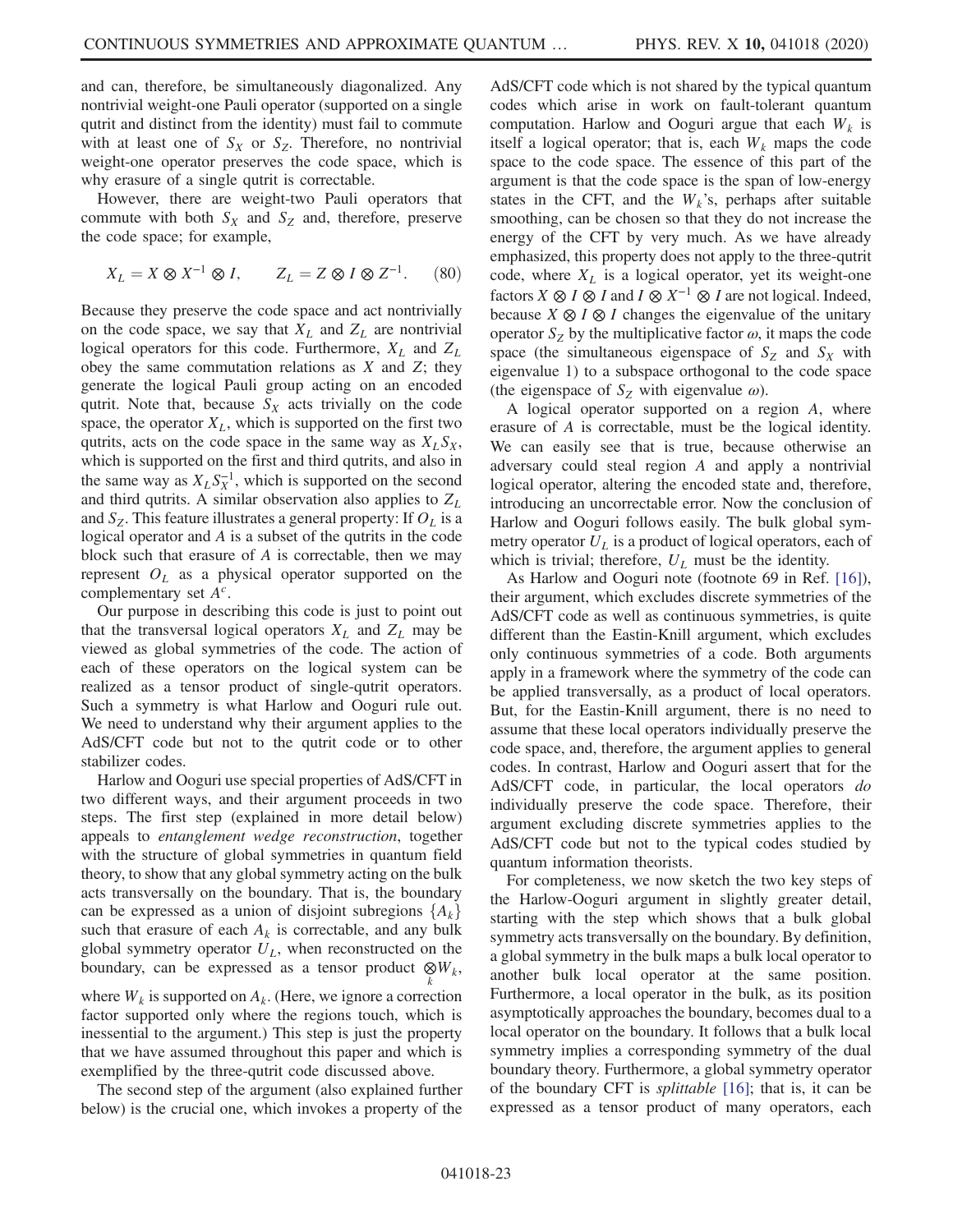supported on a small region. In coding theory language, the encoding isometry V which maps bulk to boundary has the property

$$
VU_L = U_{\text{CFT}} V, \tag{81}
$$

<span id="page-23-1"></span>where  $U_L$  is the bulk symmetry operator and  $U_{\text{CFT}}$  is the corresponding CFT symmetry operator. Because the CFT symmetry is splittable, we may consider decomposing the CFT into small spatial subregions  $\{A_k\}$  and infer that

$$
U_{\text{CFT}} = \mathop{\otimes}\limits_k W_k,\tag{82}
$$

where  $W_k$  is a CFT operator supported on  $A_k$ .

Next, we would like to see that the boundary subregions can be chosen so that erasure of any  $A_k$  is correctable. This point is most naturally discussed using the language of operator algebra quantum error correction [\[6\]](#page-27-2). We consider the subalgebra  $A$  of logical operators which are supported on a subregion of the bulk. Each logical operator  $O<sub>L</sub> \in \mathcal{A}$ can be "reconstructed" as a physical operator  $O_{\text{CFT}}$  acting on the boundary using the encoding isometry V:

$$
VO_L = O_{\text{CFT}} V. \tag{83}
$$

What we wish to show is that, for any  $O_L$  in A, and for each boundary subregion  $A_k$ , the reconstructed boundary operator  $O_{\text{CFT}}$  can be chosen to have support on the complementary boundary subregion  $A_k^c$ . This property ensures that, for the bulk subalgebra  $A$ , erasure of boundary region  $A_k$  is correctable.

The argument showing that erasure of boundary subregion  $A_k$  is correctable is illustrated in Fig. [6.](#page-23-0) Associated with each boundary subregion  $A_k$  is a bulk subregion  $a_k$ which is called the entanglement wedge of  $A_k$ . The AdS/ CFT code has these important properties [\[6\]:](#page-27-2) (i) A bulk operator supported in bulk subregion  $a_k$  can be reconstructed as a boundary operator supported in boundary subregion  $A_k$ . This property is called *subregion duality*. (ii) Furthermore, a bulk operator supported in the bulk complement  $a_k^c$  of bulk subregion  $a_k$  can be reconstructed as a boundary operator supported in the boundary complement  $A_k^c$  of boundary subregion  $A_k$ . This property is called complementary recovery.

It follows from complementary recovery that if the bulk subalgebra A is supported in  $a_k^c$ , then erasure of boundary subregion  $A_k$  is correctable for the subalgebra A. This result is the key fact that we need. As in Fig. [6,](#page-23-0) for any fixed subregion  $a_0$  of the bulk, we can choose the decomposition of the boundary into subregions  $\{A_k\}$  such that  $a_0$  lies outside the entanglement wedge of each  $A_k$ . Therefore, the algebra  $A$  of bulk operators supported on  $a_0$  has the feature that erasure of each  $A_k$  is correctable for the algebra A. This result completes the first step of the Harlow-Ooguri argument, showing that a bulk global symmetry operator  $U_L$ 

<span id="page-23-0"></span>

FIG. 6. Nontrivial bulk global symmetries are incompatible with the AdS/CFT quantum error-correcting code. A bulk global symmetry operator  $U_L(g)$  corresponds to a boundary global symmetry operator  $U_{\text{CFT}}(g)$  which is transversal with respect to the decomposition of the boundary into subregions  $\{A_k\}$ :  $U_{\text{CFT}}(g) = \mathcal{L}_k W_k(g)$ , where  $W_k(g)$  is supported on  $A_k$ . The bulk subregion  $a_0$  is outside the entanglement wedge  $a_k$  of each boundary subregion  $A_k$ ; therefore, erasure of each  $A_k$  is correctable for the algebra  $A$  of bulk local operators on  $a_0$ . Furthermore, each  $W_k(g)$  maps low-energy states of the boundary CFT to lowenergy states. This result means that  $W_k(g)$  is a logical operator which preserves the code space of the CFT. A logical operator  $W_k(g)$  supported on a correctable boundary subregion  $A_k$  must be the logical identity. Therefore, the global symmetry operator  $U_L(g)$  acts trivially on bulk local operators.

must be transversal in the sense we assume in this paper—it factorizes as a tensor product of boundary operators, each of which is supported on a correctable boundary subregion.

Actually, so far, we ignore a subtlety in this argument associated with general covariance in the bulk [\[16\]](#page-28-20). Operators acting in the bulk are not really strictly local; rather, a bulk "local" operator is accompanied by gravitational dressing which connects it to the boundary. This dressing is needed in order to enforce invariance under bulk diffeomorphisms. Because the dressing extends to the boundary, it has support on at least one of the  $a_k$ , and its reconstructed counterpart has support on at least one boundary subregion. However, this complication does not invalidate the argument, because the dressing is purely gravitational and is, therefore, oblivious to the global charge defined within the bulk subalgebra A.

Now, we come to the second part of the Harlow-Ooguri argument, which establishes that the operator  $W_k$  supported on boundary subregion  $A_k$  is actually a *logical* operator. In the holographic correspondence, the choice of code space is actually rather flexible. One possible procedure [\[6\]](#page-27-2) is to pick a set of local operators deep in the bulk, corresponding to highly nonlocal operators when reconstructed in the CFT. Then, the code space is spanned by polynomials of bounded degree in these operators acting on the CFT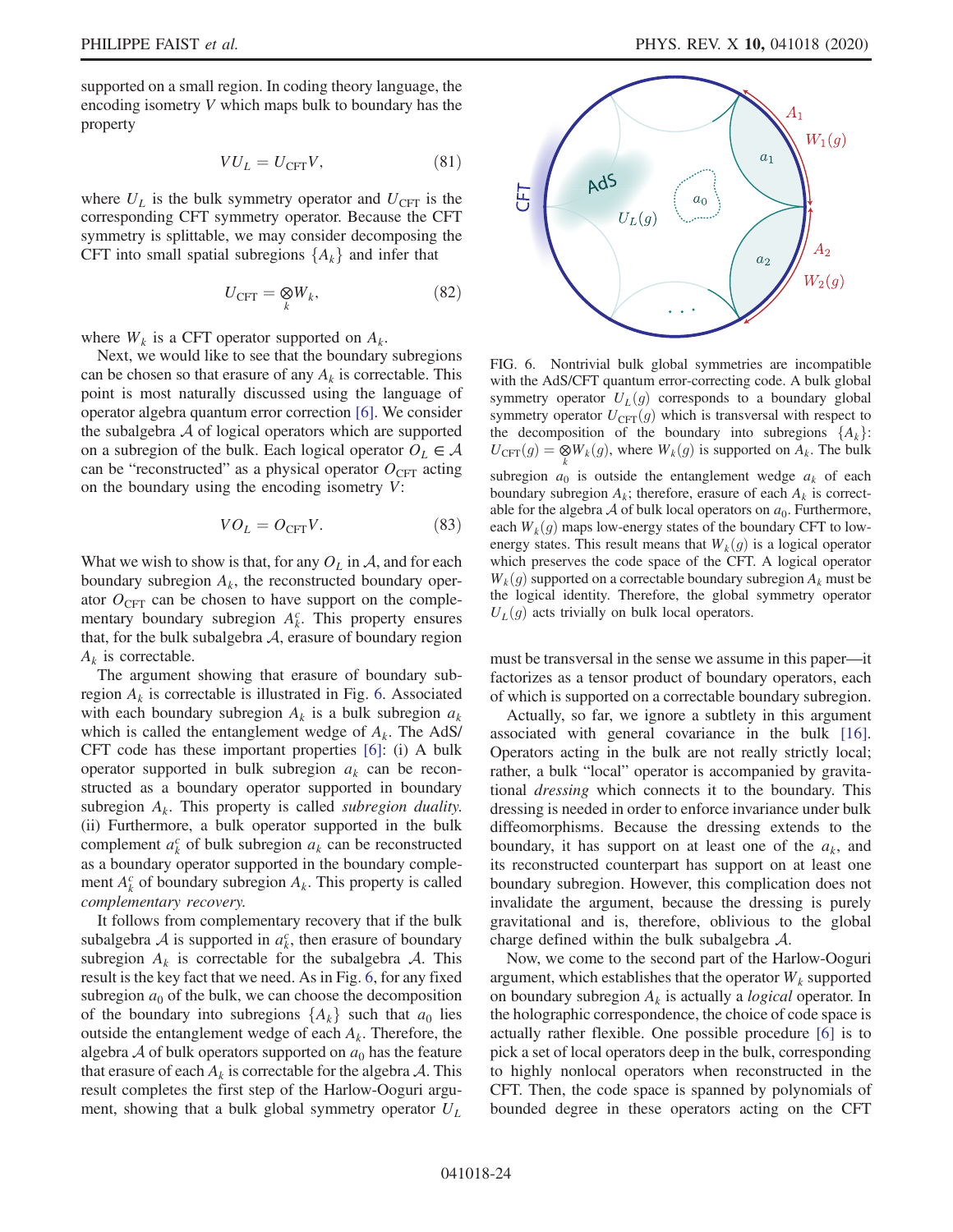vacuum state. The motivation for this choice is that each of the highly nonlocal CFT operators raises the energy of the CFT by only a small amount, hence producing only very weak backreaction on the bulk geometry. Logical operators are those that preserve this low-energy sector of the CFT, and Harlow and Ooguri assert that each operator  $W_k$  can be chosen to have this property. Since  $W_k$  preserves the code space and is supported on the correctable boundary subregion  $A_k$ , it must act trivially on the code space. This assertion is affirmed if the code's logical operators may be regarded as bulk operators which are supported in a bulk region which is outside the entanglement wedge of the  $A_k$ (such as the region  $a_0$  in Fig. [6\)](#page-23-0), since in that case each logical operator can be reconstructed on the complementary boundary region  $A_k^c$ , where  $W_k$  acts trivially. Therefore, since each  $W_k$  is a trivial logical operator, we conclude that the global symmetry operator  $U_L$  is the identity acting on the code space.

In this argument, we assume that subregion duality and complementary recovery are exact properties of the AdS/ CFT code and, thus, infer that erasure of boundary region  $A_k$  is *exactly* correctable. In fact, though, these properties of the code hold precisely only in the leading order of a systematic expansion in Newton's gravitational constant  $G_N$  and can be modified when corrections higher order in  $G_N$  are included. Nevertheless, the conclusion that bulk global symmetries are disallowed continues to hold even when these higher-order corrections are taken into account, assuming the corrections are small. A nontrivial global symmetry operation (if one were allowed), acting on a bulk local operator  $\phi$ , should modify  $\phi$  by an amount  $\delta\phi$  which is  $O(1)$ , independent of  $G_N$ . But we argue that  $\delta \phi = 0$  to leading order in  $G_N$  (since exact correctability of  $A_k$  holds to this order). Higher-order corrections might make an  $O(G_N)$  contribution to  $\delta\phi$ , but these small corrections do not suffice to restore the proper nontrivial action on  $\phi$  of the putative global symmetry.

Now, we have found that exact bulk local symmetries cannot occur in AdS/CFT. But what can we say about whether *approximate* discrete global symmetries are allowed? As we discuss, finite-dimensional quantum error-correcting codes can have exact discrete symmetries, even though the AdS/CFT code does not. In this respect, discrete symmetries are essentially different than continuous symmetries, which are disallowed by the Eastin-Knill theorem for any finite-dimensional quantum code that can correct erasure of subsystems exactly. Therefore, we cannot expect to make general statements which are directly analogous to Theorem 2 about limitations on approximate discrete symmetries that apply to general codes.

Nevertheless, it may be instructive to study further the properties of approximate quantum error-correcting codes which are approximately covariant with respect to a discrete symmetry. In the setting of AdS/CFT, it is of particular interest to consider the case where the local transformations  $\{W_k\}$  in Eq. [\(82\)](#page-23-1) are either precisely or approximately logical.

## B. Bulk time evolution

A natural symmetry arising in AdS/CFT is the timetranslation invariance of the boundary CFT, which is governed by a local Hamiltonian. Time evolution in the bulk AdS space is a bit subtle because of the general covariance of the bulk theory, but, if we fix the gauge by choosing a preferred sequence of bulk time slices, then time evolution in the bulk corresponds to time evolution on the boundary. From the perspective of quantum error correction, this correspondence is puzzling, because covariance of the AdS/CFT code with respect to time evolution seems to be incompatible with perfect correctability of erasure on the boundary [\[12,25\].](#page-28-1) Indeed, the analysis of bulk global symmetries in Sec. [IX A,](#page-21-2) which is applicable to both discrete and continuous symmetries, builds on the observation that a boundary global symmetry operator, when restricted to a correctable boundary subregion, preserves the code space and, therefore, must be a trivial logical operator. Why can we not apply similar reasoning to the action of the boundary Hamiltonian, concluding (incorrectly) that bulk time evolution is trivial?

The answer hinges on a crucial distinction, emphasized in Refs. [\[15,16\]](#page-28-19), between global symmetry and long-range gauge symmetry in the bulk. As we note, a "local" operator in the bulk is not truly local; it requires gravitational dressing connecting it to the boundary. For the analysis of bulk global symmetries, this dressing could be ignored, because the dressing transforms trivially under the global symmetry. For the analysis of bulk time evolution, the dressing cannot be ignored, because the dressing depends on the energy momentum of a bulk quantum state. It is the nontrivial action of the boundary Hamiltonian on the asymptotic gravitational dressing of bulk local operators which is responsible for the bulk time evolution. Furthermore, because the dressing can be detected by localized boundary observers, erasure of boundary subregions can really be corrected only approximately rather than exactly.

Our lower bound on the residual error achieved by a covariant code expressed in Theorems 1 and 2 vanishes in the limit of many subsystems ( $n \to \infty$ ) or large subsystems  $(\Delta T_i \rightarrow \infty)$ . The AdS/CFT setting fulfills both of these criteria. The boundary theory is a field theory, which formally has an unbounded number of local physical subsystems. Furthermore, in the "large- $N$ " limit of the CFT, which corresponds to semiclassical gravity in the bulk, the Hilbert space dimension of each local subsystem is very large [\[78\]](#page-29-22).

Holographic quantum codes, toy models of the bulk which capture some of the properties of full blown AdS/ CFT, have been constructed in which local Hamiltonian evolution in the bulk is realized approximately by a local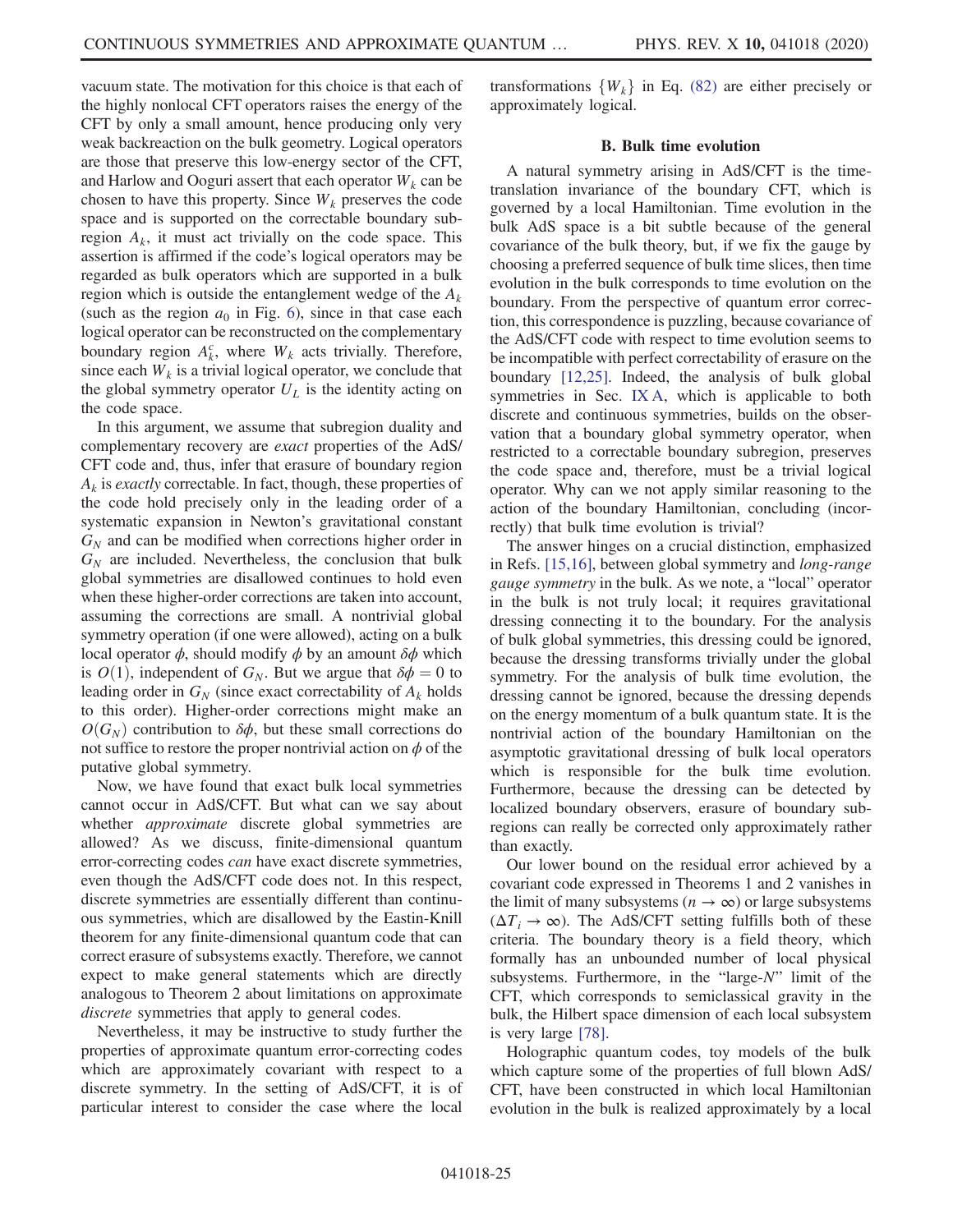Hamiltonian in the boundary theory [\[83\].](#page-29-24) Our Theorems 1 and 2 apply to such models, imposing further constraints on how accurately these models capture the erasure correction properties and symmetries of the AdS/CFT code. Using perturbative gadget methods, holographic codes which are approximately correctable and approximately covariant can be constructed [\[83\]](#page-29-24), but at a cost—local interaction terms in the boundary Hamiltonian have a strength that increases with the system size.

# X. DISCUSSION

<span id="page-25-0"></span>In this paper, we quantify the incompatibility between continuous symmetries and quantum error correction, and we identify regimes in which these two notions can coexist, at least approximately. We focus mainly on codes that have a continuous symmetry acting transversally on the physical subsystems. This setting means two things: First, the logical system  $L$  is encoded in a physical system  $A$  which can be decomposed as a tensor product of physical subsystems  $\{A_i\}$  such that erasure of each  $A_i$  is correctable. Second, the code is covariant with respect to a logical charge operator  $T<sub>L</sub>$  that is represented on the physical systems by an operator  $T_A$  that is a sum  $T_A = \sum_i T_i$ , such that  $T_i$  is a local charge operator supported on only subsystem  $A_i$ .

The Eastin-Knill theorem [\[17](#page-28-2)–19] asserts that no quantum error-correcting code can be covariant with respect to a continuous symmetry if the number of physical subsystems is finite, each subsystem is finite dimensional, and erasure of each subsystem is exactly correctable. However, it was shown in Ref. [\[12\]](#page-28-1) that this conclusion can be evaded by infinite-dimensional codes. Our main results here concern a relaxed version of the Eastin-Knill theorem that applies if erasure is only approximately correctable and/or the code is only approximately covariant. We focus especially on how accurately erasure can be corrected when the number of physical subsystems is large but finite or the dimension of each subsystem is large but finite.

In Theorem 1, we consider codes that can correct erasure of a subsystem only approximately, and we derive a lower bound on the worst-case entanglement infidelity  $\epsilon_{\text{worst}}$  that can be achieved by the best recovery map after an erasure. In keeping with the findings of Ref. [\[12\]](#page-28-1), this lower bound approaches zero when the number  $n$  of subsystems approaches infinity or when the fluctuations of the local charge of individual subsystems grow without bound. The idea behind the lower bound is that, if the number of subsystems and the local charge fluctuations are both finite, then some information about the value of the global logical charge is available to an adversary who takes possession of a single physical subsystem, resulting in irreversible decoherence of the logical state. In Theorem 2 and Corollary 3, we extend the result by relaxing several assumptions. This more general theorem applies when the code is not exactly covariant, when the logical charge operator is not exactly transversal, and when more than one subsystem is erased.

The focus on erasures at known locations as a noise model in Theorems 1 and 2 is motivated by the following considerations. First, commonly encountered quantum error-correcting codes are designed to correct any errors which affect a sufficiently small number of subsystems; this design implies, in particular, that erasures at known locations can be corrected. Second, if a code can correct errors at unknown locations, it can certainly also correct errors at known locations, and, therefore, our results apply. Third, to derive general lower bounds on the accuracy of error correction in covariant codes, it makes sense to choose a noise model in which any one of the physical subsystems could potentially be damaged by the noise. Otherwise, the physical charge operators  $\{T_i\}$  might be supported on subsystems that are unaffected by the noise. Even in that case, we could study how the channel complementary to the noise channel leaks information to the environment as in the proof of Theorem 2. But the corresponding lower bound on the residual error would then depend on detailed features of the noise model, beyond merely specifying how many subsystems can be simultaneously affected (see, e.g., Refs. [\[84,85\]](#page-29-25)).

To appreciate how the accuracy of error correction depends on the noise model, consider the three-qubit repetition code  $\alpha|0\rangle + \beta|1\rangle \rightarrow \alpha|000\rangle + \beta|111\rangle$ , which is covariant with respect to the logical charge  $T_L = 3Z$  and  $T_A = Z_1 + Z_2 + Z_3$ , where  $Z = |0\rangle\langle0| - |1\rangle\langle1|$ . This code can correct an X error on any of the three qubits, but it cannot correct a Z error on any qubit, nor can it correct erasure of any qubit. Nevertheless, under a noise model where only  $X$  errors occur, it is a covariant code that corrects single-qubit errors. On the other hand, if a Z error occurs at a random location, then a measurement on the environment can reveal information about the expectation value of an observable which is a sum of local Z operators, such as  $T_A$ . A bound on the worst-case entanglement fidelity of recovery for this code under a noise model that admits Z errors can be obtained by repeating the steps after Eq. [\(23\)](#page-8-3) in Sec. [IV](#page-8-0) (or by directly applying Lemma 4 in Supplemental Material [\[37\]](#page-28-11)). For such Z errors, the amount of information leaked to the environment can also be explicitly quantified in accord with recent results [\[33,86\]](#page-28-21).

Our results hinge on an interplay between the noise model and the structure of the local charge observables. Specifically, Theorem 2 applies under the following condition: For any term  $T_a$  that appears in the physical charge  $T_A = \sum_{\alpha} T_{\alpha}$ , there is a nonzero probability that all physical subsystems supporting  $T_a$  are simultaneously lost to the environment. One may wonder whether this condition is really necessary—e.g., would a code with a 2-local charge operator be allowed if it could correct only a single erasure? It turns out that such codes do exist, showing that our condition is necessary. As a simple example, the erasure of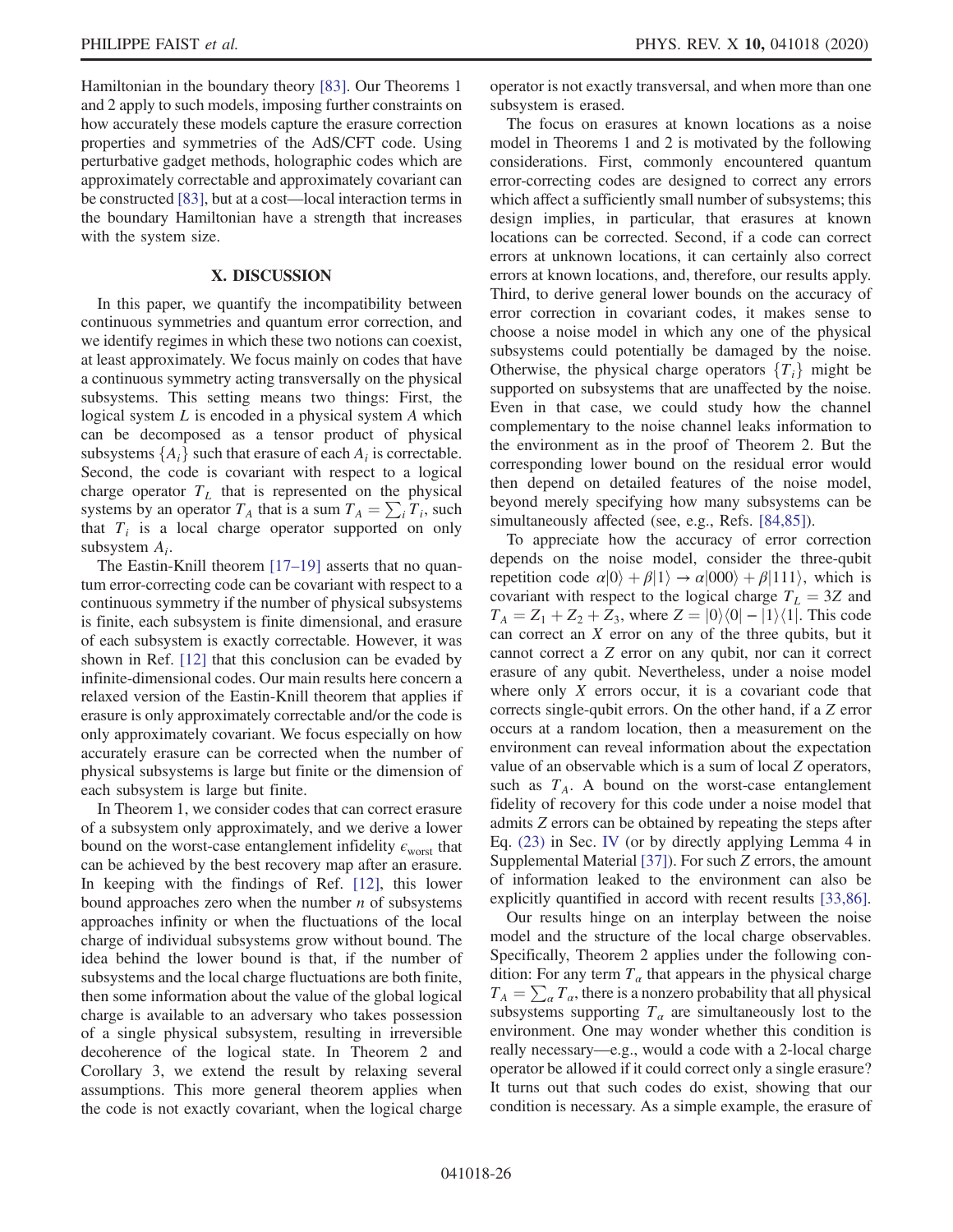a single qubit is correctable for the  $[[4, 2, 2]]$  quantum code,<br>but there is also a nontrivial logical operator  $Q - X \otimes$ but there is also a nontrivial logical operator  $Q = X \otimes$ <br>  $X \otimes I \otimes I$  supported on the first two qubits [42]. We can  $X \otimes I \otimes I$  supported on the first two qubits [\[42\].](#page-28-13) We can exponentiate this 2-local operator to generate a logical rotation of the first logical qubit. This example provides an example of a code that is exactly error correcting against a single located erasure and that is nevertheless exactly covariant with respect to a 2-local charge.

We note that our lower bounds on the residual error are expressed in Theorems 1 and 2 in terms of a charge range maximized over subsystems, such as  $\max_i \Delta T_i$ . But the charge range may vary substantially from one subsystem to another, in which case the bound can be tightened. Using known results in quantum metrology, the bound can be expressed in terms of alternative metrics which depend more smoothly on the charge ranges of all the subsystems [\[84,85,87\]](#page-29-25).

In the lower bound [\(26\)](#page-8-2), the range  $\Delta T_L$  of the logical charge operator and corresponding range  $\Delta T_i$  of the physical charge are not directly related to the corresponding system dimensions if the symmetry is Abelian. The situation is different when we apply the bound [\(26\)](#page-8-2) to codes that are covariant with respect to the full unitary group  $U(d_L)$ . In that case, a representation of  $U(d_L)$  with specified  $\Delta T_i$  has a minimum dimension; using this bound on the dimension, we can derive Theorem 6 from Theorem 1.

The Eastin-Knill theorem shows that no quantum errorcorrecting code can admit a universal set of logical quantum gates, such that each gate in the set is transversal with respect to a fixed decomposition into subsystems, where erasure of any subsystem in exactly correctable. Various schemes have been proposed for completing a fault-tolerant universal gate set using nontransversal constructions [\[88](#page-29-26)–94]. An alternative approach is to stick with a universal set of transversal logical gates, at the cost of tolerating imperfect error correction. Our results Theorem 6 and Proposition 5 expose serious limitations on this approach. If a code admits a universal set of transversal gates, then it is necessarily covariant with respect to a tensor product representation of  $U(d_L)$ . Moreover, such codes achieve good accuracy only for quite sizable values of the local dimension  $d$  of each physical subsystem or the total number n of subsystems, as discussed in Sec. [VII.](#page-15-0)

While originally derived in the context of fault-tolerant quantum computing, the Eastin-Knill theorem has a variety of other applications, for example, to quantum reference frames and quantum clocks [\[12,25\]](#page-28-1) (cf. also recent related work [\[24\]\)](#page-28-4) and to the holographic dictionary relating bulk and boundary physics in the AdS/CFT correspondence [\[12\]](#page-28-1). When applied to these settings, our results provide limitations on transmission of reference frames over noisy channels and help to clarify the relationship between bulk and boundary time evolution for the AdS/CFT quantum code. Our lower bounds on infidelity also apply to the recently discovered quantum codes arising in one-dimensional translation-invariant spin chains [\[8\].](#page-27-3)

Our work builds on Ref. [\[12\],](#page-28-1) where covariant quantum codes arise in the study of reference frames, i.e., asymmetric states which convey "physical" information [\[10,95\]](#page-28-0). As shown in Ref. [\[12\]](#page-28-1), exact error correction of reference frames is impossible for finite-dimensional systems, yet in the real world reference frames are always finite dimensional and communication channels are always imperfect. Nevertheless, in practice we routinely share reference frames over noisy channels, easily reaching agreement about which direction is "up" or what time it is; furthermore, quantum technologists can distribute entanglement between nodes of a quantum network, which is possible only if the nodes share a common phase reference. Our results clarify, quantitatively, why accurate communication of reference information is achievable in practice. A quantum reference frame of sufficiently high dimensionality becomes effectively classical, quite robust against the ravages of environment noise. Examples of such systems include highly excited oscillators and rotors, Bose-Einstein condensates, superconductors, and other macroscopic phases of quantum matter.

In metrology, quantum error correction provides a promising tool for improving sensitivity by protecting a probe system against a noisy environment [\[25,96](#page-28-22)–99]. However, there is a delicate balance to achieve between error correcting against the noise while still being sensitive to the physical observable  $H$  one wishes to measure. In order to correct against errors, one needs to encode in an appropriate code space. Furthermore, in order to measure H, it needs to act nontrivially within that code space. The ability to measure  $H$  directly by local observations corresponds, in the language of this paper, to covariance of the code with respect to the physical charge  $H$ . In other words, adapting our setup to one from quantum metrology is straightforward: The goal now is to estimate the continuous parameter  $\omega$  in  $H = \omega T_A$  as accurately as possible while at the same time being able to correct against relevant noise.

Recent work shows that it is possible to measure  $H$  at the Heisenberg limit using an error-correcting code if H cannot be expressed as a linear combination of correctable noise operators [\[100](#page-30-0)–104]. But if the physical charge  $T_A$  is a sum of local charges, the Eastin-Knill theorem poses a challenge to the application of error-correcting techniques; namely, error correction prevents probe states from evolving, obscuring the signal. The infinite-dimensional counterexamples of Ref. [\[12\]](#page-28-1) show that it is nonetheless possible to correct against local noise and admit a charge that is a sum of noise operators, granted one has non-normalizable code words. The bounds and example codes of this paper characterize the imperfect code performance when the code words are normalizable.

Our results suggest that one might improve sensitivity to the signal using normalizable probe states by sacrificing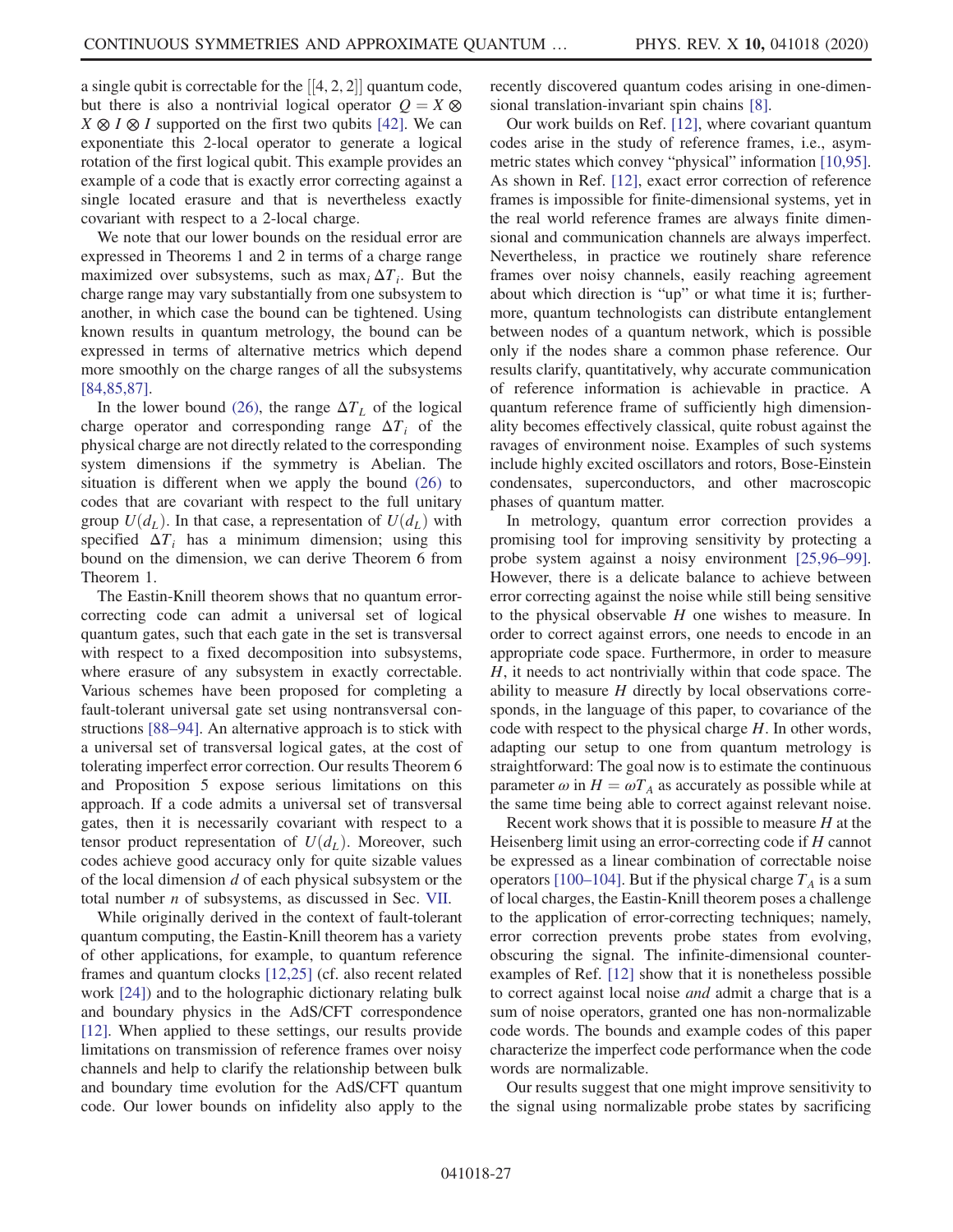some error-correction fidelity (cf. also Ref. [\[24\]\)](#page-28-4). However, to fruitfully apply our results to quantum metrology, additional steps are needed; these are the subject of follow-up work in progress. First, since we are trying to measure an unknown parameter (and not necessarily to protect quantum information per se), we should account for the fact that a code is required only to reconstruct a logical state that would yield a precise reading of said parameter. Second, our results are stated in terms of the worst-case entanglement fidelity, but for applications to metrology one would prefer different figures of merit, such as the precision at which the probe can sense magnetic fields or the ability of a quantum clock to tell time accurately. Finally, it would be desirable to consider noise models that are more relevant to quantum metrology, such as fluctuating background magnetic fields that induce dephasing errors. Bény's characterization of approximate quantum error correction of algebras [\[105\]](#page-30-1) provides a potential approach to addressing these challenges, because one can precisely specify which observables need to be faithfully reproduced after action by the noise and a possible recovery operation.

Approximate quantum error-correcting codes also arise naturally in many-body quantum systems [\[8,9\]](#page-27-3). We anticipate that constraints on correlation functions of many-body quantum states can be derived from the covariance properties of the corresponding codes.

Finally, the interplay of symmetry and quantum error correction has a prominent role in the AdS/CFT holographic correspondence. Although covariance with respect to a continuous symmetry is incompatible with perfect correctability of erasure of physical subsystems for any finite-dimensional quantum code, nevertheless we expect that in the AdS/CFT code continuous time evolution of the boundary system corresponds to continuous time evolution of the encoded logical bulk system. Our results relieve the tension between these two observations, because nearperfect correctability can be achieved if either the number of physical subsystems or the dimension of each physical subsystem becomes very large. Both these provisos apply to the continuum limit of a regulated holographic boundary conformal field theory, as the number of lattice sites per unit volume is very large in this limit, and the number of degrees of freedom per site is also very large if semiclassical gravity accurately describes the bulk geometry (the "large-N limit"). Recent results indicate that not just exact continuous symmetries, but also exact discrete symmetries, are incompatible with the quantum errorcorrection properties of the AdS/CFT code [\[15,16\].](#page-28-19) An intriguing topic for further research is the investigation of approximate symmetries, both continuous and discrete, in the context of quantum gravity.

# ACKNOWLEDGMENTS

During the preparation of this work, the authors became aware of an independent effort by Álvaro Alhambra and Mischa Woods to analyze how well the Eastin-Knill theorem can be evaded by allowing for a small recovery error [\[24\]](#page-28-4). We thank them for collegially agreeing to synchronize our arXiv posts. The authors also thank Álvaro Alhambra, Galit Anikeeva, Cédric Bény, Fernando Brandão, Elizabeth Crosson, Steve Flammia, Daniel Harlow, Liang Jiang, Tomas Jochym-O'Connor, Aleksander Kubica, Iman Marvian, Hirosi Ooguri, Burak Şahinoğlu, and Michael Walter for discussions. Ph. F. acknowledges support from the Swiss National Science Foundation (SNSF) through the Early PostDoc.Mobility fellowship No. P2EZP2\_165239 hosted by the Institute for Quantum Information and Matter (IQIM) at Caltech, from the IQIM which is a National Science Foundation (NSF) Physics Frontiers Center (NSF Grant No. PHY-1733907), from the Department of Energy (DOE) Grant No. DE-SC0018407, and from the Deutsche Forschungsgemeinschaft (DFG) Research Unit FOR 2724. V. V. A. acknowledges support from the Walter Burke Institute for Theoretical Physics at Caltech. G. S. acknowledges support from the IQIM at Caltech and the Stanford Institute for Theoretical Physics. P. H. acknowledges support from CIFAR, AFOSR (FA9550-16-1-0082), DOE (DE-SC0019380), and the Simons Foundation. J. P. acknowledges support from ARO, DOE, IARPA, NSF, and the Simons Foundation. Some of this work was done during the 2017 program on "Quantum Physics of Information" at the Kavli Institute for Theoretical Physics (NSF Grant No. PHY-1748958).

- <span id="page-27-0"></span>[1] M. A. Nielsen and I. L. Chuang, Quantum Computation and Quantum Information (Cambridge University Press, Cambridge, England, 2000).
- <span id="page-27-1"></span>[2] A. Yu. Kitaev, Fault-Tolerant Quantum Computation by Anyons, [Ann. Phys. \(Amsterdam\),](https://doi.org/10.1016/S0003-4916(02)00018-0) 303, 2 (2003).
- [3] E. Dennis, A. Kitaev, A. Landahl, and J. Preskill, Topological Quantum Memory, [J. Math. Phys. \(N.Y.\)](https://doi.org/10.1063/1.1499754) 43, 4452 [\(2002\).](https://doi.org/10.1063/1.1499754)
- [4] C. Nayak, S. H. Simon, A. Stern, M. Freedman, and S. D. Sarma, Non-Abelian Anyons and Topological Quantum Computation, [Rev. Mod. Phys.](https://doi.org/10.1103/RevModPhys.80.1083) 80, 1083 (2008).
- [5] B. Zeng, X. Chen, D.-L. Zhou, and X.-G. Wen, *Quantum* Information Meets Quantum Matter—From Quantum Entanglement to Topological Phase in Many-Body Systems, [arXiv:1508.02595](https://arXiv.org/abs/1508.02595).
- <span id="page-27-2"></span>[6] A. Almheiri, X. Dong, and D. Harlow, *Bulk Locality and* Quantum Error Correction in AdS/CFT, [J. High Energy](https://doi.org/10.1007/JHEP04(2015)163) [Phys. 04 \(2015\) 163.](https://doi.org/10.1007/JHEP04(2015)163)
- <span id="page-27-4"></span>[7] F. Pastawski, B. Yoshida, D. Harlow, and J. Preskill, Holographic Quantum Error-Correcting Codes: Toy Models for the Bulk/Boundary Correspondence, [J. High Energy](https://doi.org/10.1007/JHEP06(2015)149) [Phys. 06 \(2015\) 149.](https://doi.org/10.1007/JHEP06(2015)149)
- <span id="page-27-3"></span>[8] F. G. S. L. Brandão, E. Crosson, M. B. Şahinoğlu, and J. Bowen, Quantum Error Correcting Codes in Eigenstates of Translation-Invariant Spin Chains, [Phys. Rev. Lett.](https://doi.org/10.1103/PhysRevLett.123.110502) 123[, 110502 \(2019\)](https://doi.org/10.1103/PhysRevLett.123.110502).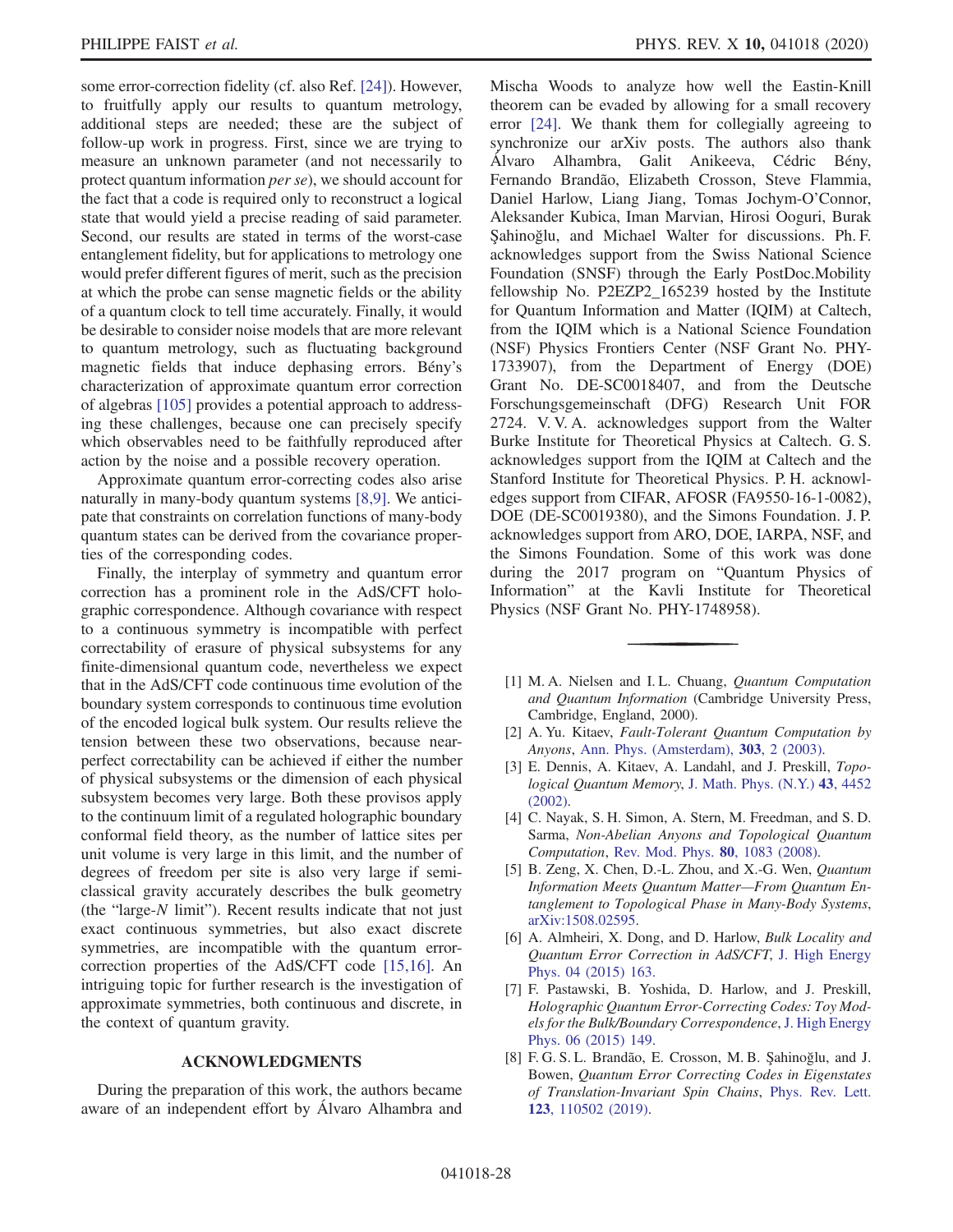- [9] M. Gschwendtner, R. König, B. Şahinoğlu, and E. Tang, Quantum Error-Detection at Low Energies, [J. High](https://doi.org/10.1007/JHEP09(2019)021) [Energy Phys. 09 \(2019\) 021.](https://doi.org/10.1007/JHEP09(2019)021)
- <span id="page-28-0"></span>[10] S. D. Bartlett, T. Rudolph, and R. W. Spekkens, Reference Frames, Superselection Rules, and Quantum Information, [Rev. Mod. Phys.](https://doi.org/10.1103/RevModPhys.79.555) 79, 555 (2007).
- [11] I. Marvian and R.W. Spekkens, Extending Noether's Theorem by Quantifying the Asymmetry of Quantum States, [Nat. Commun.](https://doi.org/10.1038/ncomms4821) 5, 3821 (2014).
- <span id="page-28-1"></span>[12] P. Hayden, S. Nezami, S. Popescu, and G. Salton, *Error* Correction of Quantum Reference Frame Information, [arXiv:1709.04471](https://arXiv.org/abs/1709.04471).
- [13] D. Harlow, TASI Lectures on the Emergence of the Bulk in AdS/CFT, in Proceedings of the 2017 Theoretical Advanced Study Institute in Elementary Particle Physics (TASI), Boulder, Colorado (Sissa Medialab srl, Trieste, Italy, 2017).
- [14] L. Susskind, PiTP Lectures on Complexity and Black Holes, in Lecture notes at 2018 Prospects in Theoretical Physics (PiTP) Summer School, Princeton, NJ (2018), [https://arxiv.org/abs/1810.11563.](https://arxiv.org/abs/1810.11563)
- <span id="page-28-19"></span>[15] D. Harlow and H. Ooguri, Constraints on Symmetries from Holography, Phys. Rev. Lett. 122[, 191601 \(2019\)](https://doi.org/10.1103/PhysRevLett.122.191601).
- <span id="page-28-20"></span>[16] D. Harlow and H. Ooguri, Symmetries in Quantum Field Theory and Quantum Gravity, [arXiv:1810.05338.](https://arXiv.org/abs/1810.05338)
- <span id="page-28-2"></span>[17] B. Eastin and E. Knill, Restrictions on Transversal Encoded Quantum Gate Sets, [Phys. Rev. Lett.](https://doi.org/10.1103/PhysRevLett.102.110502) 102, [110502 \(2009\).](https://doi.org/10.1103/PhysRevLett.102.110502)
- [18] B. Zeng, A. Cross, and I. L. Chuang, Transversality versus Universality for Additive Quantum Codes, [IEEE Trans. Inf.](https://doi.org/10.1109/TIT.2011.2161917) Theory 57[, 6272 \(2011\).](https://doi.org/10.1109/TIT.2011.2161917)
- [19] X. Chen, H. Chung, A. W. Cross, B. Zeng, and I. L. Chuang, Subsystem Stabilizer Codes Cannot Have a Universal Set of Transversal Gates for Even One Encoded Qudit, Phys. Rev. A 78[, 012353 \(2008\)](https://doi.org/10.1103/PhysRevA.78.012353).
- <span id="page-28-3"></span>[20] J. T. Anderson and T. Jochym-O'Connor, Classification of Transversal Gates in Qubit Stabilizer Codes, Quantum Inf. Comput. 16, 771 (2016).
- [21] S. Bravyi and R. König, Classification of Topologically Protected Gates for Local Stabilizer Codes, [Phys. Rev.](https://doi.org/10.1103/PhysRevLett.110.170503) Lett. 110[, 170503 \(2013\)](https://doi.org/10.1103/PhysRevLett.110.170503).
- [22] F. Pastawski and B. Yoshida, Fault-Tolerant Logical Gates in Quantum Error-Correcting Codes, [Phys. Rev. A](https://doi.org/10.1103/PhysRevA.91.012305) 91, [012305 \(2015\).](https://doi.org/10.1103/PhysRevA.91.012305)
- [23] T. Jochym-O'Connor, A. Kubica, and T. J. Yoder, *Disjoint*ness of Stabilizer Codes and Limitations on Fault-Tolerant Logical Gates, Phys. Rev. X 8[, 021047 \(2018\)](https://doi.org/10.1103/PhysRevX.8.021047).
- <span id="page-28-4"></span>[24] M. P. Woods and Á. M. Alhambra, Continuous Groups of Transversal Gates for Quantum Error Correcting Codes from Finite Clock Reference Frames, Quantum 4[, 245 \(2020\).](https://doi.org/10.22331/q-2020-03-23-245)
- <span id="page-28-22"></span><span id="page-28-5"></span>[25] J. Preskill, Quantum Clock Synchronization and Quantum Error Correction, [arXiv:quant-ph/0010098.](https://arXiv.org/abs/quant-ph/0010098)
- <span id="page-28-18"></span>[26] E. Knill and R. Laflamme, *Theory of Quantum Error-*Correcting Codes, [Phys. Rev. A](https://doi.org/10.1103/PhysRevA.55.900) 55, 900 (1997).
- [27] C. H. Bennett, D. P. DiVincenzo, J. A. Smolin, and W. K. Wootters, Mixed-State Entanglement and Quantum Error Correction, Phys. Rev. A 54[, 3824 \(1996\).](https://doi.org/10.1103/PhysRevA.54.3824)
- <span id="page-28-6"></span>[28] D. W. Leung, M. A. Nielsen, I. L. Chuang, and Y. Yamamoto, Approximate Quantum Error Correction Can Lead to Better Codes, Phys. Rev. A 56[, 2567 \(1997\).](https://doi.org/10.1103/PhysRevA.56.2567)
- [29] C. Crépeau, D. Gottesman, and A. Smith, Approximate Quantum Error-Correcting Codes and Secret Sharing Schemes, in Advances in Cryptology: Proceedings of EUROCRYPT 2005, Lect. Notes Comput. Sci. Vol. 3494 (Springer-Verlag, Berlin, 2005), pp. 285–301.
- <span id="page-28-7"></span>[30] C. Bény and O. Oreshkov, General Conditions for Approximate Quantum Error Correction and Near-Optimal Recovery Channels, [Phys. Rev. Lett.](https://doi.org/10.1103/PhysRevLett.104.120501) 104, [120501 \(2010\).](https://doi.org/10.1103/PhysRevLett.104.120501)
- <span id="page-28-10"></span>[31] D. Kretschmann, D. Schlingemann, and R. F. Werner, *The* Information-Disturbance Tradeoff and the Continuity of Stinespring's Representation, [IEEE Trans. Inf. Theory](https://doi.org/10.1109/TIT.2008.917696) 54, [1708 \(2008\).](https://doi.org/10.1109/TIT.2008.917696)
- [32] P. Hayden, M. Horodecki, A. Winter, and J. Yard, A. Decoupling Approach to the Quantum Capacity, [Open](https://doi.org/10.1142/S1230161208000043) [Syst. Inf. Dyn.](https://doi.org/10.1142/S1230161208000043) 15, 7 (2008).
- <span id="page-28-21"></span>[33] C. Bény, Z. Zimborás, and F. Pastawski, Approximate Recovery with Locality and Symmetry Constraints, [arXiv:1806.10324](https://arXiv.org/abs/1806.10324).
- <span id="page-28-8"></span>[34] Throughout this paper, we stick to the convention that the fidelity and its derived quantities refer to an amplitude rather than a probability; i.e., we use the convention of Ref. [\[1\].](#page-27-0) In the literature, the quantity that we denote by  $F^2$  is also referred to as "fidelity," while the quantity we represent by  $F$  is sometimes called "root" fidelity."
- <span id="page-28-9"></span>[35] B. Schumacher, Sending Entanglement through Noisy Quantum Channels, Phys. Rev. A 54[, 2614 \(1996\).](https://doi.org/10.1103/PhysRevA.54.2614)
- [36] A. Gilchrist, N. K. Langford, and M. A. Nielsen, Distance Measures to Compare Real and Ideal Quantum Processes, Phys. Rev. A 71[, 062310 \(2005\)](https://doi.org/10.1103/PhysRevA.71.062310).
- <span id="page-28-11"></span>[37] See Supplemental Material at [http://link.aps.org/](http://link.aps.org/supplemental/10.1103/PhysRevX.10.041018) [supplemental/10.1103/PhysRevX.10.041018](http://link.aps.org/supplemental/10.1103/PhysRevX.10.041018) for technical proofs.
- <span id="page-28-12"></span>[38] H. Scutaru, Some Remarks on Covariant Completely Positive Linear Maps on  $\hat{C}$ \*-Algebras, [Rep. Math. Phys.](https://doi.org/10.1016/0034-4877(79)90040-5)<br>16–79–(1979) 16[, 79 \(1979\).](https://doi.org/10.1016/0034-4877(79)90040-5)
- [39] M. Keyl and R. F. Werner, Optimal Cloning of Pure States, Testing Single Clones, [J. Math. Phys. \(N.Y.\)](https://doi.org/10.1063/1.532887) 40, 3283 [\(1999\).](https://doi.org/10.1063/1.532887)
- [40] I. M. Mashhad, Symmetry, Asymmetry and Quantum Information, Ph.D. Thesis, University of Waterloo, 2012.
- [41] P. Faist, M. Berta, and F. Brandão, Thermodynamic Capacity of Quantum Processes, [Phys. Rev. Lett.](https://doi.org/10.1103/PhysRevLett.122.200601) 122, [200601 \(2019\).](https://doi.org/10.1103/PhysRevLett.122.200601)
- <span id="page-28-14"></span><span id="page-28-13"></span>[42] D. Gottesman, Quantum Fault Tolerance in Small Experiments, [arXiv:1610.03507](https://arXiv.org/abs/1610.03507).
- <span id="page-28-15"></span>[43] C. Bény (private communication).
- [44] D. Aharonov and M. Ben-Or, Fault-Tolerant Quantum Computation with Constant Error, in Proceedings of the 29th Annual ACM Symposium on Theory of Computing (STOC '97) (ACM Press, New York, 1997), pp. 176–188.
- <span id="page-28-16"></span>[45] R. Cleve, D. Gottesman, and H.-K. Lo, *How to Share a* Quantum Secret, [Phys. Rev. Lett.](https://doi.org/10.1103/PhysRevLett.83.648) 83, 648 (1999).
- [46] V. V. Albert, S. Pascazio, and M. H. Devoret, General Phase Spaces: From Discrete Variables to Rotor and Continuum Limits, J. Phys. A 50[, 504002 \(2017\)](https://doi.org/10.1088/1751-8121/aa9314).
- <span id="page-28-17"></span>[47] D. Gottesman, A. Kitaev, and J. Preskill, *Encoding a Qubit* in an Oscillator, Phys. Rev. A **64**[, 012310 \(2001\)](https://doi.org/10.1103/PhysRevA.64.012310).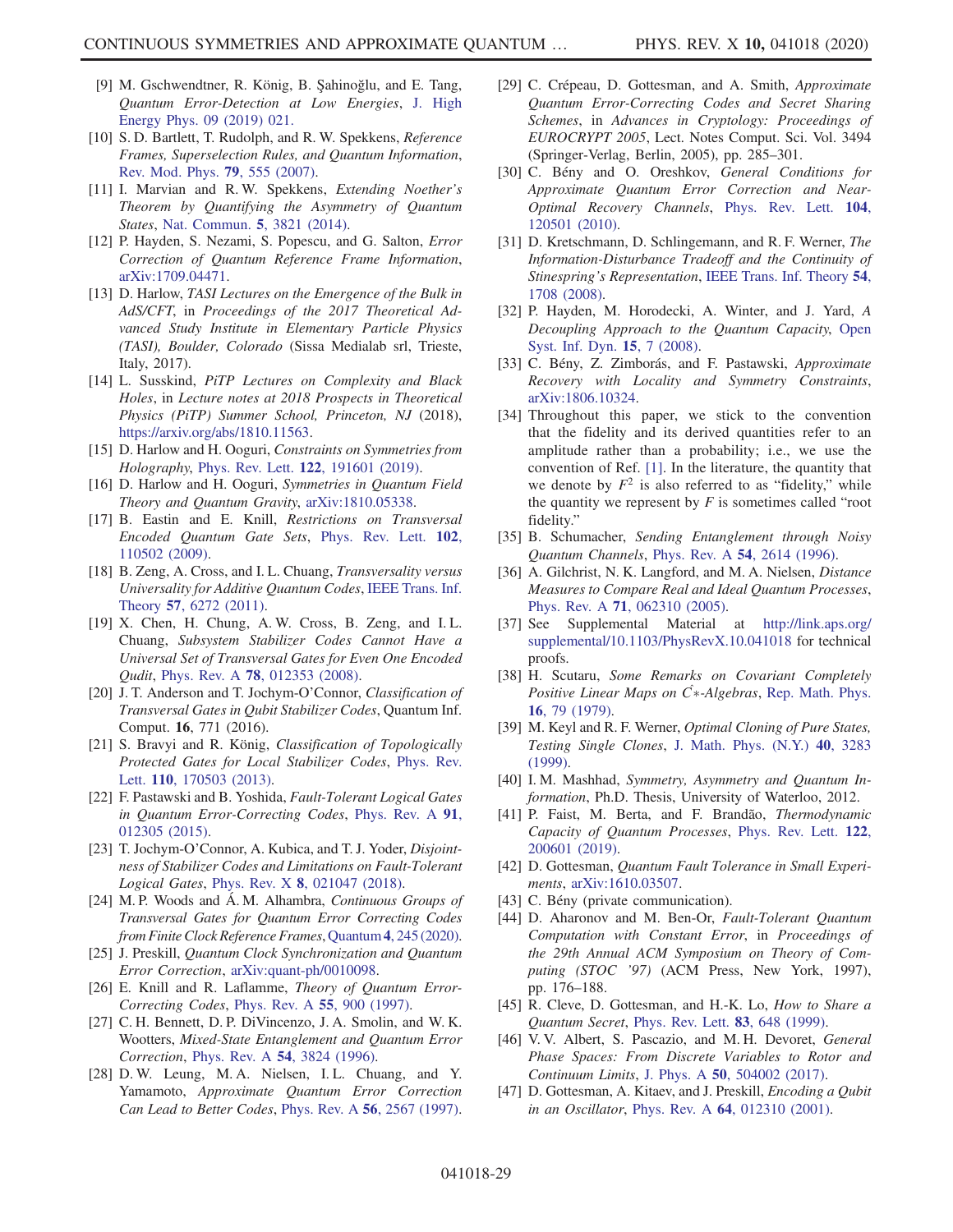- <span id="page-29-0"></span>[48] M. P. Woods, R. Silva, and J. Oppenheim, Autonomous Quantum Machines and Finite-Sized Clocks, [Ann. Inst.](https://doi.org/10.1007/s00023-018-0736-9) [Henri Poincar](https://doi.org/10.1007/s00023-018-0736-9)é 20[, 125 \(2019\)](https://doi.org/10.1007/s00023-018-0736-9).
- [49] R. Laflamme, C. Miquel, J. P. Paz, and W. H. Zurek, Perfect Quantum Error Correcting Code, [Phys. Rev. Lett.](https://doi.org/10.1103/PhysRevLett.77.198) 77[, 198 \(1996\)](https://doi.org/10.1103/PhysRevLett.77.198).
- <span id="page-29-1"></span>[50] H. F. Chau, Five Quantum Register Error Correction Code for Higher Spin Systems, [Phys. Rev. A](https://doi.org/10.1103/PhysRevA.56.R1) 56, R1 [\(1997\).](https://doi.org/10.1103/PhysRevA.56.R1)
- <span id="page-29-2"></span>[51] S.L. Braunstein, *Error Correction for Continuous* Quantum Variables, [Phys. Rev. Lett.](https://doi.org/10.1103/PhysRevLett.80.4084) 80, 4084 (1998).
- <span id="page-29-3"></span>[52] D. Hofstadter, *Energy Levels and Wave Functions of Bloch* Electrons in Rational and Irrational Magnetic Fields, Phys. Rev. B 14[, 2239 \(1976\)](https://doi.org/10.1103/PhysRevB.14.2239).
- <span id="page-29-4"></span>[53] This formula is obtained by constructing the code space projection out of powers of products of the code stabilizers, applying it to canonical basis states  $|x, 0, 0, 0, 0\rangle$ , and calculating the overlap of the resulting code word with basis states  $|i, k, l, m, n\rangle$ .
- <span id="page-29-5"></span>[54] M. Saffman, T.G. Walker, and K. Mølmer, Quantum Information with Rydberg Atoms, [Rev. Mod. Phys.](https://doi.org/10.1103/RevModPhys.82.2313) 82, [2313 \(2010\).](https://doi.org/10.1103/RevModPhys.82.2313)
- <span id="page-29-6"></span>[55] M. Srednicki, Chaos and Quantum Thermalization, [Phys.](https://doi.org/10.1103/PhysRevE.50.888) Rev. E 50[, 888 \(1994\).](https://doi.org/10.1103/PhysRevE.50.888)
- <span id="page-29-7"></span>[56] S. Popescu, A. J. Short, and A. Winter, *Entanglement and* the Foundations of Statistical Mechanics, [Nat. Phys.](https://doi.org/10.1038/nphys444) 2, [754 \(2006\)](https://doi.org/10.1038/nphys444).
- [57] A. Riera, C. Gogolin, and J. Eisert, Thermalization in Nature and on a Quantum Computer, [Phys. Rev. Lett.](https://doi.org/10.1103/PhysRevLett.108.080402) 108, [080402 \(2012\).](https://doi.org/10.1103/PhysRevLett.108.080402)
- <span id="page-29-8"></span>[58] K. Xu, J.-J. Chen, Y. Zeng, Y.-R. Zhang, C. Song, W. Liu, Q. Guo, P. Zhang, D. Xu, H. Deng, K. Huang, H. Wang, X. Zhu, D. Zheng, and H. Fan, Emulating Many-Body Localization with a Superconducting Quantum Processor, Phys. Rev. Lett. 120[, 050507 \(2018\).](https://doi.org/10.1103/PhysRevLett.120.050507)
- <span id="page-29-9"></span>[59] Y. Ouyang, Permutation-Invariant Quantum Codes, [Phys.](https://doi.org/10.1103/PhysRevA.90.062317) Rev. A 90[, 062317 \(2014\)](https://doi.org/10.1103/PhysRevA.90.062317).
- <span id="page-29-10"></span>[60] V. V. Albert, K. Noh, K. Duivenvoorden, D. J. Young, R. T. Brierley, P. Reinhold, C. Vuillot, L. Li, C. Shen, S. M. Girvin, B. M. Terhal, and L. Jiang, Performance and Structure of Single-Mode Bosonic Codes, [Phys. Rev. A](https://doi.org/10.1103/PhysRevA.97.032346) 97[, 032346 \(2018\).](https://doi.org/10.1103/PhysRevA.97.032346)
- <span id="page-29-11"></span>[61] E. Cobanera, G. Ortiz, and Z. Nussinov, The Bond-Algebraic Approach to Dualities, [Adv. Phys.](https://doi.org/10.1080/00018732.2011.619814) 60, 679 [\(2011\).](https://doi.org/10.1080/00018732.2011.619814)
- [62] E. Fradkin, Disorder Operators and Their Descendants, [J.](https://doi.org/10.1007/s10955-017-1737-7) Stat. Phys. 167[, 427 \(2017\).](https://doi.org/10.1007/s10955-017-1737-7)
- <span id="page-29-12"></span>[63] E. Rassart, A Polynomiality Property for Littlewood-Richardson Coefficients, [J. Comb. Theory Ser. A](https://doi.org/10.1016/j.jcta.2004.04.003) 107, [161 \(2004\)](https://doi.org/10.1016/j.jcta.2004.04.003).
- <span id="page-29-13"></span>[64] M. I. K. Munk, A. Rasmussen, and M. Burrello, Dyonic Zero-Energy Modes, [Phys. Rev. B](https://doi.org/10.1103/PhysRevB.98.245135) 98, 245135 [\(2018\).](https://doi.org/10.1103/PhysRevB.98.245135)
- <span id="page-29-15"></span><span id="page-29-14"></span>[65] C.G. Brell, Generalized Color Codes Supporting Non-Abelian Anyons, Phys. Rev. A 91[, 042333 \(2015\)](https://doi.org/10.1103/PhysRevA.91.042333).
- [66] C. G. Brell, Generalized Cluster States Based on Finite Groups, New J. Phys. 17[, 023029 \(2015\)](https://doi.org/10.1088/1367-2630/17/2/023029).
- [67] S. Lloyd and Jean-Jacques E. Slotine, Analog Quantum Error Correction, [Phys. Rev. Lett.](https://doi.org/10.1103/PhysRevLett.80.4088) 80, 4088 [\(1998\).](https://doi.org/10.1103/PhysRevLett.80.4088)
- <span id="page-29-21"></span>[68] R. L. Barnes, Stabilizer Codes for Continuous-Variable Quantum Error Correction, [arXiv:quant-ph/0405064](https://arXiv.org/abs/quant-ph/0405064).
- [69] J. Bermejo-Vega, C. Y.-Y. Lin, and M. Van Den Nest, Normalizer Circuits and a Gottesman-Knill Theorem for Infinite-Dimensional Systems, Quantum Inf. Comput. 16, 361 (2016).
- <span id="page-29-16"></span>[70] S. Sternberg, Group Theory and Physics (Cambridge University Press, Cambridge, England, 1995).
- [71] D. P. Arovas, Lecture Notes on Group Theory in Physics 220, (UCSD, 2016), [https://courses.physics.ucsd.edu/](https://courses.physics.ucsd.edu/2016/Spring/physics220/LECTURES/GROUP_THEORY.pdf) [2016/Spring/physics220/LECTURES/GROUP\\_THEORY](https://courses.physics.ucsd.edu/2016/Spring/physics220/LECTURES/GROUP_THEORY.pdf) [.pdf](https://courses.physics.ucsd.edu/2016/Spring/physics220/LECTURES/GROUP_THEORY.pdf).
- <span id="page-29-17"></span>[72] T. C. Ralph, A. J. F. Hayes, and A. Gilchrist, Loss-Tolerant Optical Qubits, Phys. Rev. Lett. 95[, 100501 \(2005\)](https://doi.org/10.1103/PhysRevLett.95.100501).
- [73] D. Bacon, *Operator Quantum Error-Correcting Subsys*tems for Self-Correcting Quantum Memories, [Phys. Rev. A](https://doi.org/10.1103/PhysRevA.73.012340) 73[, 012340 \(2006\).](https://doi.org/10.1103/PhysRevA.73.012340)
- <span id="page-29-18"></span>[74] A. M. Steane, *Error Correcting Codes in Quantum Theory*, [Phys. Rev. Lett.](https://doi.org/10.1103/PhysRevLett.77.793) 77, 793 (1996).
- [75] A. Steane, Multiple-Particle Interference and Quantum Error Correction, [Proc. R. Soc. A](https://doi.org/10.1098/rspa.1996.0136) 452, 2551 (1996).
- <span id="page-29-19"></span>[76] P. W. Shor, Scheme for Reducing Decoherence in Quantum Computer Memory, Phys. Rev. A 52[, R2493 \(1995\).](https://doi.org/10.1103/PhysRevA.52.R2493)
- <span id="page-29-20"></span>[77] M. Grassl, T. Beth, and T. Pellizzari, Codes for the Quantum Erasure Channel, [Phys. Rev. A](https://doi.org/10.1103/PhysRevA.56.33) 56, 33 [\(1997\).](https://doi.org/10.1103/PhysRevA.56.33)
- <span id="page-29-22"></span>[78] J. Maldacena, The Large-N Limit of Superconformal Field Theories and Supergravity, [Int. J. Theor. Phys.](https://doi.org/10.1023/A:1026654312961) 38, 1113 [\(1999\).](https://doi.org/10.1023/A:1026654312961)
- [79] E. Witten, Anti de Sitter Space and Holography, [Adv.](https://doi.org/10.4310/ATMP.1998.v2.n2.a2) [Theor. Math. Phys.](https://doi.org/10.4310/ATMP.1998.v2.n2.a2) 2, 253 (1998).
- [80] D. Harlow, Jerusalem Lectures on Black Holes and Quantum Information, [Rev. Mod. Phys.](https://doi.org/10.1103/RevModPhys.88.015002) 88, 015002 [\(2016\).](https://doi.org/10.1103/RevModPhys.88.015002)
- <span id="page-29-23"></span>[81] J. Preskill, Do Black Holes Destroy Information?, in Proceedings of the International Symposium on Black Holes, Membranes, Wormholes and Superstrings, edited by S. Kalara and D. V. Nanopoulos (World Scientific, Singapore, 1993), pp. 22–39.
- [82] R. Kallosh, A. Linde, D. Linde, and L. Susskind, Gravity and Global Symmetries, [Phys. Rev. D](https://doi.org/10.1103/PhysRevD.52.912) 52, 912 [\(1995\).](https://doi.org/10.1103/PhysRevD.52.912)
- <span id="page-29-24"></span>[83] T. Kohler and T. Cubitt, Toy Models of Holographic Duality between Local Hamiltonians, [J. High Energy](https://doi.org/10.1007/JHEP08(2019)017) [Phys. 08 \(2019\) 017.](https://doi.org/10.1007/JHEP08(2019)017)
- <span id="page-29-25"></span>[84] A. Kubica and R. Demkowicz-Dobrzanski, Using Quantum Metrological Bounds in Quantum Error Correction: A Simple Proof of the Approximate Eastin-Knill Theorem, [arXiv:2004.11893](https://arXiv.org/abs/2004.11893).
- [85] S. Zhou, Z.-W. Liu, and L. Jiang, New Perspectives on Covariant Quantum Error Correction, [arXiv:2005.11918.](https://arXiv.org/abs/2005.11918)
- [86] J. Combes, K. Noh, M. Woods, A. L. Grimsmo, V. V. Albert, and B. Q. Baragiola, Modular Phase: Measurement, Metrology, Codes, and Capacities (to be published).
- [87] Y. Yang, Y. Mo, J. M. Renes, G. Chiribella, and M. P. Woods, Covariant Quantum Error Correcting Codes via Reference Frames, [arXiv:2007.09154.](https://arXiv.org/abs/2007.09154)
- <span id="page-29-26"></span>[88] S. Bravyi and A. Kitaev, Universal Quantum Computation with Ideal Clifford Gates and Noisy Ancillas, [Phys. Rev. A](https://doi.org/10.1103/PhysRevA.71.022316) 71[, 022316 \(2005\).](https://doi.org/10.1103/PhysRevA.71.022316)